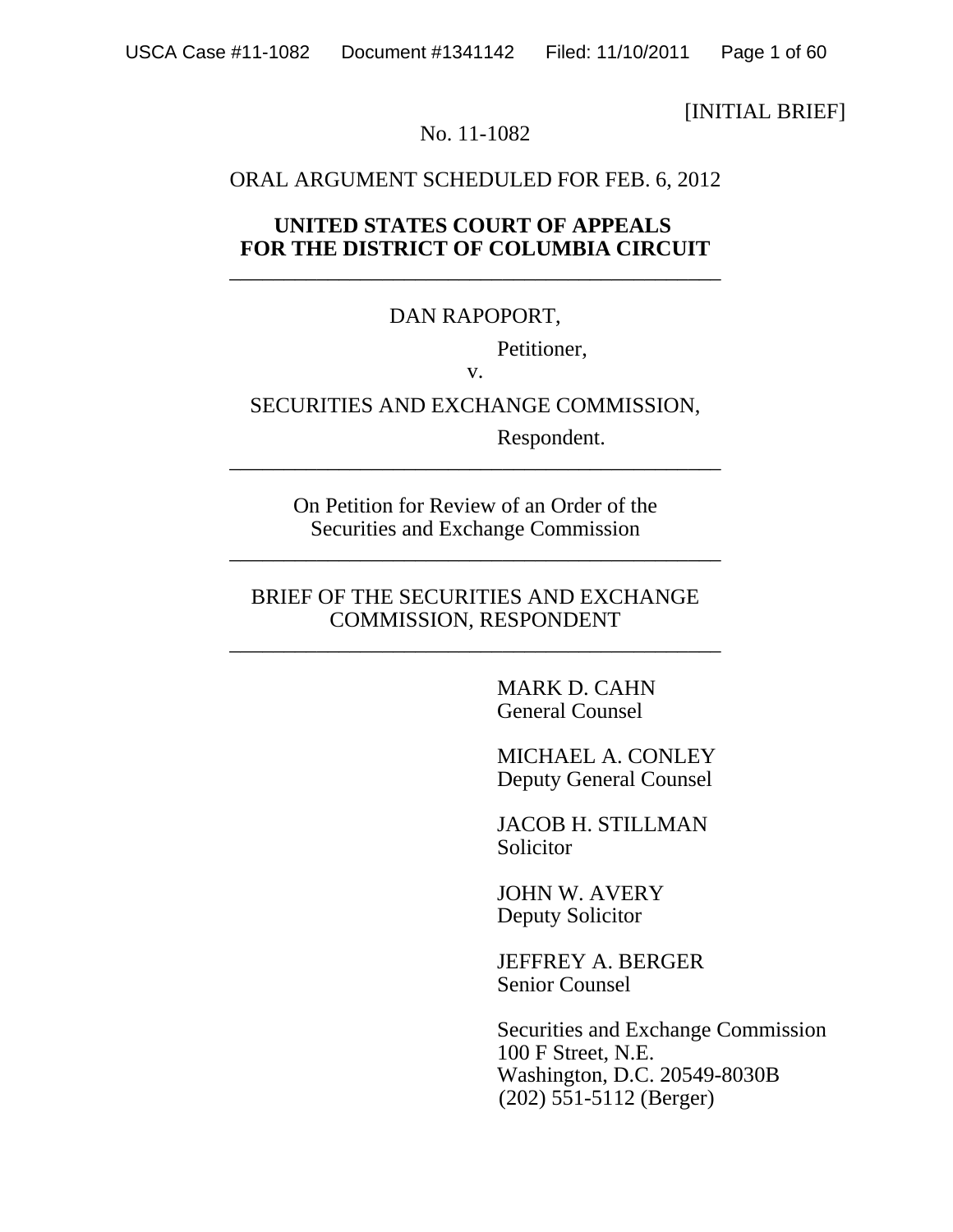# **CERTIFICATE AS TO PARTIES, RULING, AND RELATED CASES A. PARTIES**

The parties appearing before the Commission and this Court are listed in the petitioner's brief.

# **B. THE RULING UNDER REVIEW**

The ruling at issue is *In the Matter of Centreinvest, Inc. et al.*, Order of the Commission Denying Motion to Set Aside Default Order, Admin. Proc. File No. 3- 13304, Securities Exchange Act of 1934 Release No. 63744, 2011 SEC Lexis 231 (Jan. 20, 2011).

# **C. RELATED CASES**

This case has not previously been before this Court (or any other). Counsel is not aware of any related cases currently pending in this Court (or any other).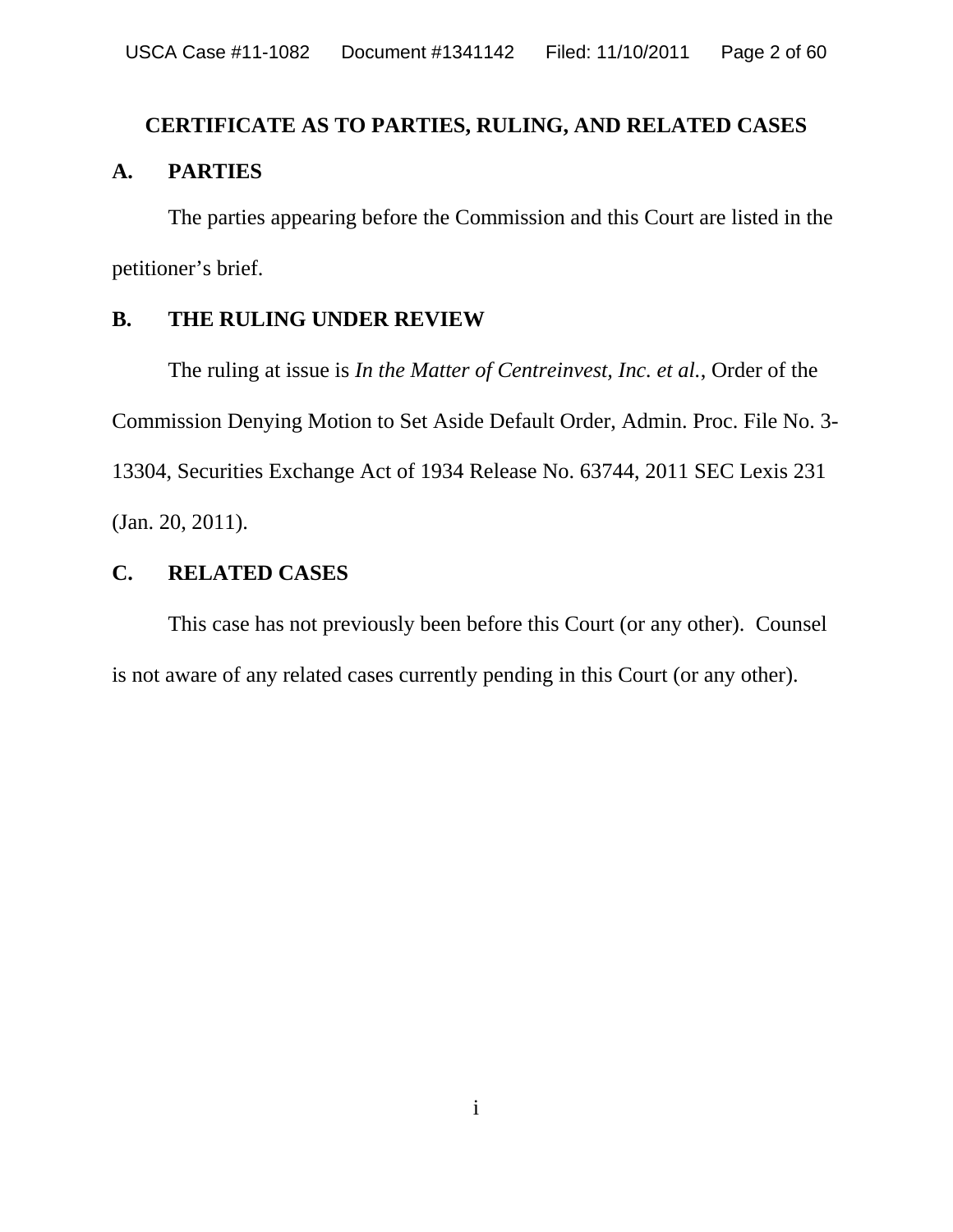# **TABLE OF CONTENTS**

|                 |                                                                        | CERTIFICATE AS TO PARTIES, RULING, AND RELATED CASES  i                                                                                                                                      |  |  |  |  |  |  |  |
|-----------------|------------------------------------------------------------------------|----------------------------------------------------------------------------------------------------------------------------------------------------------------------------------------------|--|--|--|--|--|--|--|
|                 |                                                                        |                                                                                                                                                                                              |  |  |  |  |  |  |  |
|                 |                                                                        |                                                                                                                                                                                              |  |  |  |  |  |  |  |
|                 |                                                                        |                                                                                                                                                                                              |  |  |  |  |  |  |  |
|                 |                                                                        |                                                                                                                                                                                              |  |  |  |  |  |  |  |
|                 |                                                                        |                                                                                                                                                                                              |  |  |  |  |  |  |  |
|                 |                                                                        |                                                                                                                                                                                              |  |  |  |  |  |  |  |
| A.              |                                                                        |                                                                                                                                                                                              |  |  |  |  |  |  |  |
| <b>B.</b>       | Section 15(a) requires broker-dealers to register with the Commission, |                                                                                                                                                                                              |  |  |  |  |  |  |  |
| $\mathcal{C}$ . |                                                                        |                                                                                                                                                                                              |  |  |  |  |  |  |  |
|                 | $\mathcal{I}$ .                                                        | The conduct alleged in the OIP occurred while Rapoport<br>worked at a foreign broker-dealer (CI-Moscow) that was<br>affiliated with a registered broker-dealer (CI-New York) 7               |  |  |  |  |  |  |  |
|                 | 2.                                                                     | Rapoport, who was a managing director at CI-Moscow,<br>supervised the staff and sales efforts at both CI-Moscow<br>8                                                                         |  |  |  |  |  |  |  |
| D.              |                                                                        |                                                                                                                                                                                              |  |  |  |  |  |  |  |
|                 | $\mathfrak{1}.$                                                        | The Commission initiated proceedings against Rapoport<br>in December 2008, and the ALJ ordered that service<br>of the OIP be directed through Rapoport's U.S. counsel $\dots \dots \dots 10$ |  |  |  |  |  |  |  |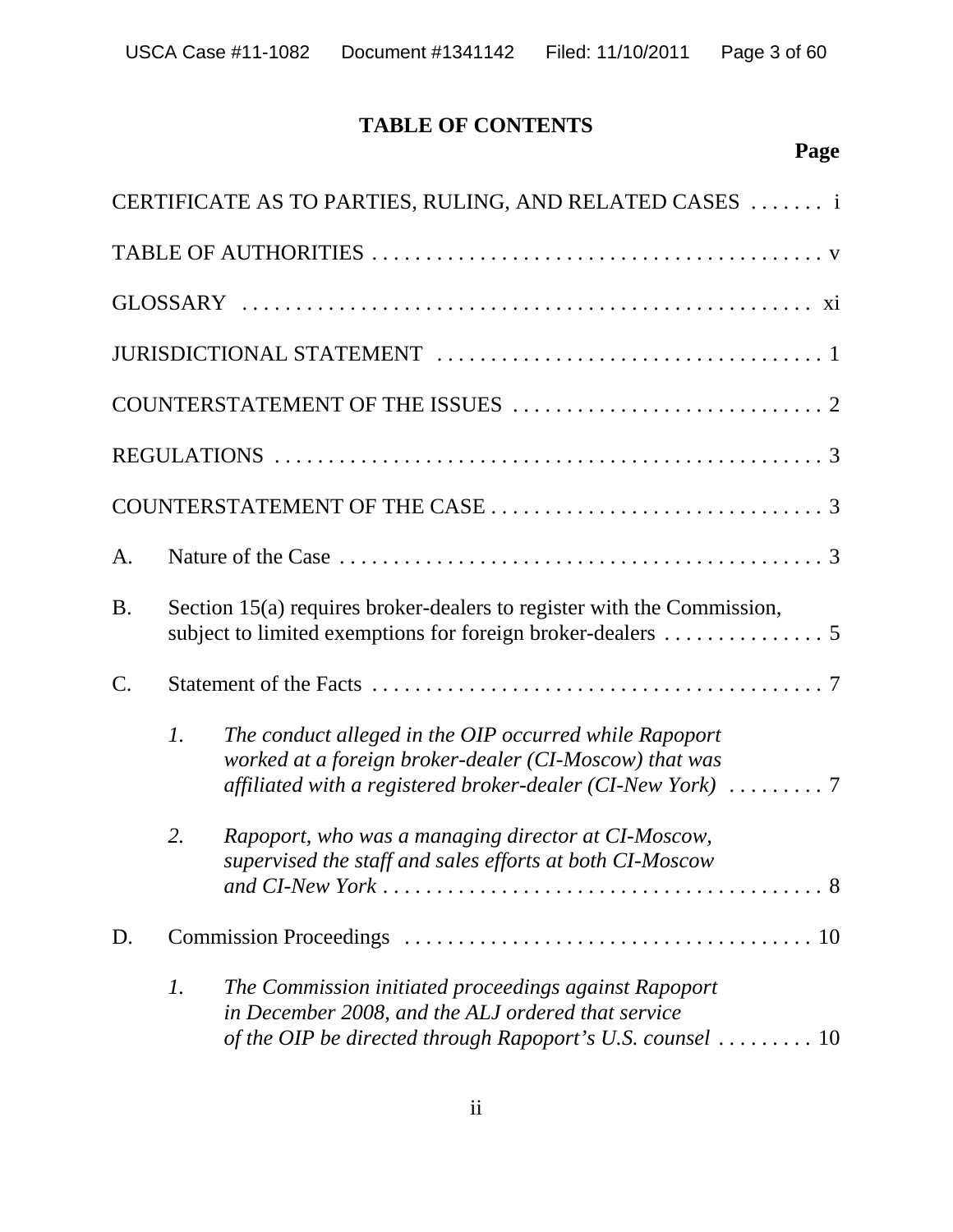|    | 2.               | After Rapoport failed to file a timely answer, the ALJ imposed                                                                                                                                                                                                                                  |
|----|------------------|-------------------------------------------------------------------------------------------------------------------------------------------------------------------------------------------------------------------------------------------------------------------------------------------------|
|    | $\mathfrak{Z}$ . | Rapoport moved to set aside the default judgment pursuant to<br><i>Commission Rule of Practice 155(b)</i> $\ldots \ldots \ldots \ldots \ldots \ldots \ldots 13$                                                                                                                                 |
|    |                  |                                                                                                                                                                                                                                                                                                 |
|    |                  |                                                                                                                                                                                                                                                                                                 |
|    |                  |                                                                                                                                                                                                                                                                                                 |
| I. |                  | The Commission acted within its discretion when it applied Rule 155(b)<br>and found that Rapoport did not show "good cause" to set aside the<br>default, regardless of any other factors such as his proposed defenses,<br>because he did not explain his failure to answer the charges against |
|    | A.               |                                                                                                                                                                                                                                                                                                 |
|    | <b>B.</b>        | The Commission's interpretation of "good cause," as used in Rule                                                                                                                                                                                                                                |
|    | C.               | The Commission properly exercised its discretion when it found that<br>there was no "good cause" because Rapoport did not justify his<br>conduct or file his motion within a reasonable time  24                                                                                                |
|    |                  | 1. Rapoport has not offered any reasonable explanation for his<br>failure to file an answer as ordered $\ldots \ldots \ldots \ldots \ldots \ldots 24$                                                                                                                                           |
|    |                  | Rapoport did not file his Rule 155(b) motion within a<br>2.<br>reasonable time because he waited five months<br>to seek relief $\ldots \ldots \ldots \ldots \ldots \ldots \ldots \ldots \ldots \ldots \ldots \ldots 28$                                                                         |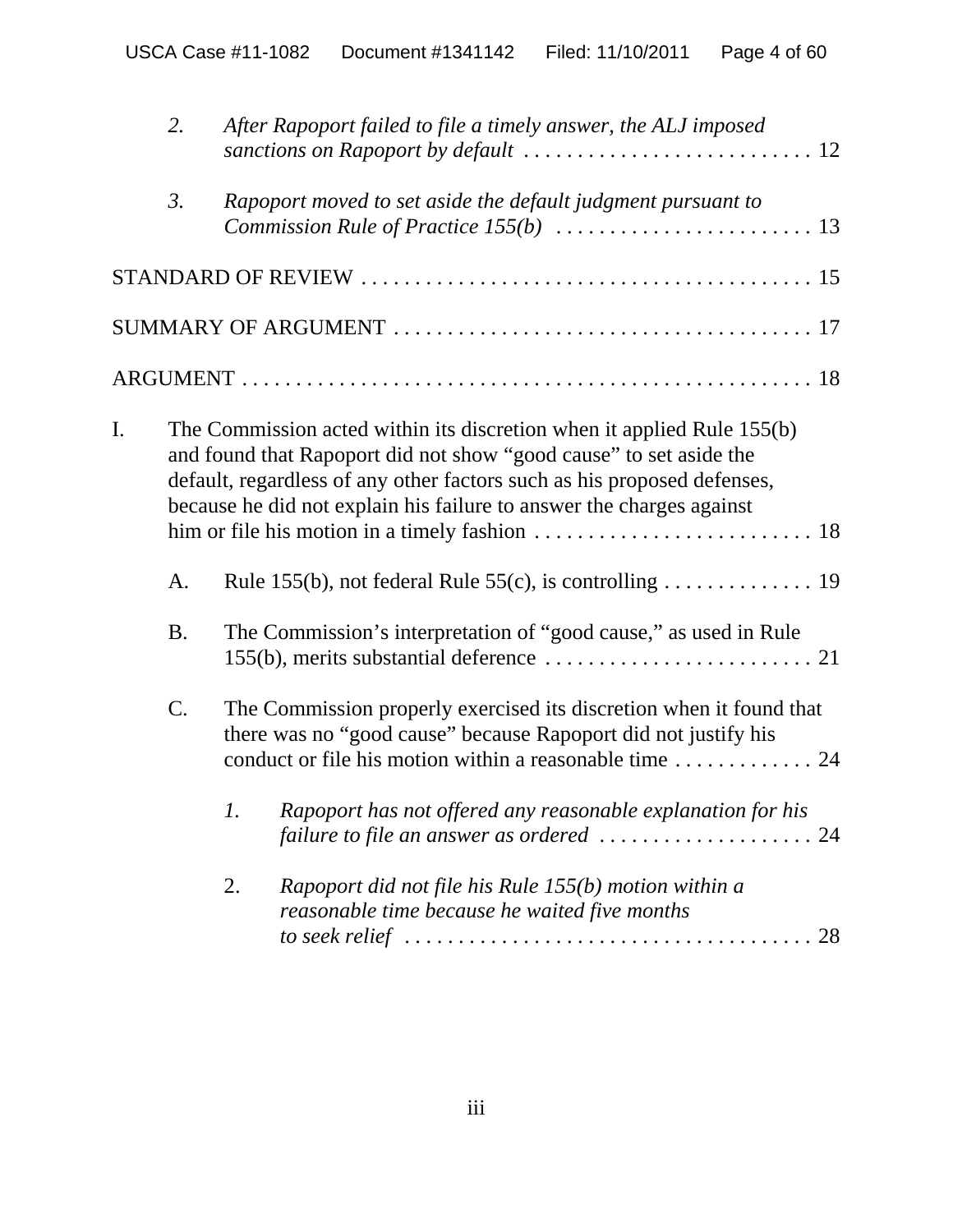| II. | Even if the Commission were required to consider the "meritorious defense"<br>and "prejudice" factors, and balance them against the willful nature of<br>Rapoport's default and the untimeliness of his Rule 155(b) motion, the<br>Commission's failure to do so was harmless because his only proposed |                                                                                                                                                                                                                                        |  |  |  |  |  |  |  |
|-----|---------------------------------------------------------------------------------------------------------------------------------------------------------------------------------------------------------------------------------------------------------------------------------------------------------|----------------------------------------------------------------------------------------------------------------------------------------------------------------------------------------------------------------------------------------|--|--|--|--|--|--|--|
|     | A.                                                                                                                                                                                                                                                                                                      | Rapoport has not shown that his proposed defense—an exemption                                                                                                                                                                          |  |  |  |  |  |  |  |
|     | <b>B.</b>                                                                                                                                                                                                                                                                                               |                                                                                                                                                                                                                                        |  |  |  |  |  |  |  |
| Ш.  |                                                                                                                                                                                                                                                                                                         | The Commission properly exercised its discretion when it upheld the<br>sanctions imposed by the ALJ, including the sanctions corresponding to<br>conduct in 2003–2005 and the second-tier penalties $\dots \dots \dots \dots \dots$ 34 |  |  |  |  |  |  |  |
|     | A.                                                                                                                                                                                                                                                                                                      | The Commission adequately addressed, and rejected, Rapoport's                                                                                                                                                                          |  |  |  |  |  |  |  |
|     | <b>B.</b>                                                                                                                                                                                                                                                                                               | The OIP supported the imposition of sanctions for conduct that<br>occurred in 2003-2005 because the OIP alleged that Rapoport<br>violated Section 15(a) during that time $\dots \dots \dots \dots \dots \dots \dots \dots$ 36          |  |  |  |  |  |  |  |
|     | C.                                                                                                                                                                                                                                                                                                      | The OIP supported the imposition of second-tier penalties<br>because it charged Rapoport with deliberately or recklessly                                                                                                               |  |  |  |  |  |  |  |
|     | D.                                                                                                                                                                                                                                                                                                      |                                                                                                                                                                                                                                        |  |  |  |  |  |  |  |
|     |                                                                                                                                                                                                                                                                                                         |                                                                                                                                                                                                                                        |  |  |  |  |  |  |  |
|     |                                                                                                                                                                                                                                                                                                         | <b>CERTIFICATE OF COMPLIANCE</b>                                                                                                                                                                                                       |  |  |  |  |  |  |  |
|     |                                                                                                                                                                                                                                                                                                         | <b>CERTIFICATE OF SERVICE</b>                                                                                                                                                                                                          |  |  |  |  |  |  |  |

# REGULATORY ADDENDUM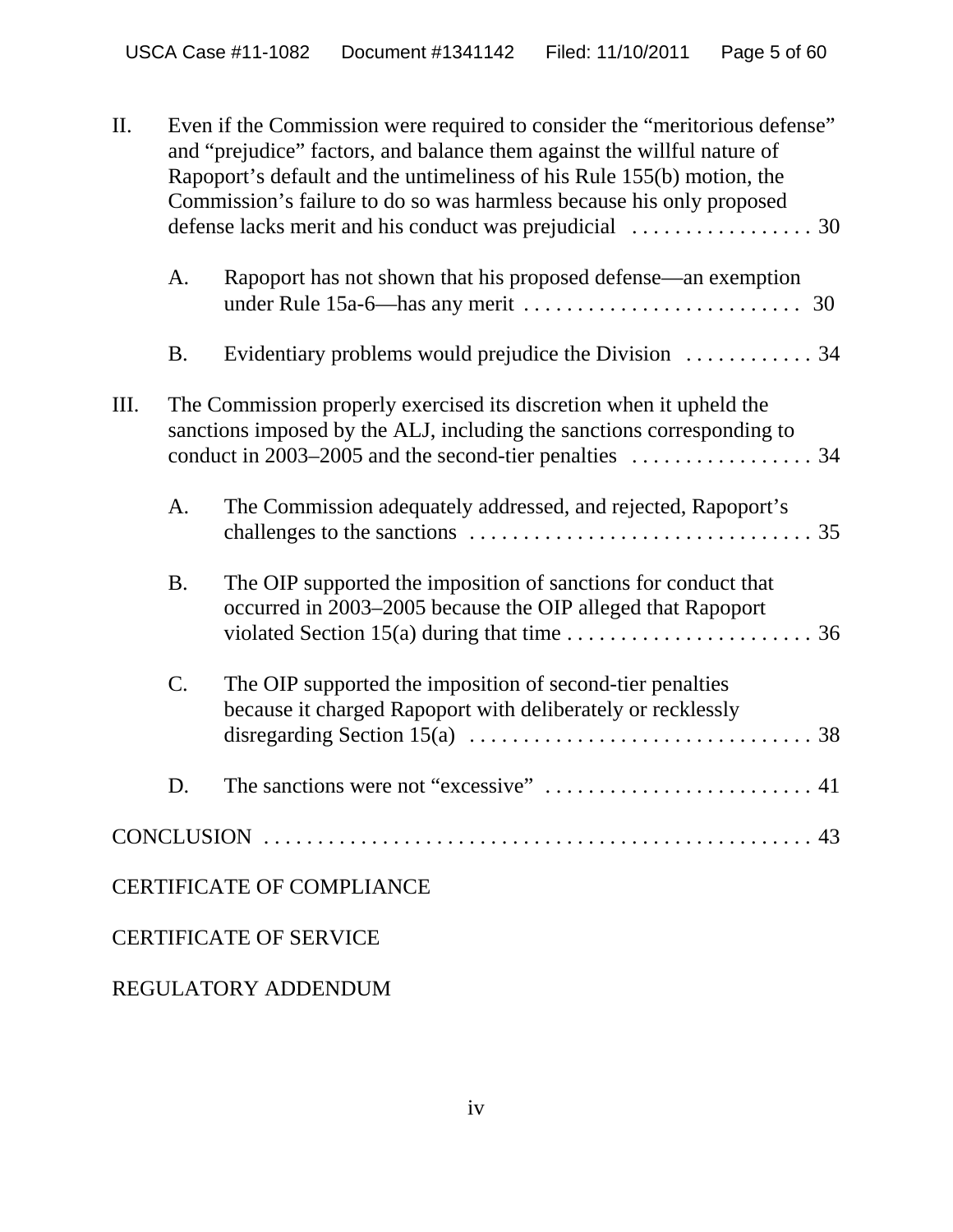# **TABLE OF AUTHORITIES**

| <b>CASES</b>                                                                                                   | Page |
|----------------------------------------------------------------------------------------------------------------|------|
|                                                                                                                |      |
| American Ass'n of Naturopathic Physicians v. Hayhurst, 227 F.3d 1104                                           |      |
| American Metals Service Export Co. v. Ahrens Aircraft, Inc., 666 F.2d 718                                      |      |
| Arista Records LLC v. Media Servs. LLC, 2008 U.S. Dist. Lexis 16485                                            |      |
|                                                                                                                |      |
| Association of Bus. Advocating Tariff Equity v. Hanzlik, 779 F.2d 697                                          |      |
| Blackmon-Malloy v. United States Capitol Police Bd., 575 F.3d 699                                              |      |
|                                                                                                                |      |
| Bowman Transp. Inc. v. Arkansas-Best Freight Sys., Inc., 419 U.S. 281                                          |      |
| <i>In re Bullard,</i> 1995 SEC Lexis 3049 (Nov. 9, 1995) $\ldots \ldots \ldots \ldots \ldots \ldots \ldots 21$ |      |
| Butz v. Glover Lievstock Comm'n, 411 U.S. 182 (1973)  16                                                       |      |
| Central Operating Co. v. Utility Workers of Am., 491 F.2d 245                                                  |      |

<sup>\*</sup> Authorities upon which we chiefly rely are marked with asterisks.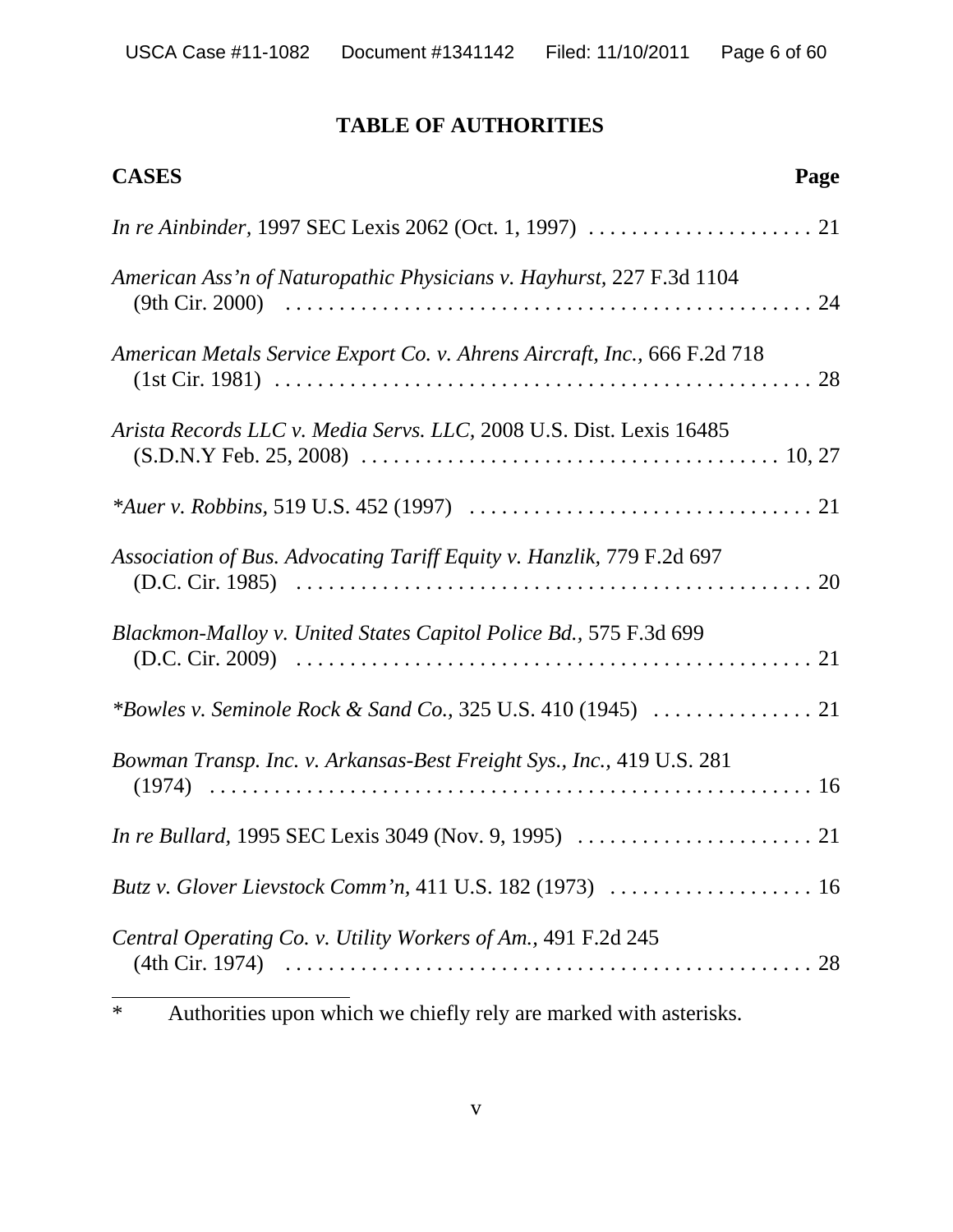| Cases (cont'd)<br>Page                                                                                                                 |
|----------------------------------------------------------------------------------------------------------------------------------------|
| Compania Interamericana Export-Import v. Compania Dominicana de                                                                        |
|                                                                                                                                        |
|                                                                                                                                        |
|                                                                                                                                        |
| Eastern Carolinas Broadcasting v. FCC, 762 F.2d 95 (D.C. Cir. 1985)  16                                                                |
|                                                                                                                                        |
|                                                                                                                                        |
| Forum Financial Group v. President & Fellows of Harvard College,                                                                       |
|                                                                                                                                        |
|                                                                                                                                        |
| Gucci America, Inc. v. Gold Ctr. Jewelry, 158 F.3d 631 (2d Cir. 1998)  24                                                              |
| Guttman v. Silverberg, 167 Fed. Appx. 1 (10th Cir. 2005)  24                                                                           |
| <i>In re Hellen,</i> 55 S.E.C. 248 (2001) $\ldots \ldots \ldots \ldots \ldots \ldots \ldots \ldots \ldots \ldots \ldots \ldots 21, 28$ |
|                                                                                                                                        |
| Intermountain Ins. Serv. of Vail v. Comm'r, 650 F.3d 691 (D.C. Cir. 2011)  21                                                          |
|                                                                                                                                        |
|                                                                                                                                        |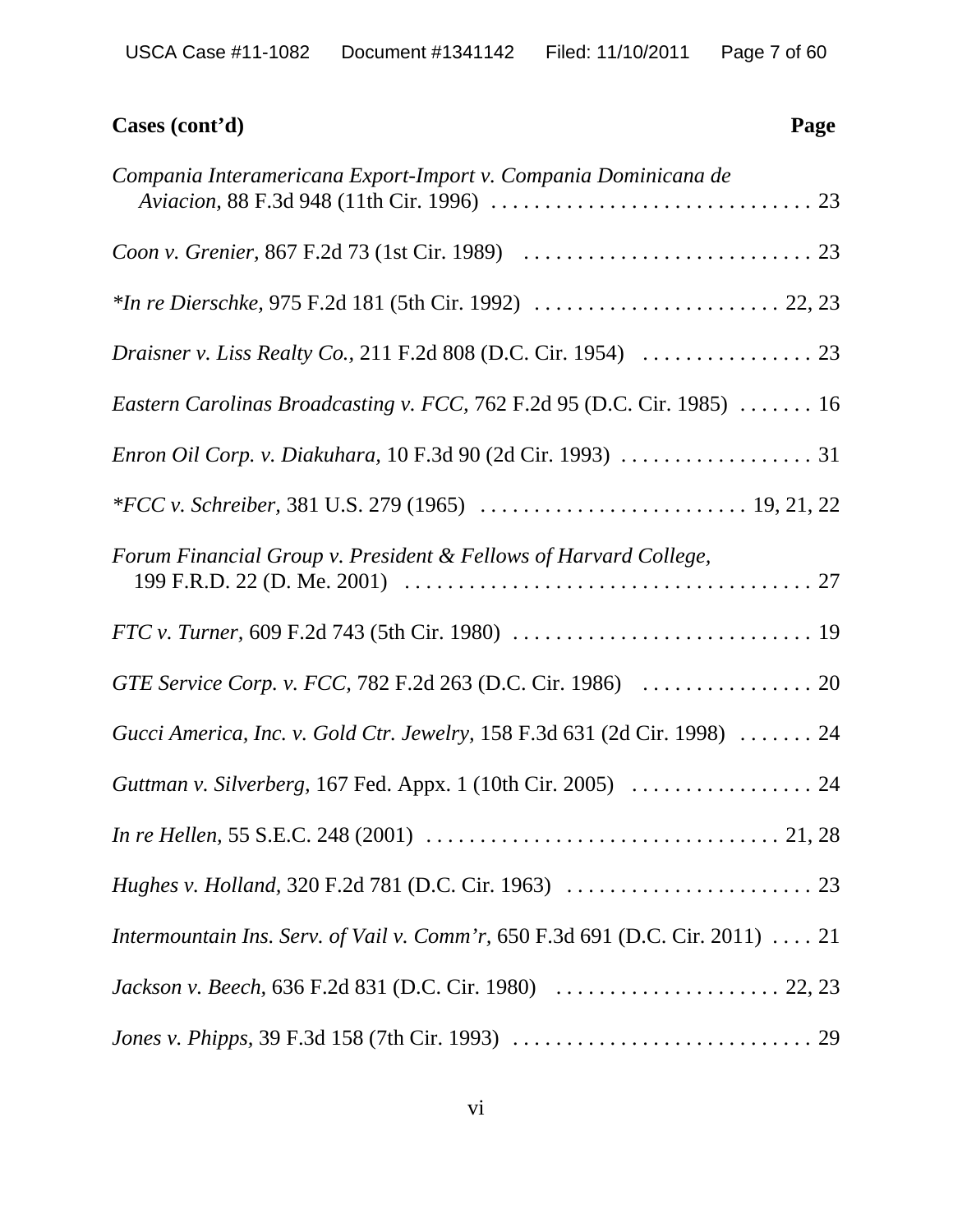| Cases (cont'd)<br>Page                                                       |
|------------------------------------------------------------------------------|
| Kagan v. Caterpillar Tractor Co., 795 F.2d 601 (7th Cir. 1986)  28           |
| Keegel v. Key West & Carribean Trading Co., 627 F.2d 372                     |
|                                                                              |
| KPS & Assocs. v. Designs by FMC, Inc., 318 F.3d 1 (1st Cir. 2003)  24        |
| Lepkowski v. United States Dep't of Treasury, 804 F.2d 1310                  |
| Massachusetts Financial Services, Inc. v. SIPC, 411 F. Supp. 411 (D. Mass.), |
| McClelland v. Andrus, 606 F.2d 1278 (D.C. Cir. 1979)  19                     |
| Mister Discount Stockbrokers, Inc. v. SEC, 768 F.2d 875                      |
| Mohamad v. Rajoub, 634 F.3d 604 (D.C. Cir. 2011)  16                         |
|                                                                              |
|                                                                              |
|                                                                              |
| Nuance Communs., Inc. v. Abbyy Software House, 626 F.3d 1222                 |
|                                                                              |
| <i>In re RDM Sports Group, Inc., 2009 SEC Lexis 3631 (Nov. 3, 2009)</i> 28   |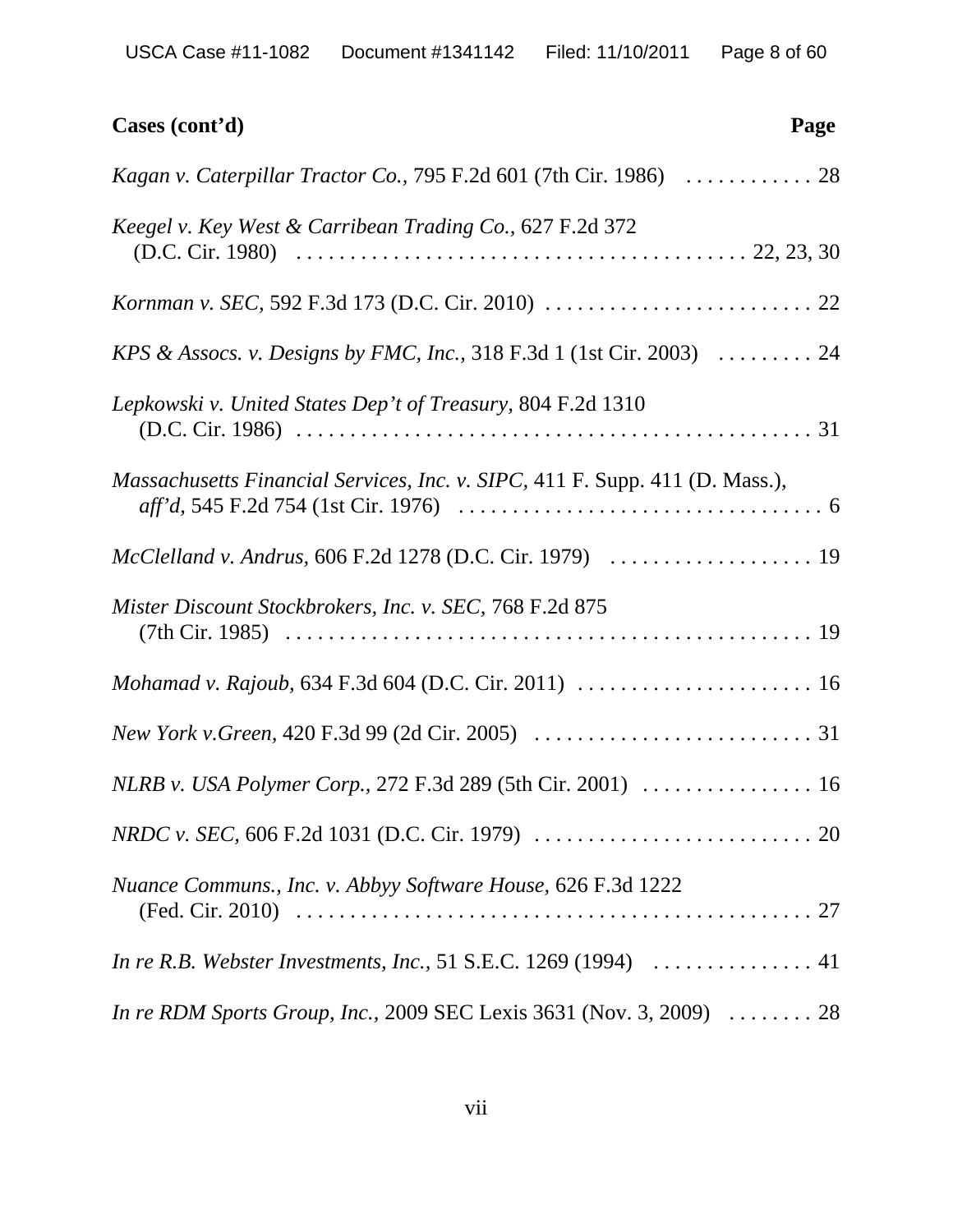| Cases (cont'd)<br>Page                                                                                       |
|--------------------------------------------------------------------------------------------------------------|
| Regional Properties, Inc. v. Financial & Real Estate Consulting Co.,                                         |
|                                                                                                              |
| <i>*Roth v. SEC</i> , 22 F.3d 1108 (D.C. Cir. 1994) $\ldots \ldots \ldots \ldots \ldots \ldots \ldots 5, 42$ |
| RSM Prod. Corp. v. Fridman, 2007 U.S. Dist. Lexis 58194                                                      |
|                                                                                                              |
|                                                                                                              |
|                                                                                                              |
|                                                                                                              |
| Security Mut. Cas. Co. v. Century Cas. Co., 621 F.2d 1062                                                    |
|                                                                                                              |
|                                                                                                              |
|                                                                                                              |
|                                                                                                              |
|                                                                                                              |
| United States v. 3,888 Lbs. Atlantic Sea Scallops, 857 F.2d 46                                               |
|                                                                                                              |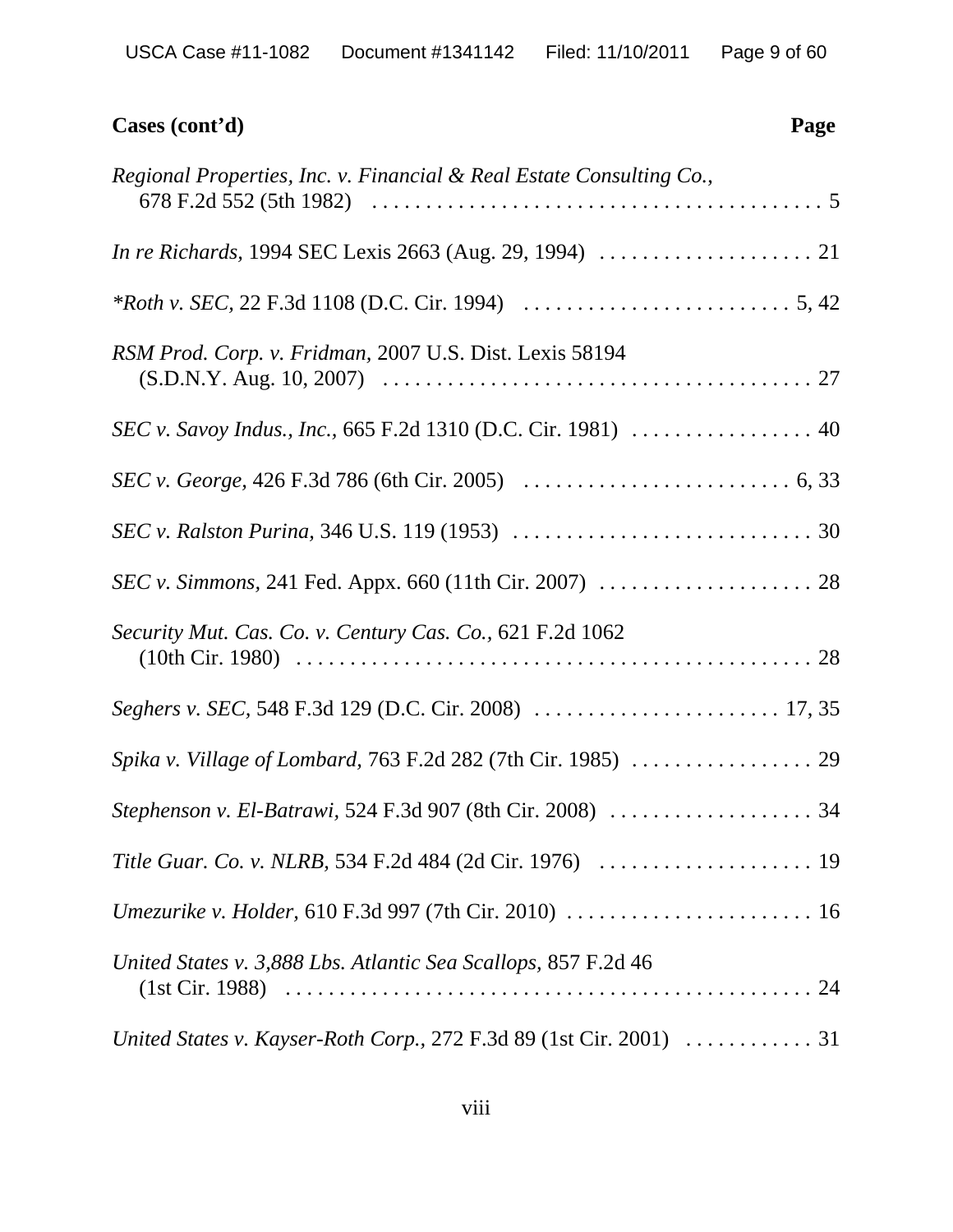# **Cases (cont'd) Page** *\*Vermont Yankee Nuclear Power Corp. v. NRDC,* 435 U.S. 519 (1978) . . . . . . 19 *Waifersong, Ltd. v. Classic Music Vending,* 976 F.2d 290 (6th Cir. 1992) . . . . . 24 *Whelan v. Abell,* 48 F.3d 1247 (D.C. Cir. 1995) . . . . . . . . . . . . . . . . . . . . . . . . . 34 *Wonsover v. SEC,* 205 F.3d 408 (D.C. Cir. 2000) . . . . . . . . . . . . . . . . . . . . . . . . 16 *Zacharias v. SEC,* 569 F.3d 458 (D.C. Cir. 2009) . . . . . . . . . . . . . . . . . . . . . . . . 30 *Zamot v. Merit Sys. Protection Bd.,* 332 F.3d 1374 (Fed. Cir. 2003) . . . . . . . . . 16

*Zhu v. Gonzales,* 411 F.3d 292 (D.C. Cir. 2005) . . . . . . . . . . . . . . . . . . . . . . . . . 16

# **STATUTES, REGULATIONS, AND RULES**

Securities Exchange Act of 1934, 15 U.S.C. 78a, et seq.

| 35, 36, 38, 40, 42 |
|--------------------|
|                    |
|                    |
|                    |
|                    |
|                    |
|                    |
|                    |

# Rules under the Securities Exchange Act of 1934, 17 C.F.R. 240.0-1, et seq.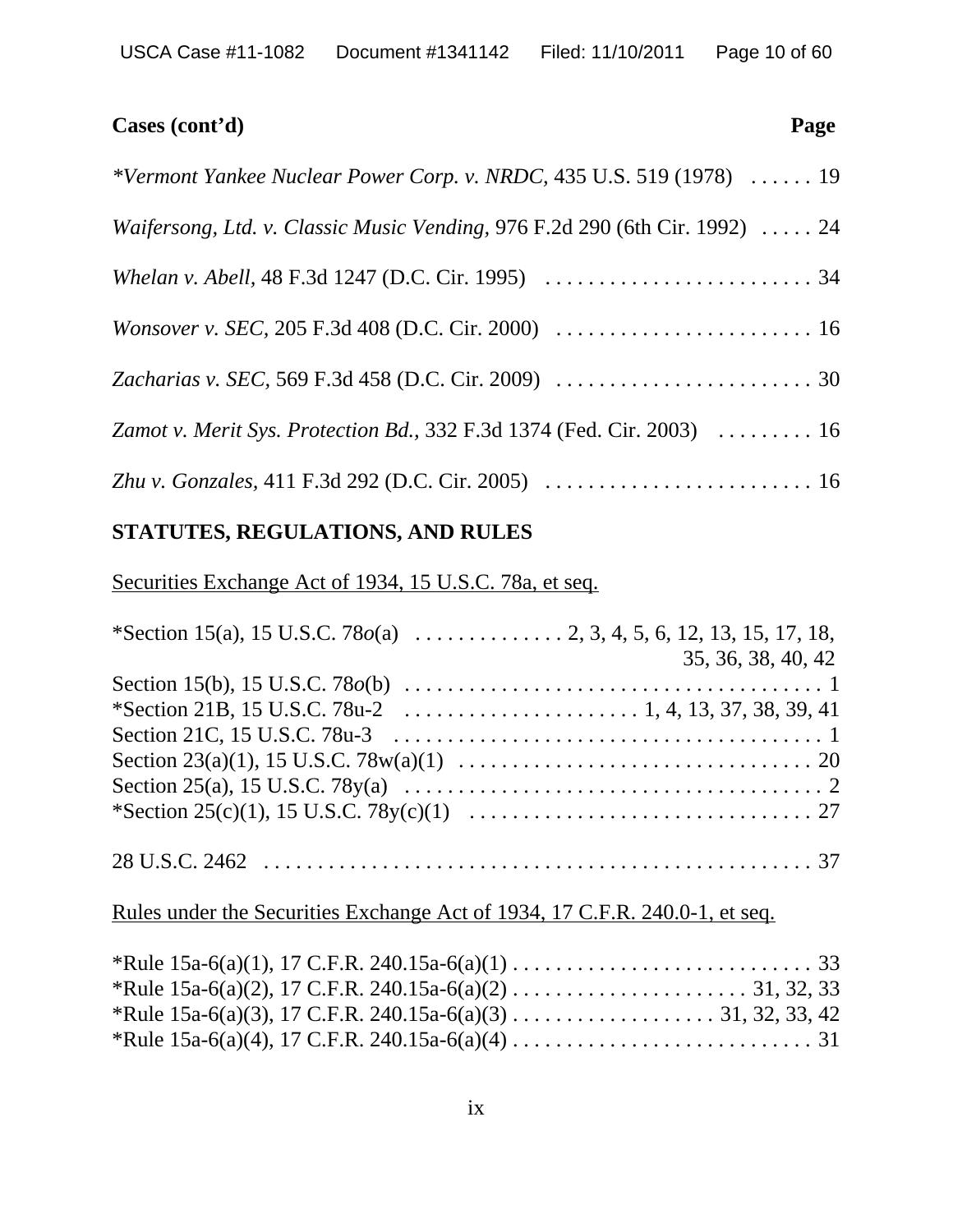**Page**

# Commission Rules of Practice, 17 C.F.R. 201.01, et seq.

| 20, 21, 22, 23, 26, 27, 28, 29, 35 |
|------------------------------------|
|                                    |

# Federal Rules of Civil Procedure

# **MISCELLANEOUS**

| Amendments to Rules with Respect to Default Procedures, 1964 SEC Lexis 92 |
|---------------------------------------------------------------------------|
| Exemption of Certain Foreign Brokers or Dealers,                          |
| *Registration Requirements for Foreign Broker-Dealers,                    |
| <i>Rules of Practice, 60 Fed. Reg. 32738 (Jun. 23, 1995) </i> 20, 27      |
|                                                                           |
| 10A Charles Alan Wright & Arthur R. Miller, FED. PRAC. & PROC. § 2697     |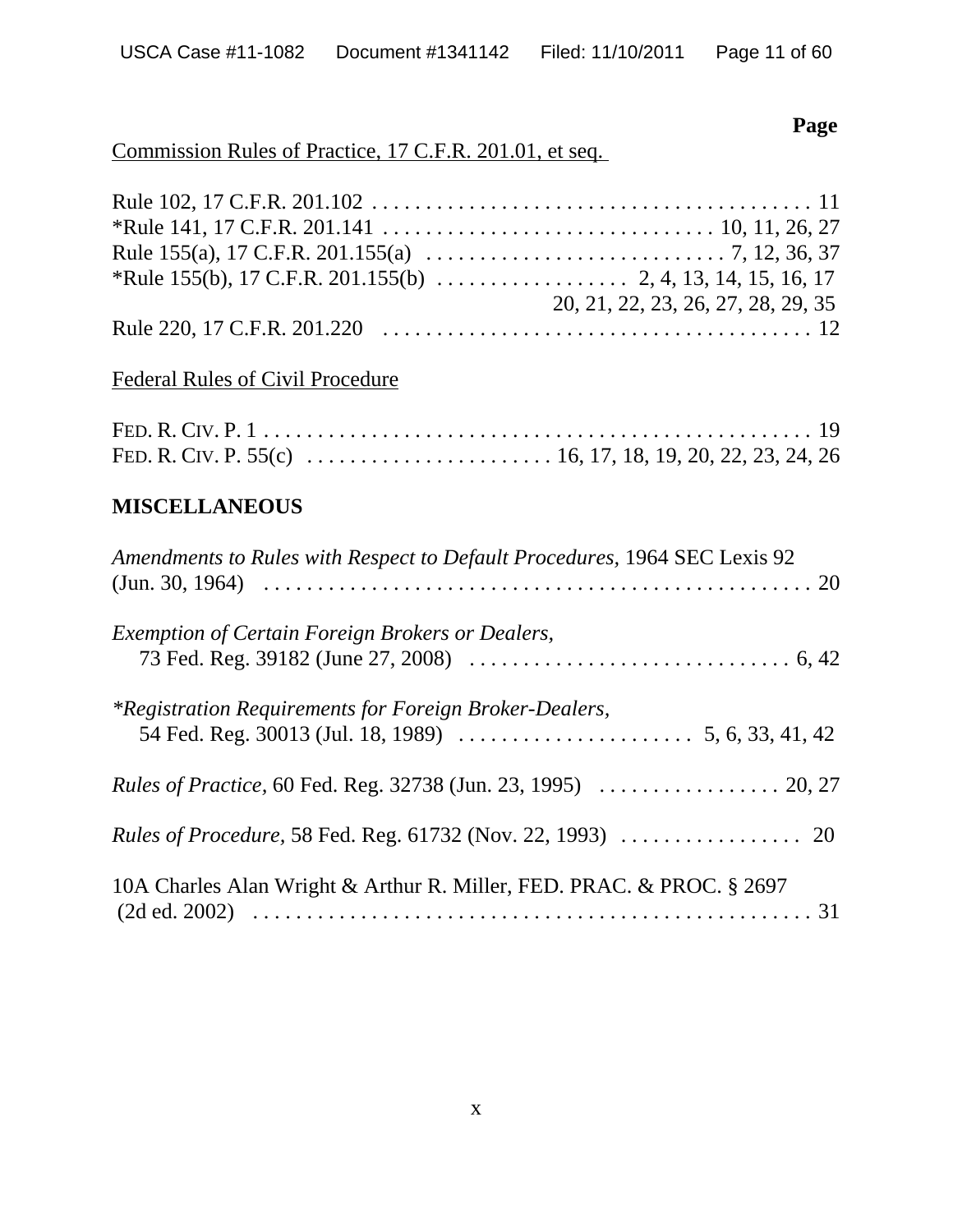# **GLOSSARY**

| <b>ALJ</b>          | <b>Administrative Law Judge</b>       |
|---------------------|---------------------------------------|
| Br.                 | Petitioner's opening brief at page __ |
| Chekholko           | Vladimir Chekholko                    |
| <b>CI-Moscow</b>    | <b>OOO</b> Centreinvest Securities    |
| <b>CI-New York</b>  | CentreInvest, Inc.                    |
| Division            | The Division of Enforcement           |
| <b>Exchange Act</b> | Securities Exchange Act of 1934       |
| Herlyn              | William Herlyn                        |
|                     | Deferred Joint Appendix at page __    |
| <b>OIP</b>          | <b>Order Instituting Proceedings</b>  |
| $Op.$ __            | Opinion of the Commission at page __  |
| $R_{-}$             | Certified Index, document number __   |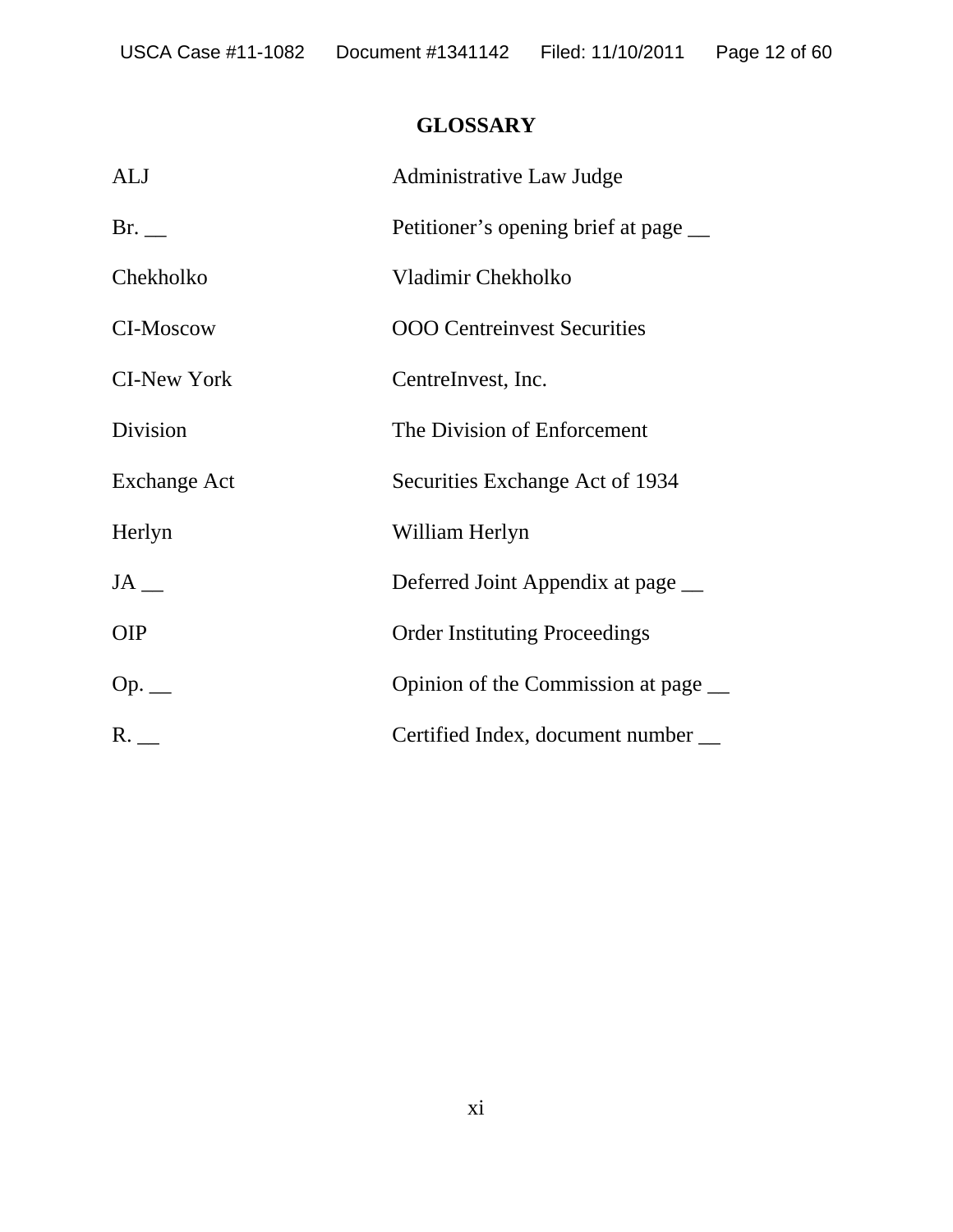No. 11-1082

# **UNITED STATES COURT OF APPEALS FOR THE DISTRICT OF COLUMBIA CIRCUIT**

\_\_\_\_\_\_\_\_\_\_\_\_\_\_\_\_\_\_\_\_\_\_\_\_\_\_\_\_\_\_\_\_\_\_\_\_\_\_\_\_\_\_\_\_\_

# DAN RAPOPORT,

Petitioner,

v.

SECURITIES AND EXCHANGE COMMISSION,

Respondent.

On Petition for Review of an Order of the Securities and Exchange Commission

\_\_\_\_\_\_\_\_\_\_\_\_\_\_\_\_\_\_\_\_\_\_\_\_\_\_\_\_\_\_\_\_\_\_\_\_\_\_\_\_\_\_\_\_\_

\_\_\_\_\_\_\_\_\_\_\_\_\_\_\_\_\_\_\_\_\_\_\_\_\_\_\_\_\_\_\_\_\_\_\_\_\_\_\_\_\_\_\_\_\_

BRIEF OF THE SECURITIES AND EXCHANGE COMMISSION, RESPONDENT

\_\_\_\_\_\_\_\_\_\_\_\_\_\_\_\_\_\_\_\_\_\_\_\_\_\_\_\_\_\_\_\_\_\_\_\_\_\_\_\_\_\_\_\_\_

# **JURISDICTIONAL STATEMENT**

On December 8, 2008, the Securities and Exchange Commission initiated an administrative proceeding against petitioner Dan Rapoport pursuant to Sections 15(b), 21B, and 21C of the Securities Exchange Act of 1934, 15 U.S.C. 78*o*(b), 78u-2, 78u-3. Rapoport failed to answer the charges, and an Administrative Law

Judge (ALJ) found Rapoport in default and imposed sanctions against him.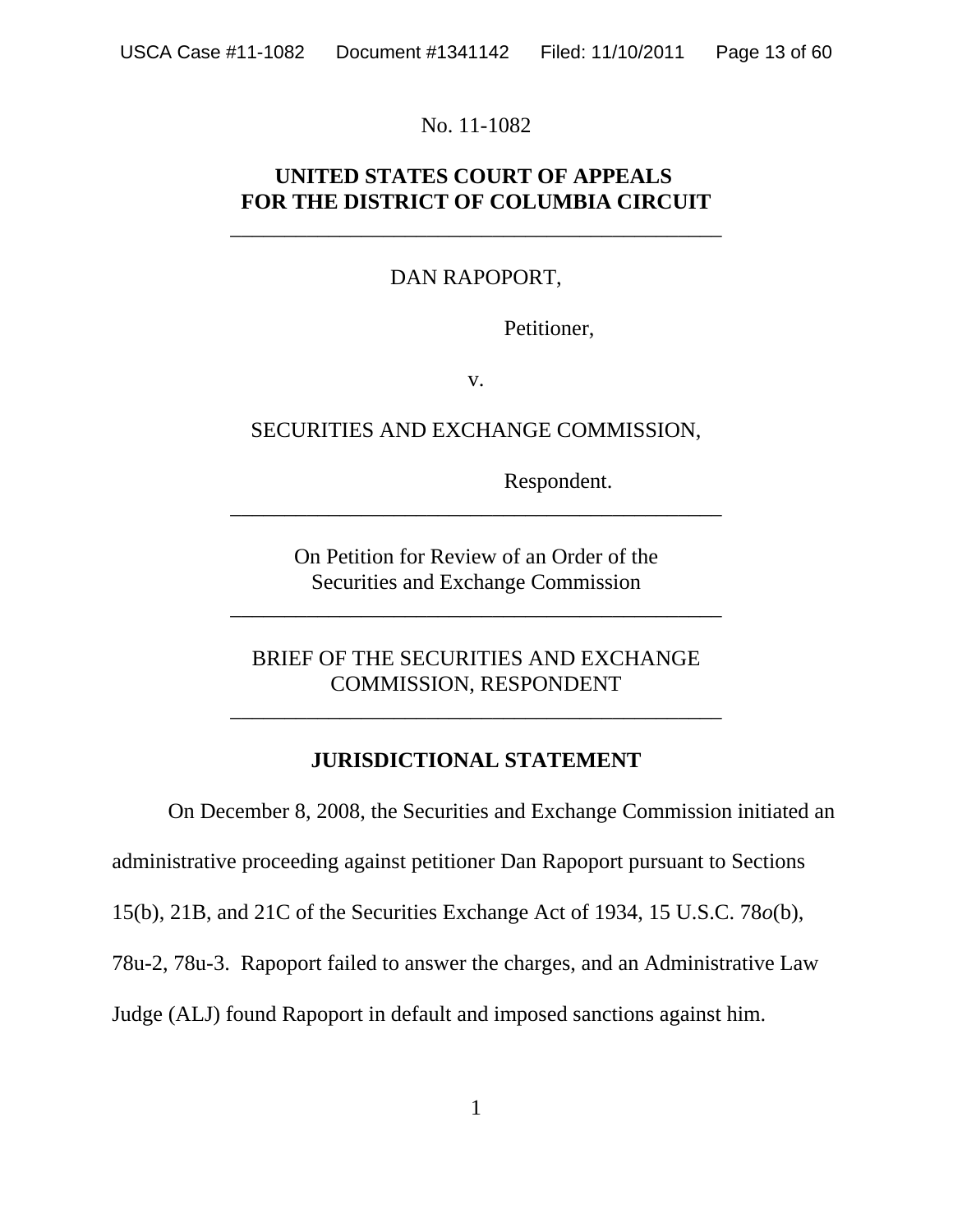Rapoport filed a motion to set aside the default judgment pursuant to Commission Rule of Practice 155(b), which the Commission denied on January 21, 2011. Rapoport filed a timely petition for review on March 17, 2011. This Court has jurisdiction pursuant to Section 25(a) of the Exchange Act, 15 U.S.C. 78y(a).

#### **COUNTERSTATEMENT OF THE ISSUES**

The Commission charged that Rapoport violated Section 15(a) of the Exchange Act, 15 U.S.C. 78*o*(a), by effecting securities transactions for U.S. investors without registering as a broker-dealer. After Rapoport failed to answer these charges, an ALJ found Rapoport in default and imposed sanctions, including "second-tier" money penalties. Five months later, Rapoport moved to set aside the default judgment pursuant to Commission Rule 155(b). The Commission denied the motion without addressing Rapoport's proposed defenses or the prejudice caused by his conduct because it found that the default was willful, that the Rule 155(b) motion was untimely, and that the sanctions were just. The issues are:

(1) Whether the Commission, which is bound by its own procedural rules and not the Federal Rules of Civil Procedure, acted within its discretion when, given the circumstances of Rapoport's willful default and his untimely Rule 155(b) motion, it denied that motion without considering his proposed defenses or the prejudice caused by his conduct.

2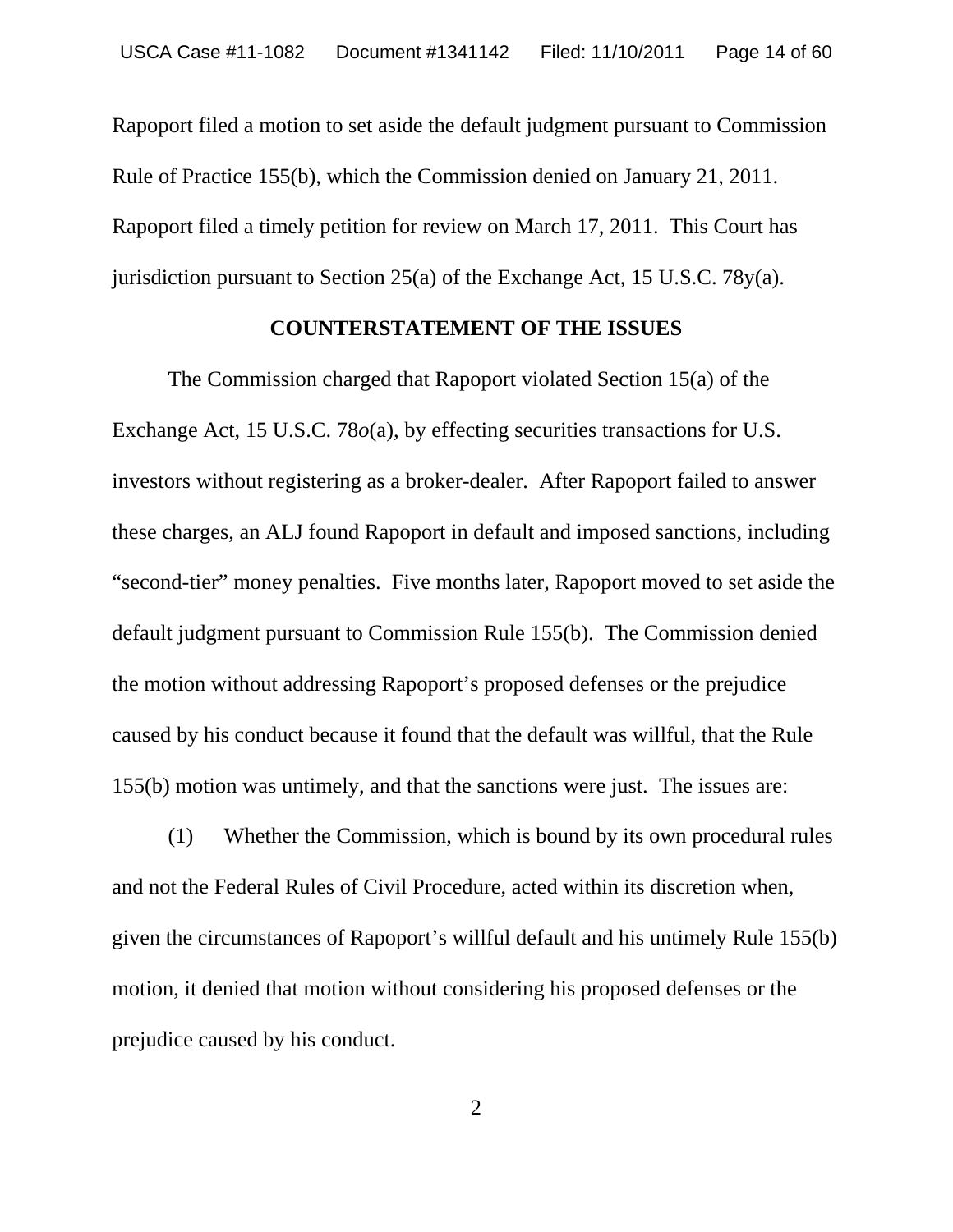(2) Whether, even assuming that the Commission should have considered his proposed defenses and prejudice, not doing so was harmless error because he has not shown that Rule 15a-6 could exempt him from Section 15(a) and because his conduct increased the risk of evidentiary difficulties.

(3) Whether the Commission properly exercised its discretion when it found that the allegations against Rapoport, which are accepted as true on default, supported the ALJ's choice of sanctions, including money penalties.

#### **REGULATIONS**

Relevant regulations not included in the petitioner's addendum are reprinted in an addendum to this brief.

#### **COUNTERSTATEMENT OF THE CASE**

#### **A. Nature of the Case**

In December 2008, the Commission issued an Order Instituting Proceedings (OIP) against Rapoport and several other respondents, alleging that Rapoport's solicitation of U.S. investors violated Section 15(a) of the Exchange Act because he was not registered as a broker-dealer with the Commission. Rapoport resides in Russia, and because Russian authorities refuse to execute requests for service of process from the United States, the Commission's Division of Enforcement

3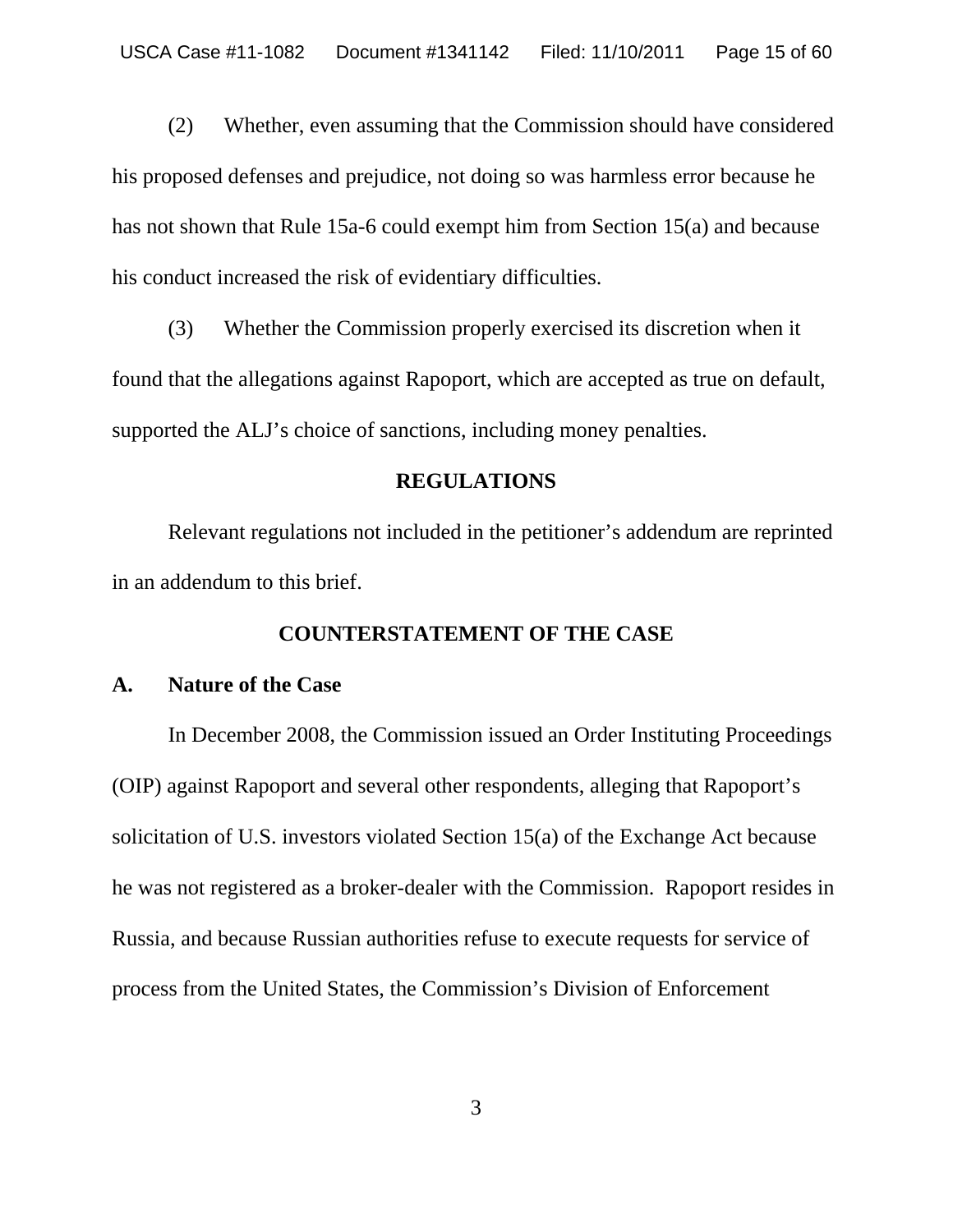(Division) filed a motion to direct service of the OIP through his U.S. attorney. The ALJ granted this motion and ordered Rapoport to answer by March 2, 2009.

 Rapoport did not comply, and the ALJ entered a default judgment against him on July 31, 2009. Based on the OIP's allegations, which are accepted as true on default, the ALJ found that Rapoport violated Section 15(a). The ALJ barred Rapoport from associating with any broker-dealer, ordered him to cease and desist from further violations of Section 15(a), and demanded an accounting for determining disgorgement. Based on its finding that Rapoport's violation was "deliberate or reckless," the ALJ ordered Rapoport to pay \$315,000 in second-tier money penalties. *See* Section 21B(b)(2) of the Exchange Act, 15 U.S.C. 78u-2(b)(2) (authorizing "Second Tier" penalties for any "act or omission" that involves a "deliberate or reckless disregard of a regulatory requirement").

Five months later, Rapoport moved to set aside the default judgment pursuant to Commission Rule of Practice 155(b). After the ALJ denied his motion, Rapoport filed a second Rule 155(b) motion directly with the Commission, as authorized by the rule. The Commission found that Rapoport did not show "good cause" to set aside the default because he did not present adequate reasons for failing to answer the OIP, because his Rule 155(b) motion was untimely, and because the sanctions were not unjust.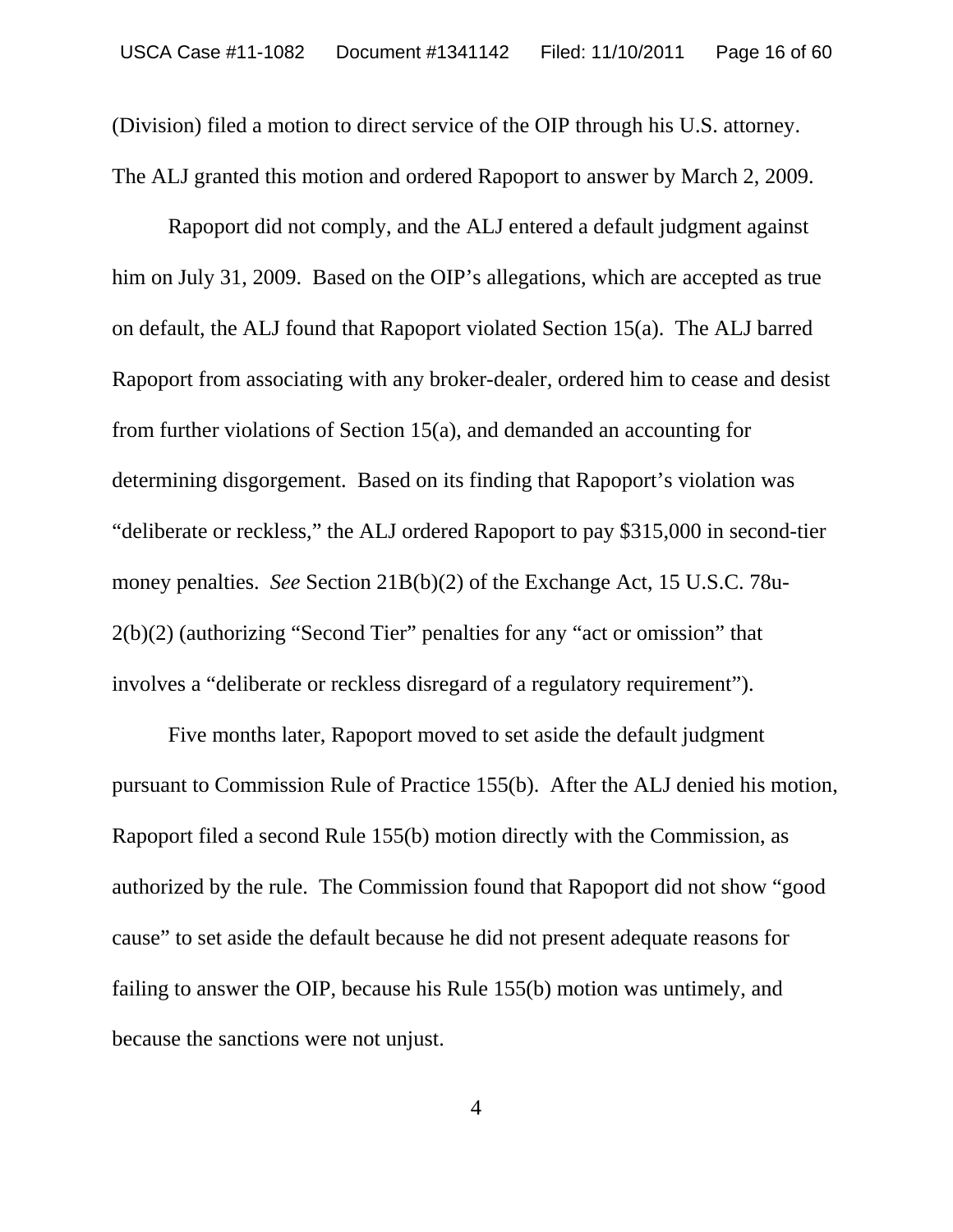# **B. Section 15(a) requires broker-dealers to register with the Commission, subject to limited exemptions for foreign broker-dealers.**

Section 15(a) of the Exchange Act makes it "unlawful for any broker or dealer" to "effect any transactions in, or to induce or attempt to induce the purchase or sale of, any security  $**$  \* unless such broker or dealer is registered" with the Commission. 15 U.S.C. 78 $o(a)$ . This registration requirement is a critical component of the broker-dealer regulatory system that Congress created; it is "of the utmost importance," *Regional Properties, Inc. v. Financial & Real Estate Consulting Co.*, 678 F.2d 552, 561 (5th Cir. 1982), because a broker-dealer plays a critical role "as an intermediary between customers and the securities markets," *Registration Requirements for Foreign Broker-Dealers*, 54 Fed. Reg. 30013, 30014 (Jul. 18, 1989) (*Rule 15a-6 Release*). Registration binds a broker-dealer "to abide by numerous regulations designed to protect prospective purchasers of securities, including standards of professional conduct, financial responsibility requirements, recordkeeping requirements, and supervisory obligations over broker-dealer employees." *Roth v. SEC*, 22 F.3d 1108, 1109 (D.C. Cir. 1994).

Because Section 15(a) covers "a wide range of activities involving investors and securities markets," the registration requirement is broadly construed. *Rule 15a-6 Release*, 54 Fed. Reg. at 30015. Broker-dealers must register if they solicit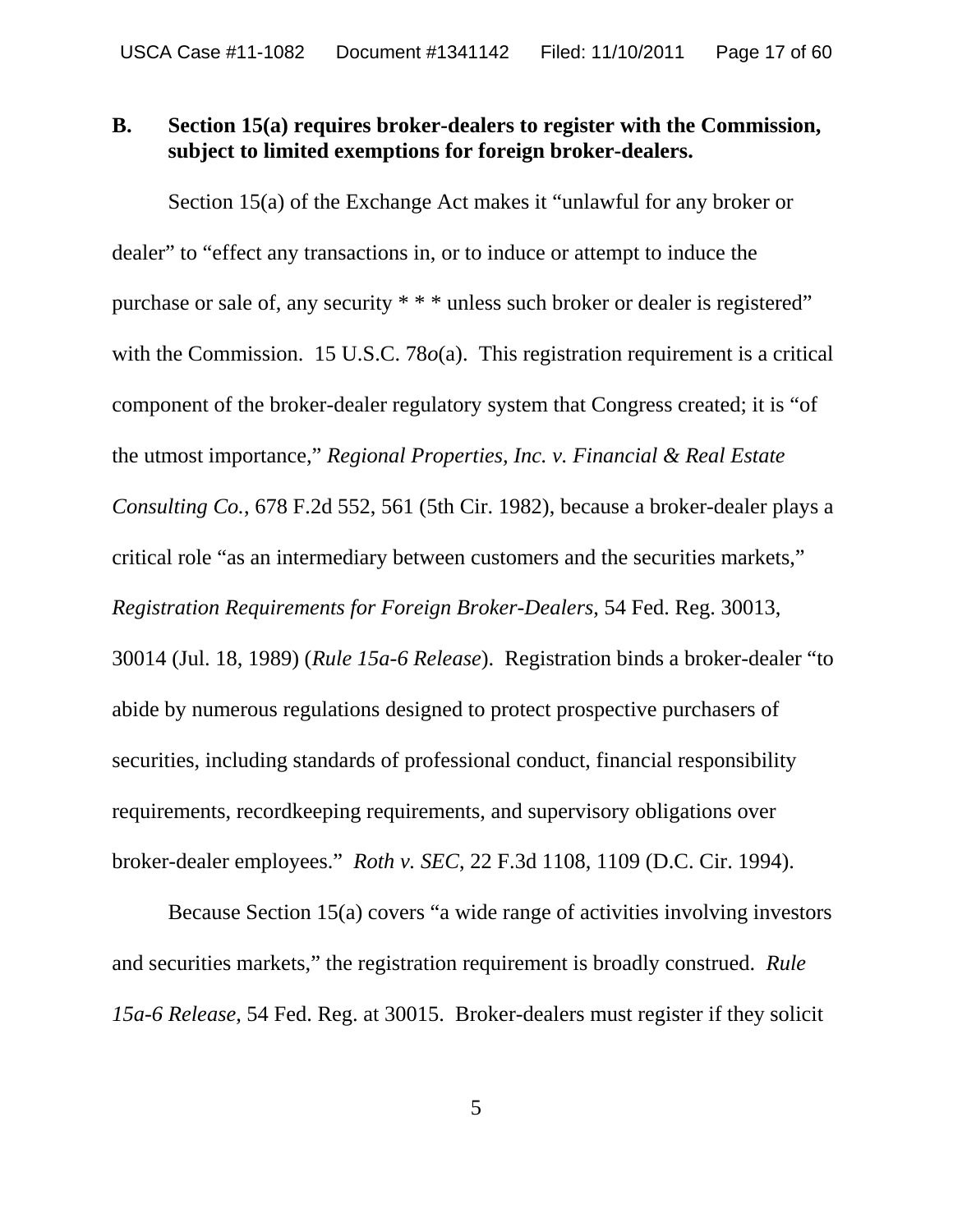investors; that is, if they are "regularly involved in communications with and recruitment of investors for the purchase of securities," *SEC v. George*, 426 F.3d 786, 797 (6th Cir. 2005), or participate in securities transactions "at key points in the chain of distribution." *Massachusetts Fin. Servs., Inc. v. SIPC*, 411 F. Supp. 411, 415 (D. Mass), *aff'd*, 545 F.2d 754 (1st Cir. 1976). In essence, registration is required when a broker-dealer makes "any affirmative effort intended to induce transactional business." *Rule 15a-6 Release*, 54 Fed. Reg. at 30017.

In 1989, the Commission adopted Rule 15a-6, which created "limited" and "conditional" exemptions from Section 15(a) for foreign broker-dealers doing business with U.S. investors. *Rule 15a-6 Release*, 54 Fed. Reg. at 30016, 30020. The rule contains exemptions for *unsolicited* transactions and *solicited* transactions effected through a registered broker-dealer that is affiliated with the foreign broker-dealer. *Id*. at 30020. The exemptions are subject to numerous conditions, including the requirement that the registered broker-dealer maintain records, that foreign broker-dealers consent to service through the registered broker-dealer, and that the registered broker-dealer issue confirmations and safeguard funds. 17 C.F.R. 240.15a-6(a)(iii). While the Commission proposed amending Rule 15a-6 in 2008, it never adopted those changes. *Exemption of Certain Foreign Brokers or Dealers*, 73 Fed. Reg. 39182 (Jun. 27, 2008).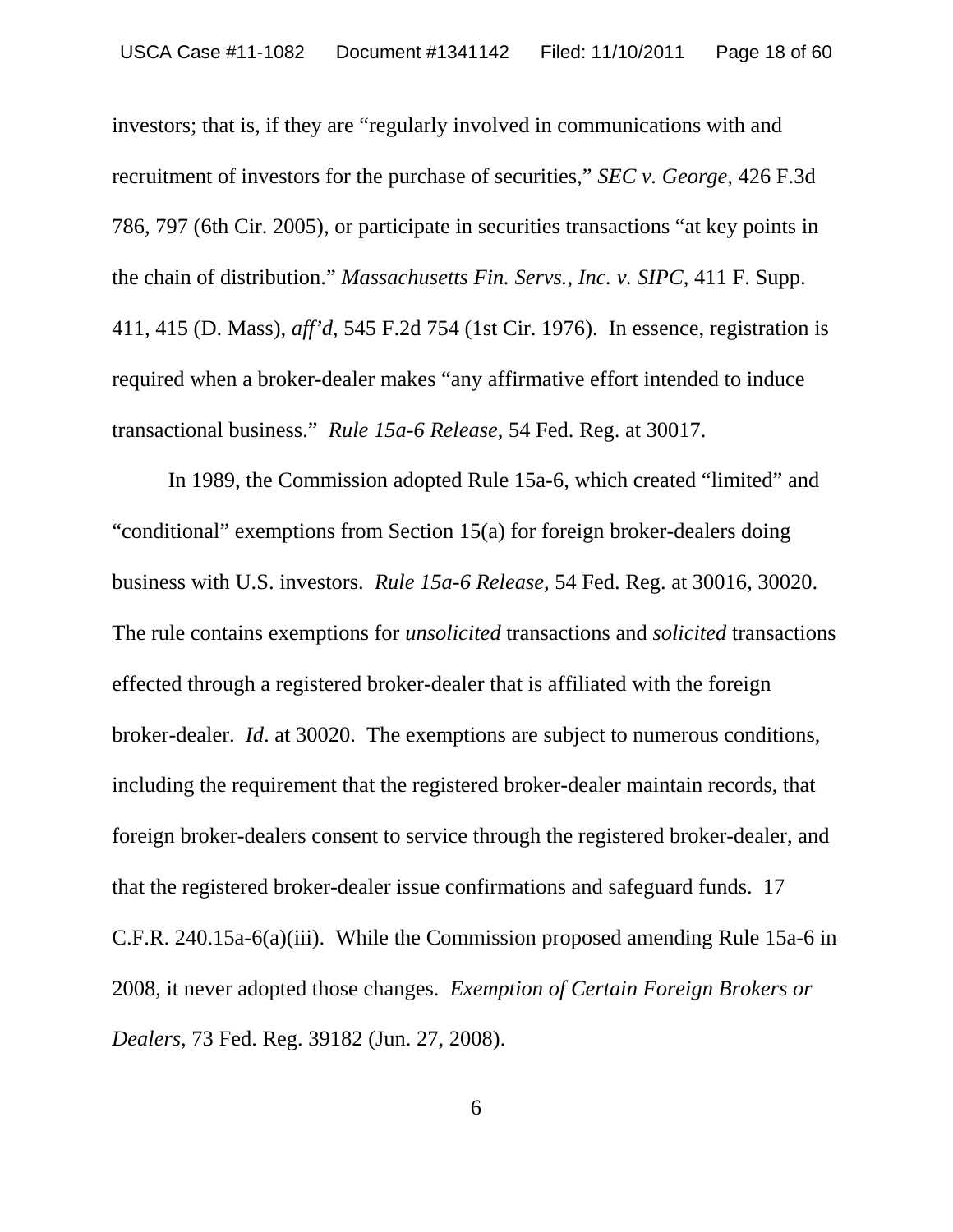#### **C. Statement of the facts**

The following facts are based on the OIP, as well as other record documents that were before the ALJ and the Commission. *See* 17 C.F.R. 201.155(a)(2) (for defaults, the Commission or an ALJ may rule "upon consideration of the record, including the [OIP], the allegations of which may be deemed to be true"). Record documents other than the OIP, while not expressly relied upon by the Commission in the order under review, are cited below in response to the proposed defense that Rapoport asserts in his opening brief.

*1. The conduct alleged in the OIP occurred while Rapoport worked at a foreign broker-dealer (CI-Moscow) that was affiliated with a registered broker-dealer (CI-New York).*

Rapoport violated Section 15(a) while working at OOO Centreinvest Securities (CI-Moscow), a Moscow-based broker-dealer specializing in thinly traded Russian equities. CI-Moscow, which was founded under Russia law, never registered with the Commission. JA \_\_(OIP ¶¶ 1–2). CI-Moscow was affiliated with CentreInvest, Inc. (CI-New York), a Commission-registered broker-dealer based in New York. JA  $\_\_$  (OIP ¶ 3); JA  $\_\_$  (Herlyn Aff. ¶ [6, 10 & Ex. A). CI-New York was owned by Intelsa Investments Limited, a Cypriot entity. JA \_\_  $(OIP \P 8)$ .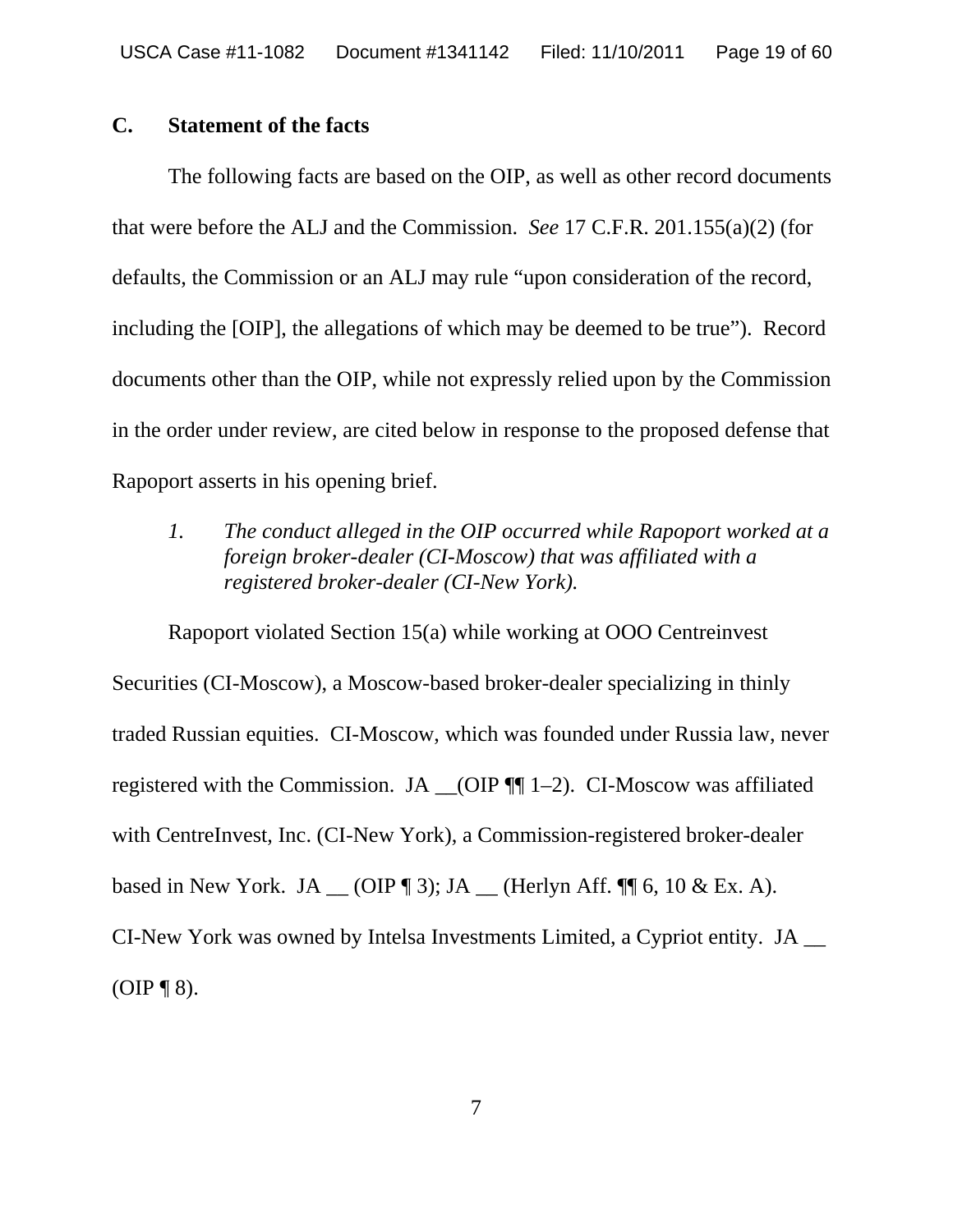When employees at CI-Moscow or CI-New York solicited U.S. investors to purchase or sell Russian securities, CI-Moscow executed the transaction and performed "other administrative functions," as Rapoport concedes. Br. 3; JA \_\_ (OIP ¶ 10). These "functions" included issuing confirmations for transactions and maintaining custody of the securities and funds related to the transactions. JA \_\_ (Herlyn Aff.  $\P$  14, 17–18 & Exs. E–F); JA \_\_ (Chekholko Aff.  $\P$  14–24 & Exs. K–M); JA  $_{\text{C}}$ (Gingold Aff.  $\P$ [9–11); JA  $_{\text{C}}$  (Doyle Aff.  $\P$ [7–8); JA  $_{\text{C}}$  (Connor Aff. ¶¶ 8–10). CI-New York did not maintain records concerning CI-Moscow's transactions with U.S. investors, even though CI-New York's officers had learned that this would disqualify CI-Moscow from a Rule 15a-6 exemption. JA \_\_ (OIP  $\P\P$  12–13, 23–25, 34–36).

*2. Rapoport, who was a managing director at CI-Moscow, supervised the staff and sales efforts at both CI-Moscow and CI-New York.*

Rapoport began working at CI-Moscow in 1995, and spent several years at CI-New York before returning to CI-Moscow in 2003. JA  $\_\_$  (OIP  $\P$  6). He served as managing director until he left CI-Moscow in early 2008. *Id*. In that role, Rapoport had significant responsibilities for CI-Moscow and CI-New York: he managed the sales operations and hired personnel for both entities; he approved the budget for CI-New York; and he decided compensation, including bonuses tied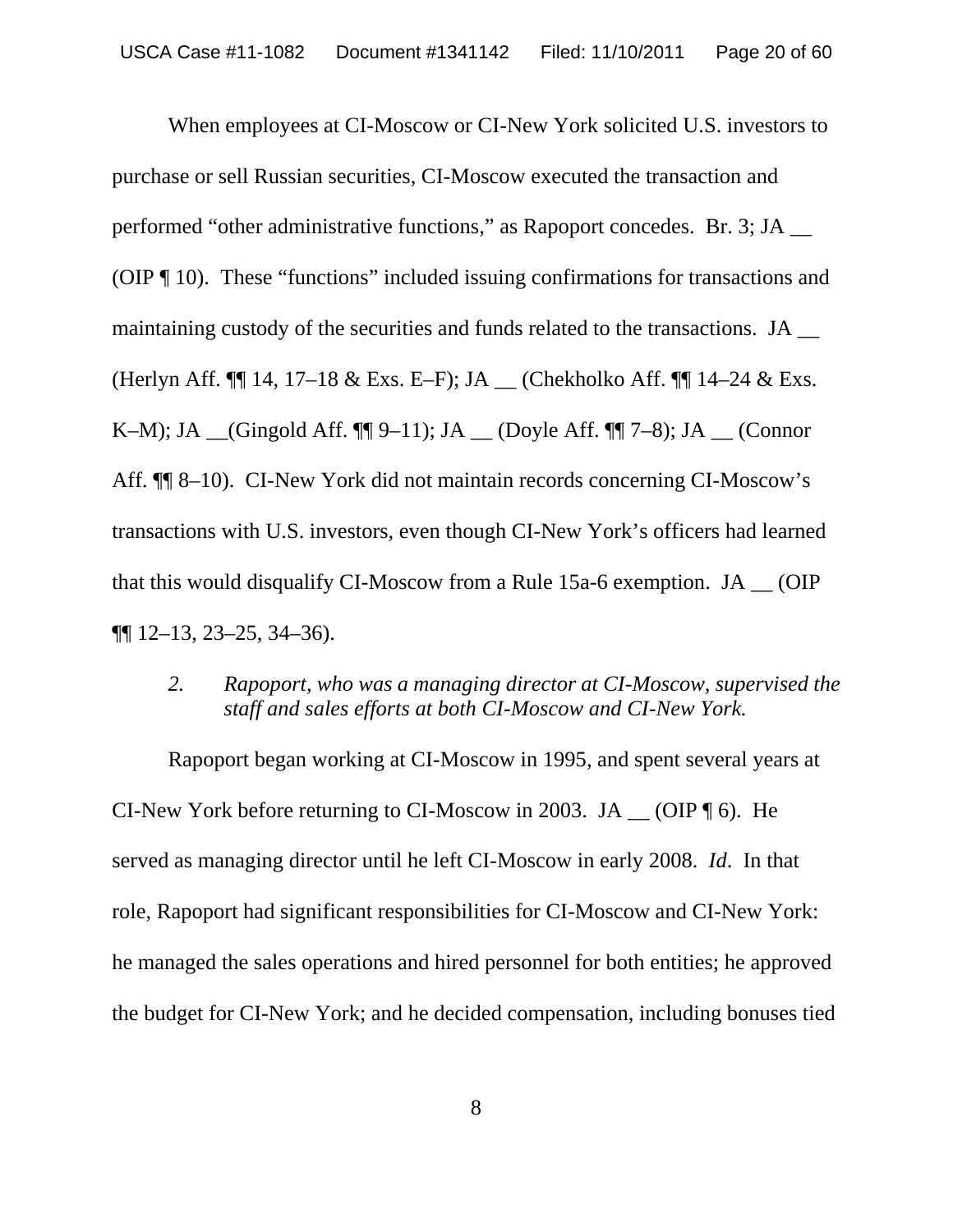to transactions executed by CI-Moscow. JA  $_{\_}$  (OIP ¶[[4–7); JA  $_{\_}$  (Chekholko Aff.  $\P\P$  4, 15); JA \_\_ (Herlyn Aff.  $\P$  15); JA \_\_ (R.68, Marcus Decl., Ex. K). Rapoport also mediated disputes over sales leads, deciding that CI-Moscow sales staff would solicit some U.S. investors. JA \_\_ (Chekholko Aff. ¶ 33 & Ex. R).

Between 2003 and 2007, Rapoport directly solicited U.S. investors to purchase Russian equities through CI-Moscow. JA \_\_ (OIP ¶¶ 9–11); JA \_\_ (Gingold Aff.  $\P$  5, 7–10 & Exs. A, C); JA \_\_ (R. 68, Marcus Decl., Ex. J). During the same time period, Rapoport also made "affirmative efforts intended to induce transactional business," *Rule 15a-6 Release*, 54 Fed. Reg. at 30017, by directing CI-New York's and CI-Moscow's sales activities, JA \_\_ (OIP ¶¶ 9–10, 17). In particular, Rapoport told his staff to promote certain securities, circulated lists of U.S. investors to target, reviewed drafts of cold-call scripts and follow-up letters, and established call protocols, such as not leaving messages. JA \_\_ (Chekholko Aff. ¶¶ 26–27 & Ex. N); JA \_\_ (Herlyn Aff. ¶¶ 20–25 & Exs. H–K). CI-Moscow salespeople supervised by Rapoport also directly solicited U.S. investors even though they were not properly registered. OIP  $\P$  14; JA  $\Box$  (Chekholko Aff.  $\P\P$  31–32); JA \_\_ (Connor Aff.  $\P\P$  3–8).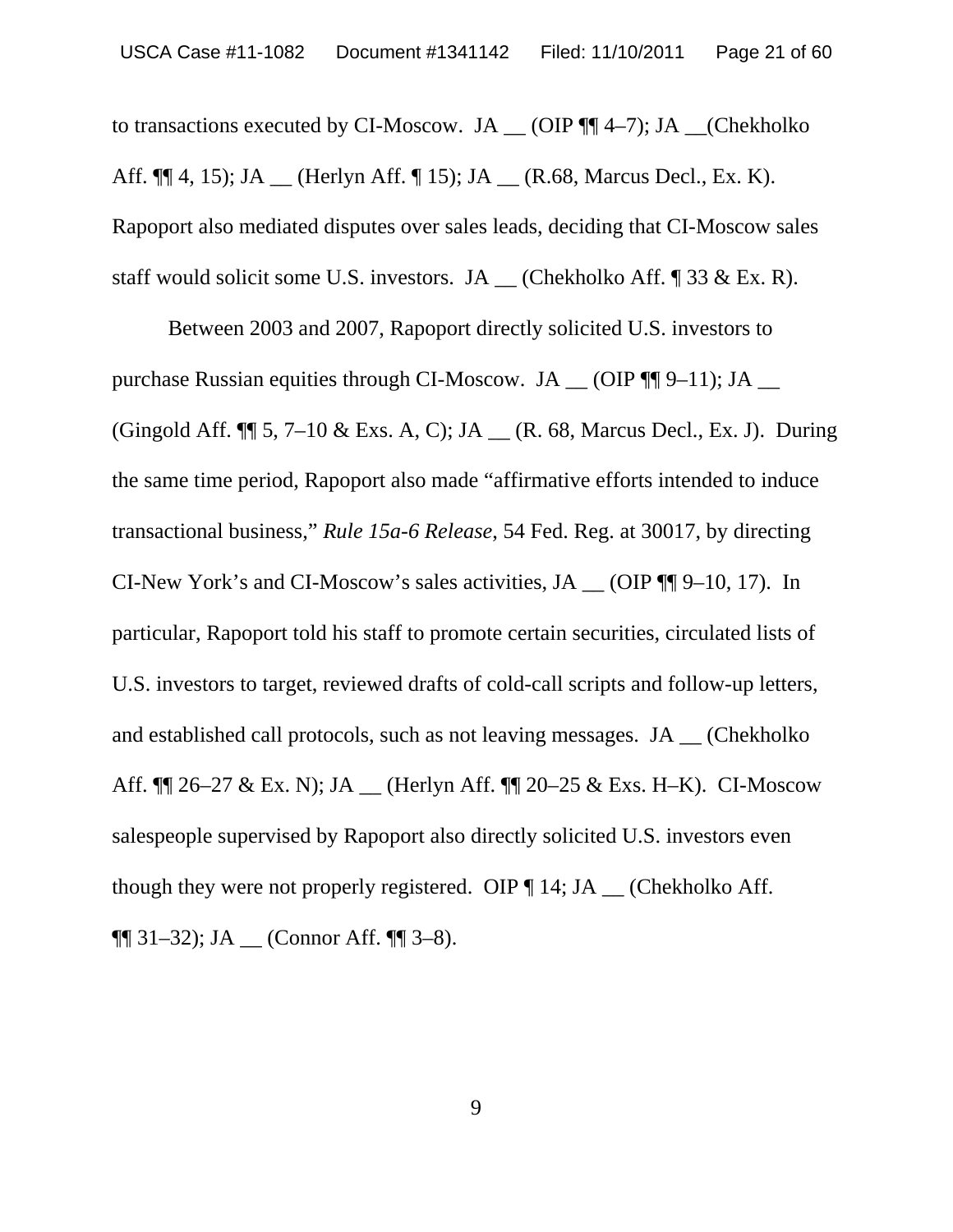#### **D. Commission Proceedings**

*1*. *The Commission initiated proceedings against Rapoport in December 2008, and the ALJ ordered that service of the OIP be directed through Rapoport's U.S. counsel.*

The Commission instituted proceedings against Rapoport (and several other respondents) on December 9, 2008.<sup>1</sup> Rapoport learned of the Division's investigation against him months earlier: he received a Wells Notice in July or August 2008, and retained Richard Kraut, a U.S. attorney, in early September 2008 to assist with a response. JA  $\_\ (R.68, \text{ Marcus Decl.}, \text{Ex. A})$ . Kraut communicated with Division counsel throughout the fall of 2008 regarding the investigation. JA \_\_ (R.68, Marcus Decl., Exs. A–B).

A week after the Commission issued the OIP, the Division, invoking Rule of Practice 141, filed a motion requesting permission to direct service of the OIP through Kraut. The Division sought this relief because Rapoport was a Russian resident and the Russian authorities through which requests for service must proceed refuse all such requests originating from the United States. *Arista Records LLC v. Media Servs. LLC*, 2008 U.S. Dist. Lexis 16485, at \*7 (S.D.N.Y. Feb. 25,

<sup>&</sup>lt;sup>1</sup> The proceedings have concluded with respect to all other respondents. Exchange Act. Rel. No. 61448 (Jan. 29, 2010) (CI-Moscow), No. 60485 (Aug. 12, 2009) (Herlyn), No. 60450 (Aug. 5, 2009) (Chekholko), No. 60413 (July 31, 2009) (CI-New York, Yenin).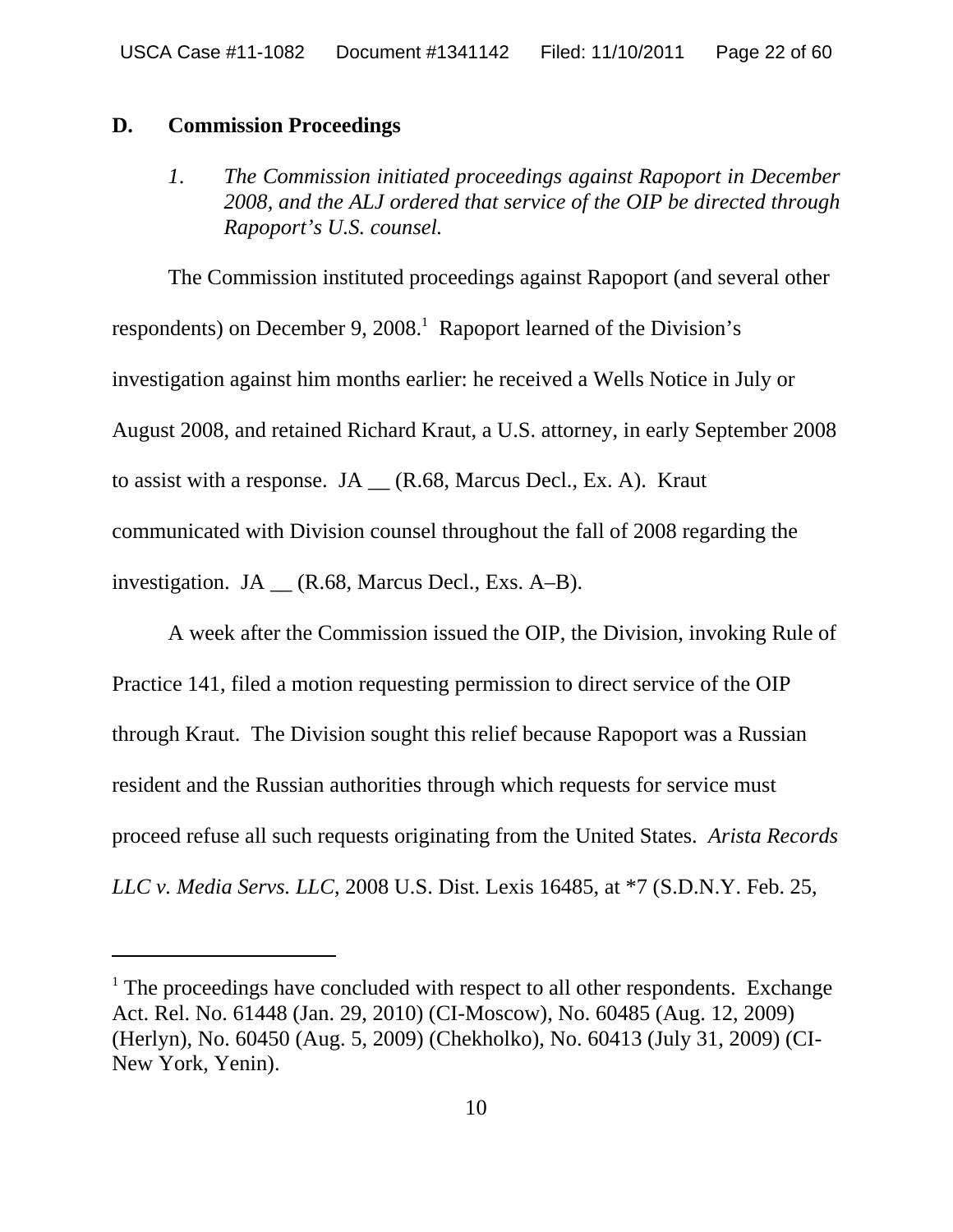2008). The Division argued that directed service was appropriate under these circumstances and was "reasonably calculated to give notice" since Kraut had already represented Rapoport for several months. JA \_\_ (Op. 3–4); 17 C.F.R.  $201.141(a)(2)(iv)$  (stating that notice to "a person in a foreign country" may be made by any "method reasonably calculated to give notice, provided that the method of service used is not prohibited by the law of the foreign country"). Kraut opposed the Division's motion on Rapoport's behalf.

The ALJ granted the motion on February 5, 2009, directing service of the OIP through Kraut and ordering Rapoport to answer by March 2, 2009. JA \_\_ (R.26 at 3–5). At a status conference with the ALJ held on February 5, Kraut represented that he would bring the order directing service to Rapoport's attention. JA (R.25 at Tr. 10). Kraut also stated his understanding that his representation of Rapoport "terminated upon the issuance" of that order. *Id.* But Kraut did not seek to withdraw as counsel until February 12, JA \_\_ (R.29), and his withdrawal was effective no earlier than February 17. *Compare* Br. 8 (claiming that withdrawal was "effective February 5") *with* 17 C.F.R. 201.102(d)(4) (requiring notice to be filed "at least five days before the proposed effective date of withdrawal").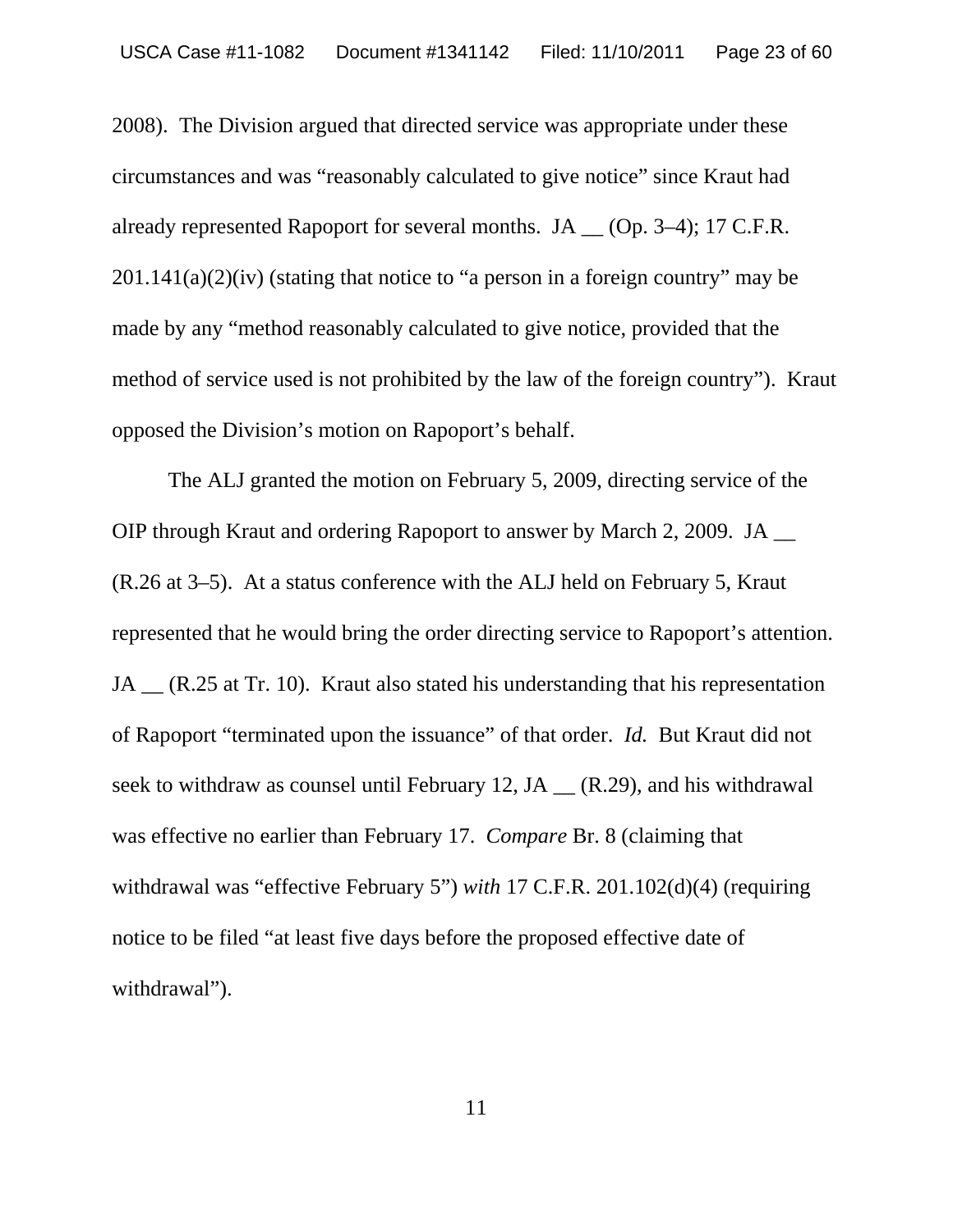*2. After Rapoport failed to file a timely answer, the ALJ imposed sanctions on Rapoport by default.*

Rapoport did not file an answer by March 2, even though the OIP warned that such conduct could result in default, in which case the ALJ could "find the allegations in the OIP to be true, and order the relief requested by the Commission." JA  $\_\_$  (OIP at 8); JA  $\_\_$  (R.1 at 2). The ALJ sent orders regarding scheduling and conferences—as well as the default order discussed below—to the address of another Moscow brokerage firm where Rapoport worked through September 2009, but Rapoport did not contact the ALJ or otherwise appear to defend the proceeding. JA  $(R.73 \text{ at } 2)$ ; JA  $(R.81 \text{ at } 5 \text{ n.13}).$ 

The Division moved for a default judgment on April 8, 2009 a month after Rapoport failed to file a timely answer. R.37–38, citing 17 C.F.R. 201.155(a), 220(f) ("If a party respondent fails to file an answer required by this section within the time provided, such person may be deemed in default pursuant to Rule 155(a)."). The ALJ granted the motion almost four months later on July 31, 2009. Accepting the OIP allegations as true, the ALJ found that Rapoport knowingly violated Section 15(a) and was not exempt under Rule 15a-6. JA  $_{\rm C}$  (R.55 at 2–3, 6). The ALJ further found that Rapoport's misconduct was willful and recurring,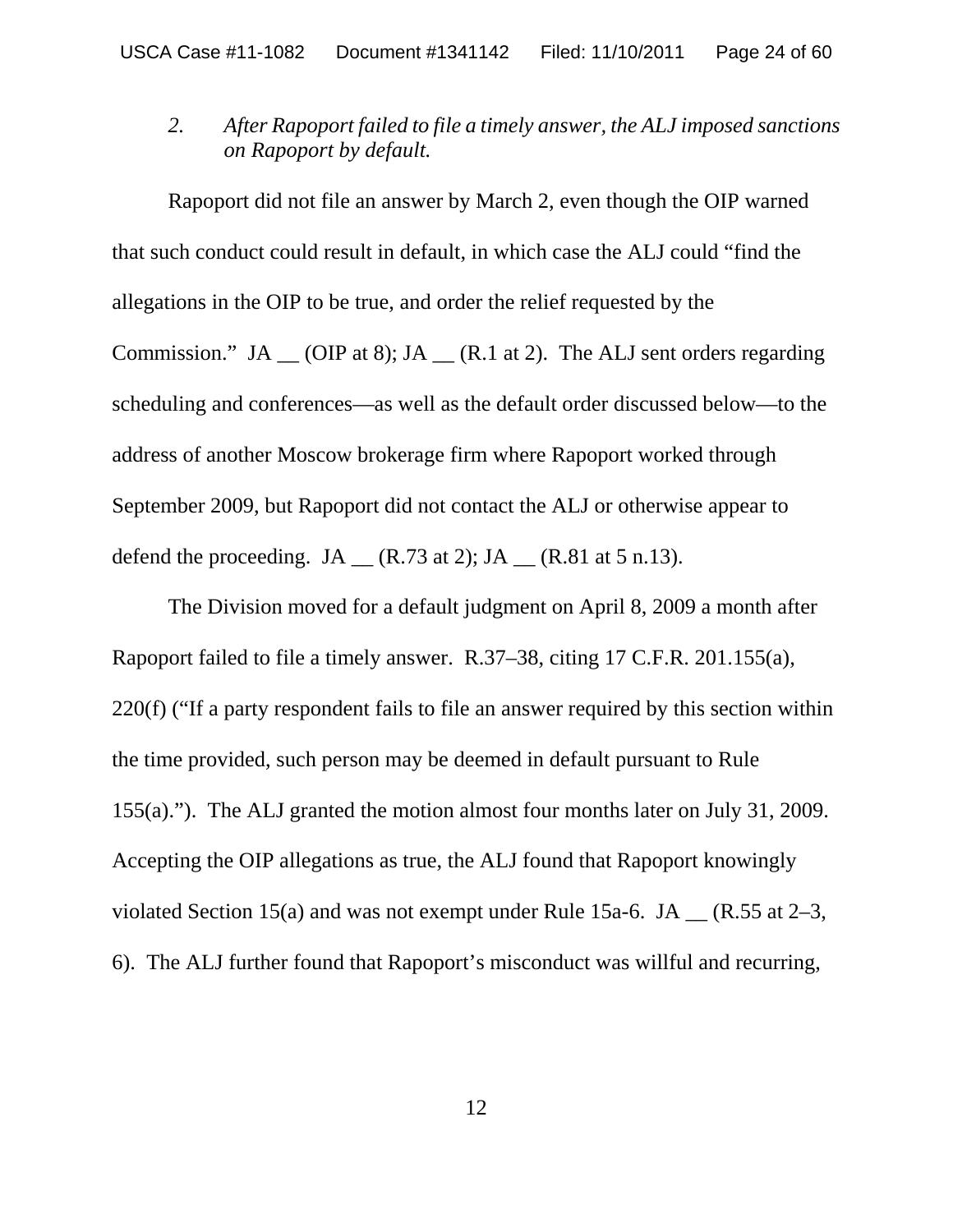and that, because he did not defend the proceeding, he neither assured against future violations nor acknowledged his misconduct. JA (R.55 at 8).

Based on these findings, the ALJ ordered Rapoport to cease and desist from further violations of Section 15(a) and barred him from association with any broker-dealer. JA \_\_(R.55 at 8–9). Because Rapoport did not provide any information concerning ill-gotten gains for purposes of determining disgorgement, the ALJ ordered him to provide an accounting of his 2003–2008 income. JA

\_\_(R.55 at 10). Finding that Rapoport deliberately or recklessly disregarded Section 15(a), the ALJ imposed second-tier penalties corresponding to one violation for each of the five years from 2003 through 2007. The ALJ imposed the maximum penalty for each violation—\$60,000 for acts that occurred in 2003–2005, and \$65,000 for acts that occurred in 2006 and 2007. JA \_\_(R.55 at 11–12), citing Section 21B(b)(2) of the Exchange Act, 15 U.S.C. 78u-2(b)(2), as corrected by  $JA$  (R.73 at 14).

*3. Rapoport moved to set aside the default judgment pursuant to Commission Rule of Practice 155(b).* 

Five months later, Rapoport, represented by his current counsel, moved to set aside the default judgment. In his initial Rule 155(b) motion, filed on December 23, 2009, Rapoport claimed that "good cause" existed because he was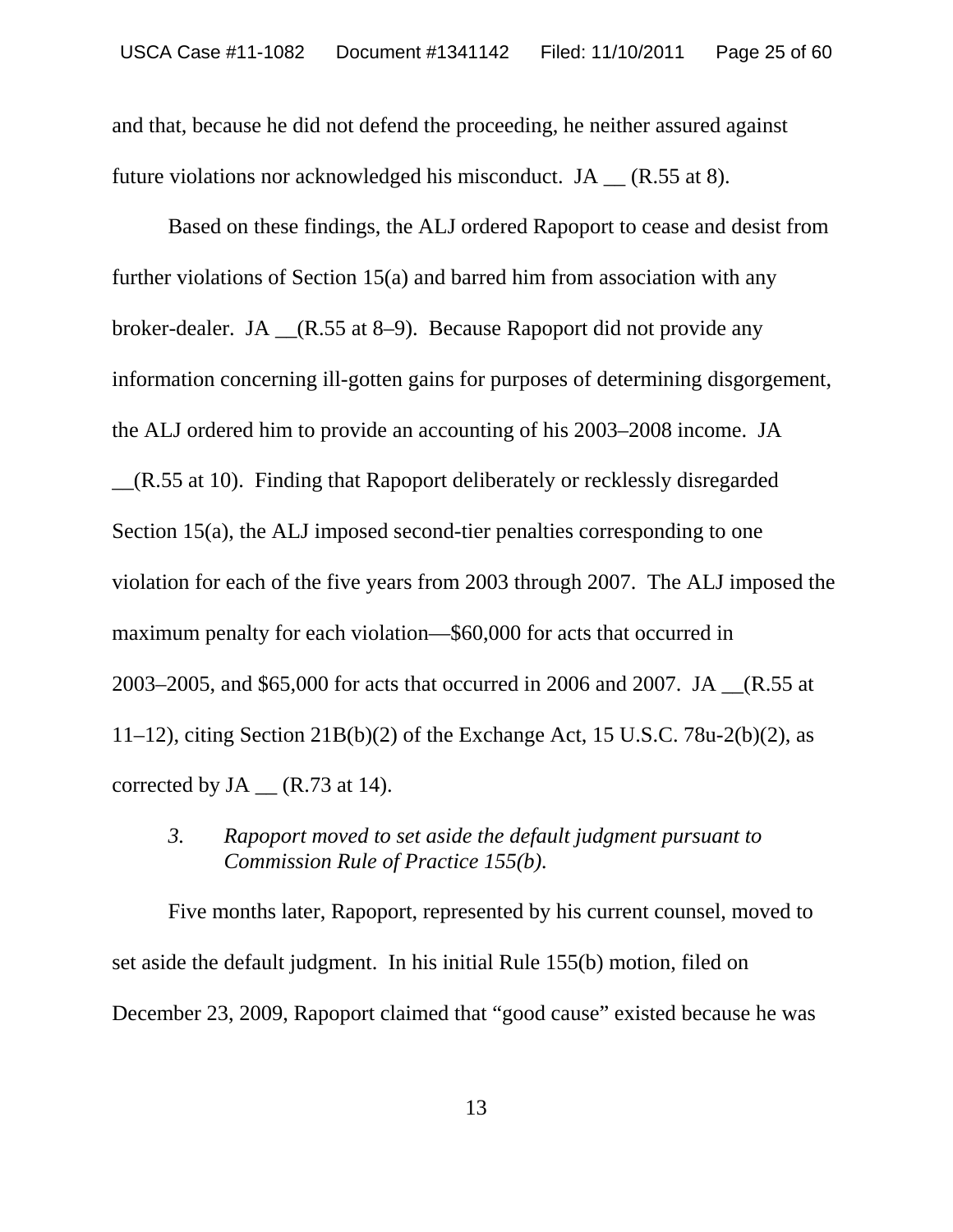not obligated to answer the OIP until he was personally served. R.64–65. He claimed that this did not occur until October 23, 2009, when U.S. Customs officials detained him as he attempted to enter the United States and handed him the OIP. R.64–65; *but see* JA \_\_ (R.78, Marcus Decl., Ex. G) (Customs official at JFK Airport declaring that he handed Rapoport the default judgment, not the OIP).

The ALJ denied Rapoport's motion on March 22, 2010, finding that Rapoport had "failed to present 'good cause'" to set aside the default judgment. JA (R.73 at 4). The ALJ also refused to set aside the sanctions, although it agreed that the default judgment order incorrectly summed the penalties. JA \_\_ (R.73 at 13–14). The ALJ remedied this clerical error, revising the order to reflect the correct total of  $$315,000$ . JA  $_{\odot}$  (R.73 at 14).

Rapoport then filed a Rule 155(b) motion directly with the Commission, as allowed under the rule. The Commission denied Rapoport's motion on January 20, 2011, finding that good cause did not exist to set aside the default judgment. $2$  The Commission rejected Rapoport's reasons for failing to answer, finding "that

<sup>&</sup>lt;sup>2</sup> Rapoport alternatively styled his motion as a petition for review of the ALJ's decision, but the Commission's denial of the Rule 155(b) motion made "it unnecessary to address separately Rapoport's petition for review." JA \_\_\_ (Op. 6 n.20). While Rapoport asserts that the Commission denied oral argument "without explanation," Br. 11, the Commission did provide an explanation in a written order, stating its view that "the decisional process" would not be "significantly aided by oral argument in this case." JA \_\_ (R.80).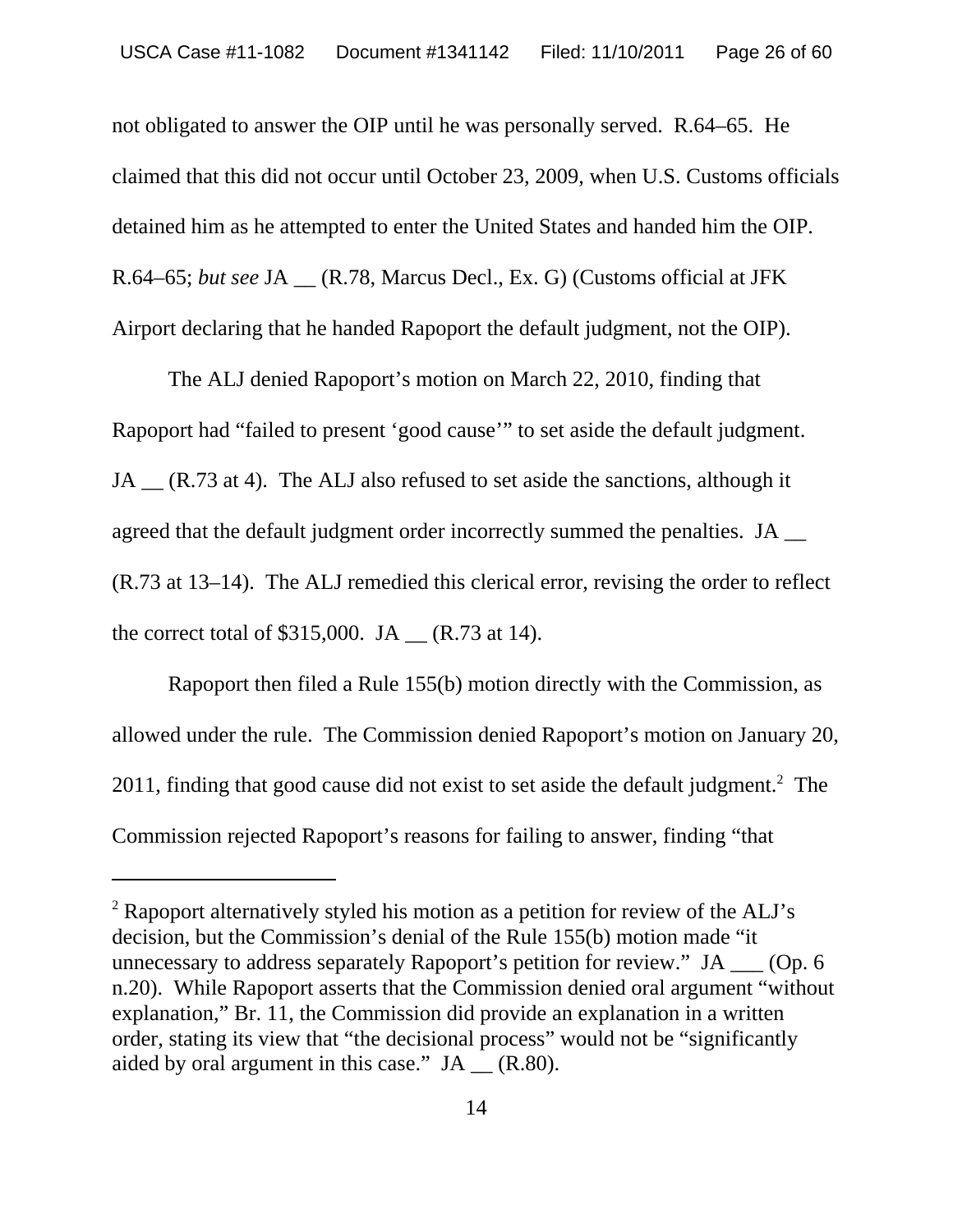Rapoport could not reasonably have believed that he could wait to respond until he was personally served" because "Rapoport knew that [the ALJ] had authorized service on him through Kraut."  $JA (Op. 6, 8)$ . The Commission further found that Rapoport's motion to set aside was not filed "'within a reasonable time,'" as required by Rule 155(b), because he filed his motion "almost five months after the Default Order was issued and mailed to him." JA \_\_ (Op. 10). The Commission did not evaluate Rapoport's proposed defenses, stating that "[e]valuating the merits of his defenses would in effect grant him the hearing that he chose to forego by failing to defend the proceeding."  $JA$  (Op. 11).

The Commission disagreed that the sanctions imposed by the ALJ were unjust. In response to Rapoport's contention that the OIP did not support sanctions for 2003–2005, the Commission found that the OIP indeed charged Rapoport with violating Section 15(a) during that time. Moreover, the Commission disagreed that the penalties were "'legally impermissible and factually unwarranted'" because it found that there were sufficient allegations to support the imposition of second-tier penalties, as well as the rest of the sanctions. JA  $\Box$  (Op. 13–14 & n.32).

#### **STANDARD OF REVIEW**

Under Commission Rule 155(b), the Commission "may for good cause shown set aside a default." 17 C.F.R. 201.155(b). Courts, including this one,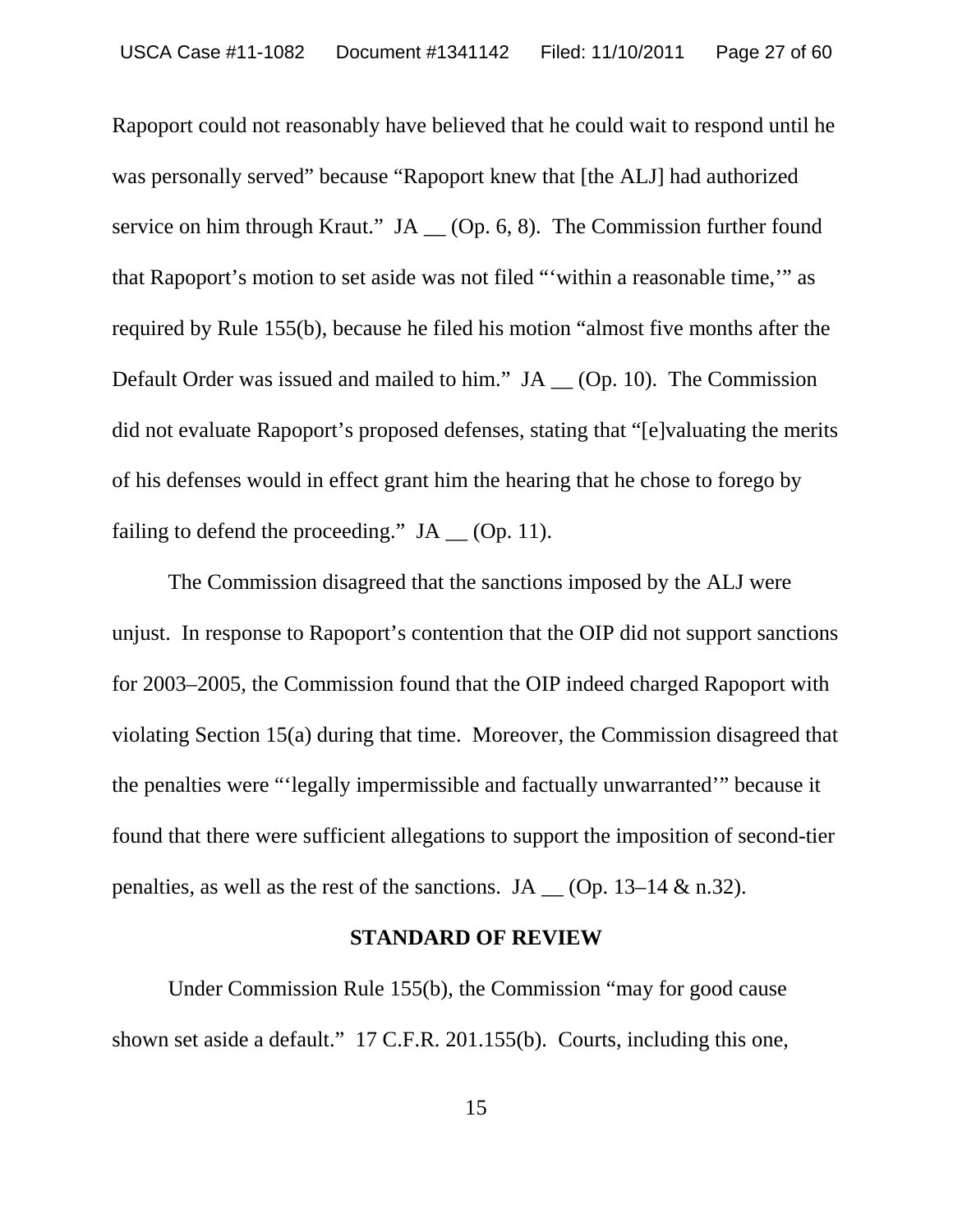apply an abuse-of-discretion standard when they review agency decisions declining to reopen or reconsider matters for failure to show "good cause." *E.g.*, *Bowman Transp. Inc*. *v. Arkansas-Best Freight Sys., Inc.*, 419 U.S. 281, 295–96 (1974); Eastern Carolinas Broadcasting v. FCC, 762 F.2d 95, 103 (D.C. Cir. 1985).<sup>3</sup> This standard is particularly fitting given that Rule 155 uses the word "may," which confers discretion. *Zhu v. Gonzales*, 411 F.3d 292, 296 (D.C. Cir 2005). Moreover, although Federal Rule of Civil Procedure 55(c) does not apply here, it is notable that this Court reviews Rule 55(c) decisions under the same, highly deferential standard. *Mohamad v. Rajoub*, 634 F.3d 604, 606 (D.C. Cir. 2011).

The Commission's determination that the sanctions imposed by the ALJ were not unjust is also reviewed for an abuse of discretion because the Commission's "choice of remedy is peculiarly a matter for administrative competence," and this Court "will reverse it only if the remedy chosen is "'unwarranted in law or \* \* \* without justification in fact.'" *Wonsover v. SEC*, 205 F.3d 408, 413 (D.C. Cir. 2000), *quoting Butz v. Glover Livestock Comm'n*, 411

<sup>3</sup>  *Accord Umezurike v. Holder*, 610 F.3d 997, 1001–02 (7th Cir. 2010) (reviewing agency decision denying motion to reopen proceedings for abuse of discretion); *Zamot v. Merit Sys. Protection Bd.*, 332 F.3d 1374, 1377 (Fed. Cir. 2003) (decision whether to waive time limit for "good cause" is committed to agency discretion); *NLRB v. USA Polymer Corp.*, 272 F.3d 289, 296 (5th Cir. 2001) ("The Board's action in finding lack of good cause based on excusable neglect is reviewed for abuse of discretion.")*.*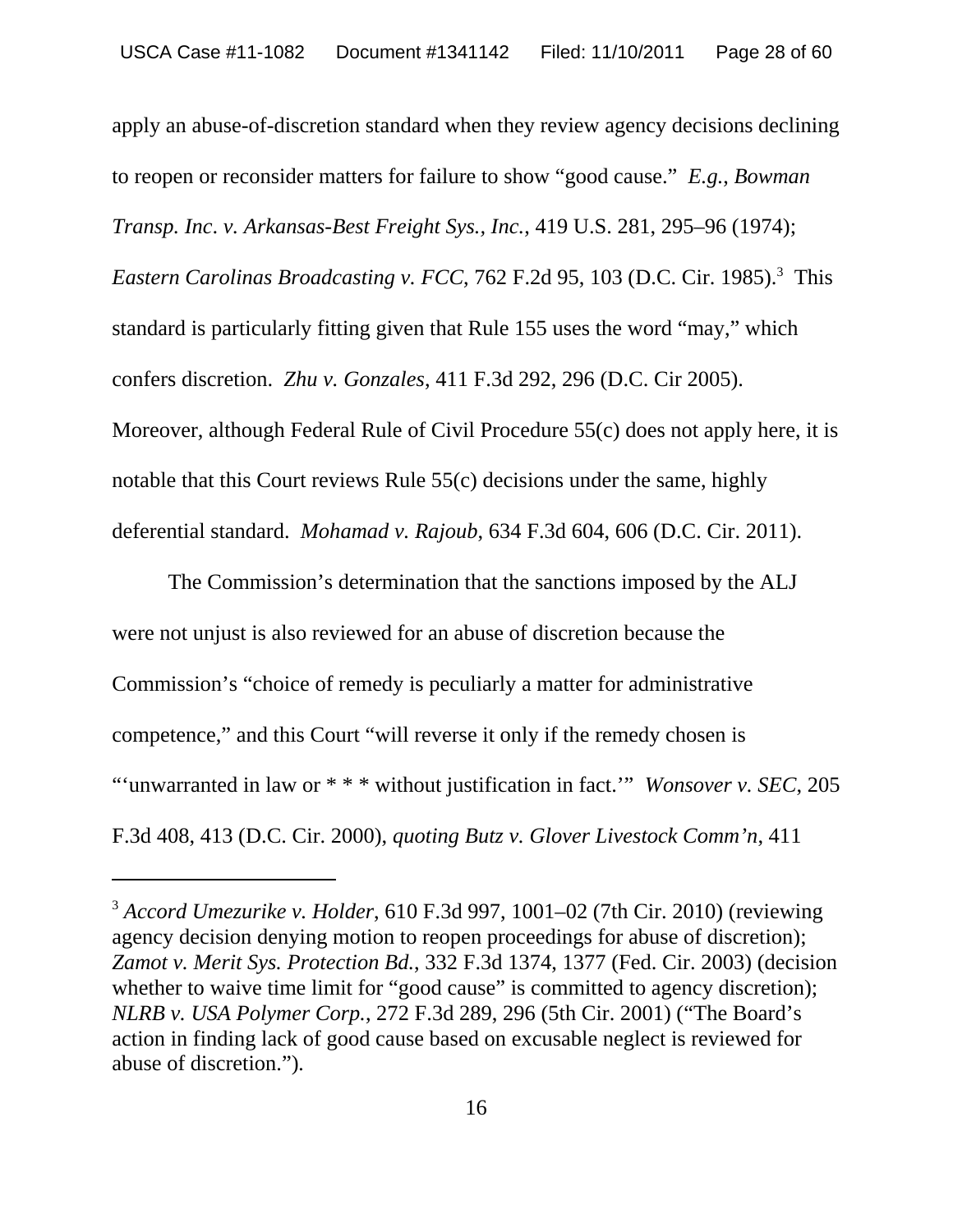U.S. 182, 185–86 (1973) (omission in original). This Court accords "great deference to the SEC's decisions as to choice of sanction." *Seghers v. SEC*, 548 F.3d 129, 135 (D.C. Cir. 2008) (internal quotation marks omitted).

#### **SUMMARY OF ARGUMENT**

The Commission acted within its discretion when it found that Rapoport did not show "good cause" to set aside the default judgment because he did not explain his failure to answer the charges against him and did not file his Rule 155(b) motion within a reasonable time. The Commission's decision not to reach the "meritorious defense" and "prejudice" factors considered by some courts applying Federal Rule of Civil Procedure 55(c) was not erroroneous because Commission Rule 155(b)—and not federal Rule 55(c)—governs Commission proceedings. This Court should defer to the Commission's interpretation that Rule 155(b) does not compel consideration of proposed defenses and prejudice when a default is willful or when a Rule 155(b) motion is untimely, as was the case here.

In any event, the "meritorious defense" and "prejudice" factors would not support setting aside the default judgment. Rapoport claims an exemption from Section 15(a)'s registration requirement under Rule 15a-6, but he merely asserts that the rule applies without any showing that its many conditions have been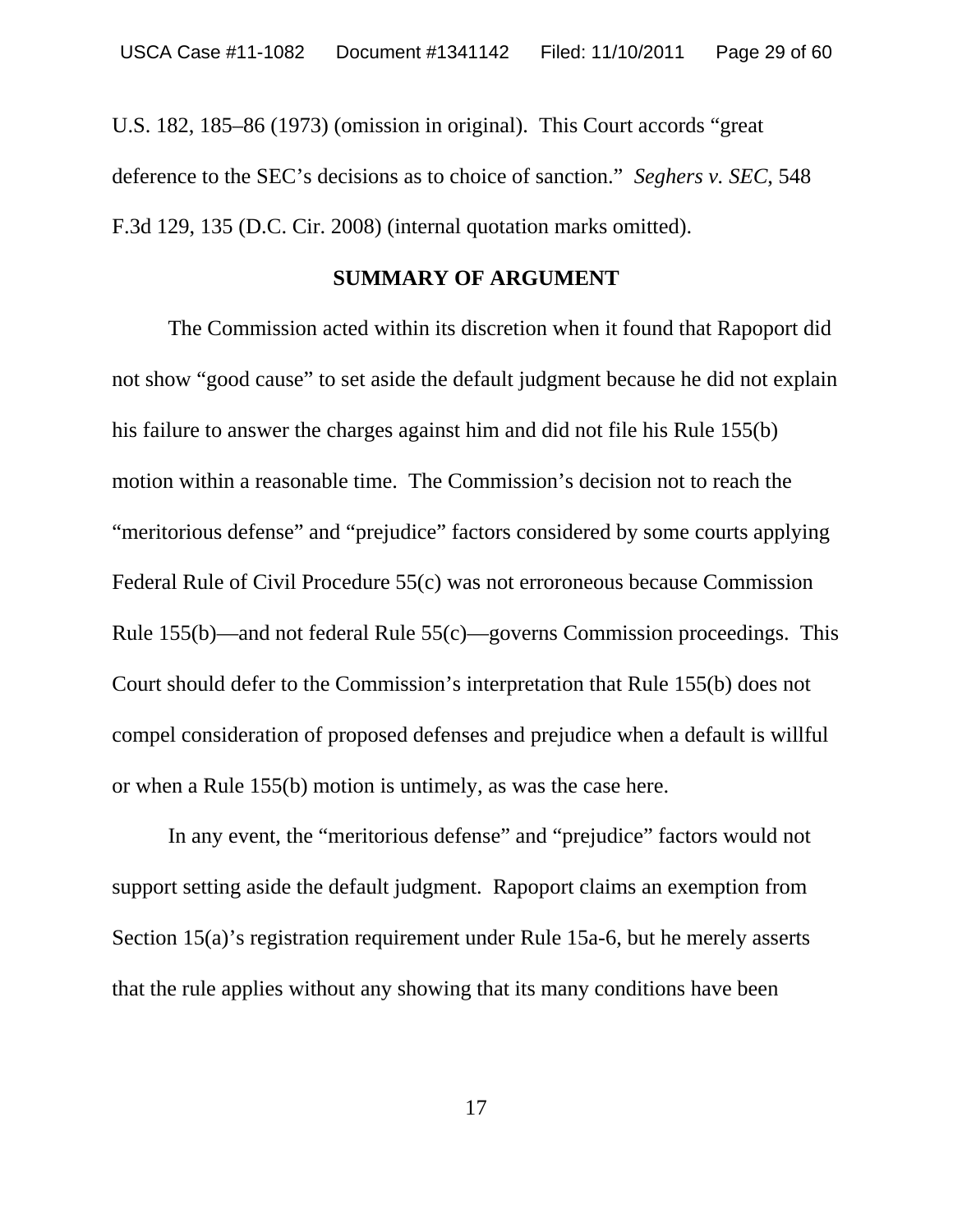satisfied here. Moreover, Rapoport has not demonstrated that the increased risk of lost evidence would not prejudice the Division.

The Commission also properly exercised its discretion when it upheld the sanctions imposed by the ALJ. Contrary to Rapoport's assertion, the Commission adequately explained its reasons for concluding that the sanctions were appropriate. In its order, the Commission cited allegations in the OIP, taken as true on default, charging that Rapoport deliberately and recklessly violated Section 15(a)—the requisite scienter for second-tier penalties—from 2003 to 2007. While Rapoport tries to portray the sanctions as excessive by labeling Section 15(a) an "arcane registration requirement," Section 15(a) is the keystone of the entire broker-dealer regulatory system.

#### **ARGUMENT**

I. **The Commission acted within its discretion when it applied Rule 155(b) and found that Rapoport did not show "good cause" to set aside the default, regardless of any other factors such as his proposed defenses, because he did not explain his failure to answer the charges against him or file his motion in a timely fashion.** 

Rapoport claims that the Commission erred because its order was inconsistent with Federal Rule of Civil Procedure 55(c). The Commission, however, is bound by its own procedural rule, not Rule 55(c), and this Court should defer to the Commission's view that a default judgment may be upheld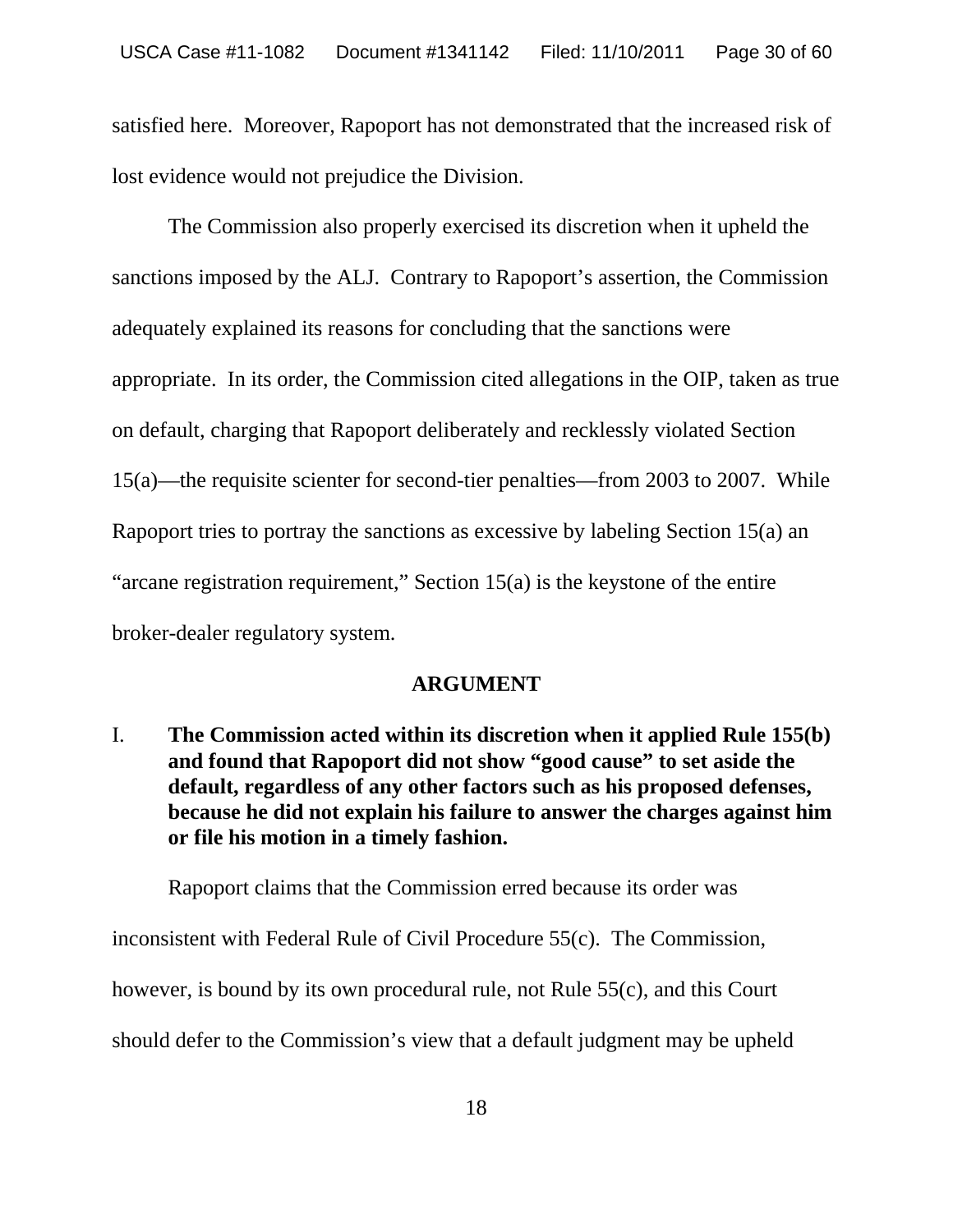regardless of any proposed defenses where "good cause" is not otherwise shown. Because Rapoport did not justify his failure to answer and or file his Rule 155(b) motion within a reasonable time, the Commission properly determined that "good cause" did not exist to set aside the default judgment.

#### **A. Rule 155(b), not federal Rule 55(c), is controlling.**

Rapoport proceeds from the faulty premise that the Commission must follow Federal Rule of Civil Procedure 55(c). Br. 16–19. But, as its name implies, that rule applies only to federal district courts;"agencies need not observe all the rules and formalities applicable to courtroom proceedings." *McClelland v. Andrus*, 606 F.2d 1278, 1286 (D.C. Cir. 1979); *see also* FED. R. CIV. PROC. 1 ("These rules govern the procedure in all civil actions and proceedings in the United States district courts.").<sup>4</sup> Instead, an agency is "free to fashion [its] own rules of procedure," *Vermont Yankee Nuclear Power Corp. v. NRDC*, 435 U.S. 519, 544 (1978), and to tailor those rules "to the peculiarities of the industry and the tasks of the agency involved," *FCC v. Schreiber*, 381 U.S. 279, 290 & n.19 (1965).

<sup>4</sup> *Accord Mister Discount Stockbrokers, Inc. v. SEC*, 768 F.2d 875, 878 (7th Cir. 1985) ("Neither the Federal Rules of Civil Procedure nor the Federal Rules of Criminal Procedure apply to administrative hearings \* \* \* ."); *FTC v. Turner*, 609 F.2d 743, 745 n.3 (5th Cir. 1980) ("[T]he Federal Rules of Civil Procedure do not bind administrative agencies in conducting purely administrative investigations."); *Title Guar. Co. v. NLRB*, 534 F.2d 484, 487 (2d Cir. 1976) (stating that the federal rules have no bearing on the NLRB's discovery procedures).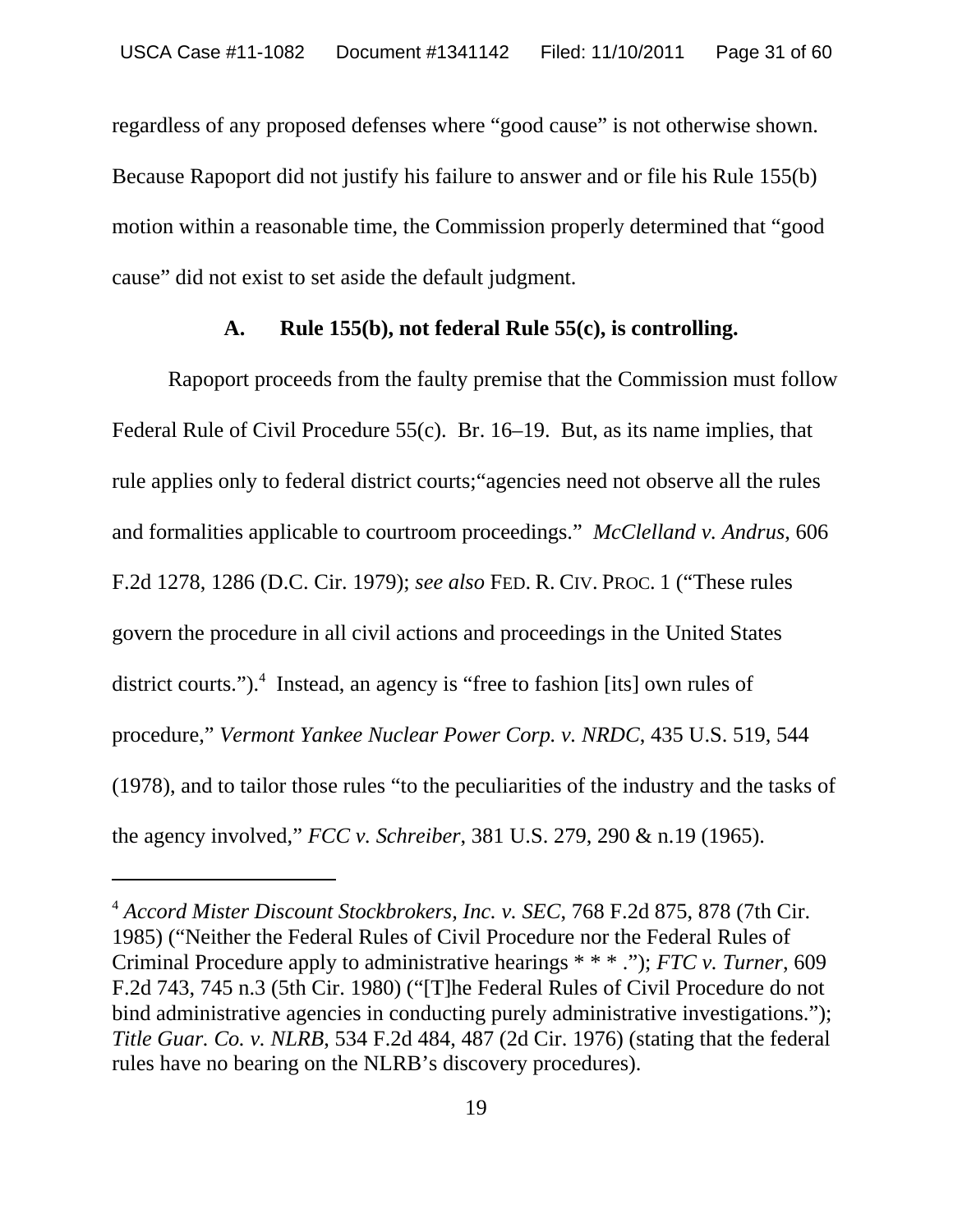Precisely because an agency is "master of its own house," *NRDC v. SEC*, 606 F.2d 1031, 1056 (D.C. Cir. 1979), "it is too well-established to be seriously questioned that agencies are empowered to order their own proceedings and control their own dockets." *Association of Bus. Advocating Tariff Equity v. Hanzlik*, 779 F.2d 697, 701 (D.C. Cir. 1985).

The Commission adopted such procedural rules in 1995, and it addressed defaults in Rule 155. *Rules of Practice*, 60 Fed. Reg. 32738, 32752 (Jun. 23, 1995). The Commission did so pursuant to its "inherent powers" to "control its own docket," as well as authority granted by Congress. *GTE Service Corp. v. FCC*, 782 F.2d 263, 274 n.12 (D.C. Cir. 1986); Section 23(a)(1) of the Exchange Act, 15 U.S.C.  $78w(a)(1)$ .<sup>5</sup> Contrary to Rapaport's assertion, the Commission is bound only by Rule 155—neither application of Rule 55(c) nor consideration of the "three-factor balancing test" used by some federal courts applying Rule 55(c) is "mandatory" for the Commission. Br. 13, 16–18.

<sup>&</sup>lt;sup>5</sup> Unlike with other rules adopted in 1995, the Commission did not pattern Rule 155 on federal Rule 55(c) or any other federal rule. *Compare Rules of Practice*, 60 Fed. Reg. 32738, 32752 (Jun. 23, 1995) *with id.* at 32760 (stating that Rule 220, regarding answers, is based on Federal Rules of Civil Procedure 8 and 12). Rule 155(b) retained the "good cause" standard articulated in prior default rules, which were also adopted without reference to the federal rules. *See Amendments to Rules with Respect to Default Procedures*, 1964 SEC Lexis 92, at \*11–12 (Jun. 30, 1964) (creating former Rule 12(d)); *Rules of Procedure*, 58 Fed. Reg. 61732, 61741 (Nov. 22, 1993) (moving former Rule 12(d) to former Rule  $9(g)$ ).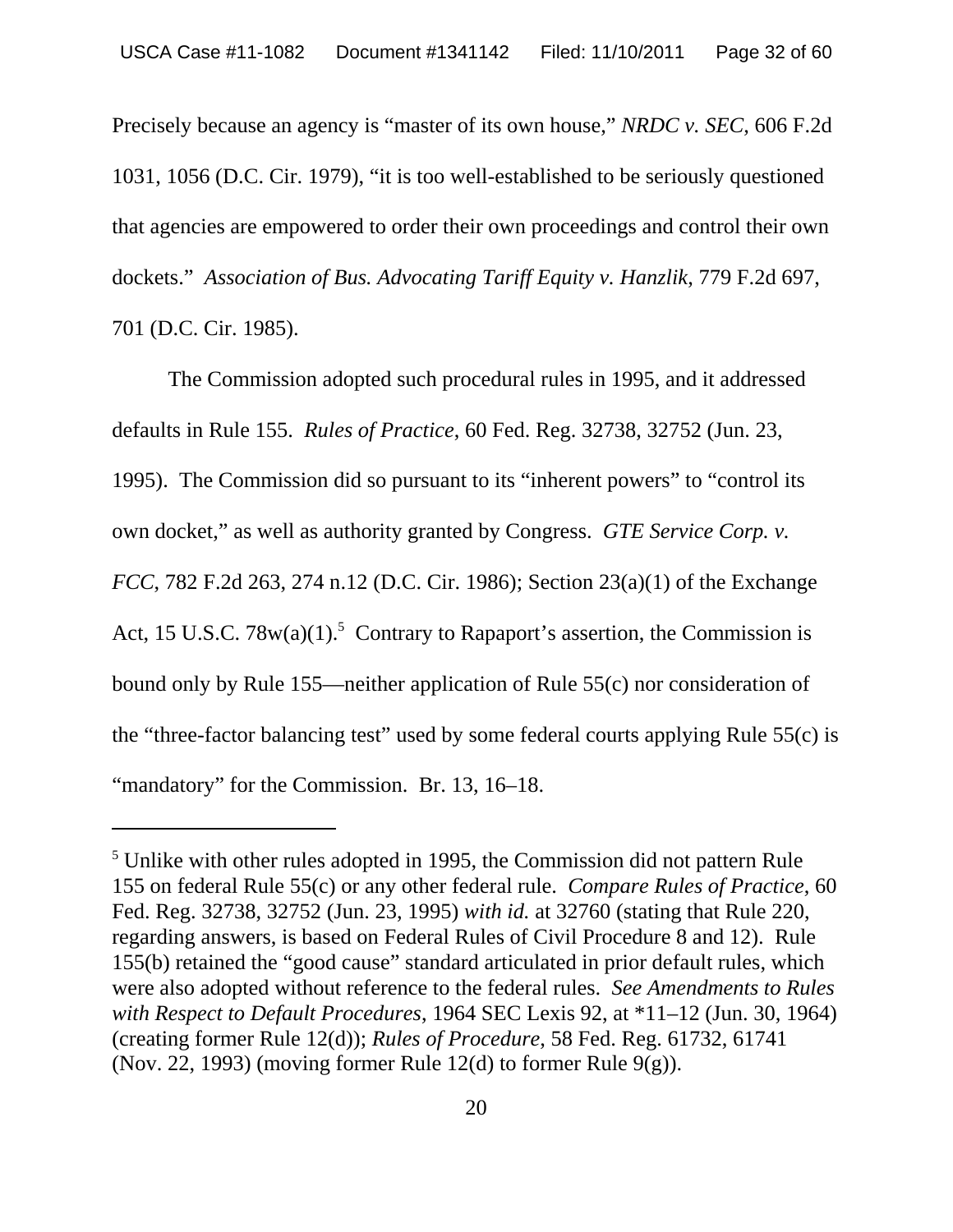### **B. The Commission's interpretation of "good cause," as used in Rule 155(b), merits substantial deference.**

Under the Commission's interpretation of its own rule, presentation of proposed defenses is a necessary, but not sufficient, condition to their consideration. A Rule 155(b) motion must specify "the nature of the proposed defense," "be made within a reasonable time," and "state the reasons for the failure to appear or defend." 17 C.F.R. 201.155(b). But, as this case demonstrates, the Commission has declined to consider proposed defenses when defaulting parties cannot justify their failure to answer or do not timely move to set aside the default. JA \_\_ (Op. 11); *In re Hellen*, 55 S.E.C. 248 (2001); *In re Ainbinder*, 1997 SEC Lexis 2062 (Oct. 1, 1997); *In re Bullard*, 1995 SEC Lexis 3049 (Nov. 9, 1995); *In re Richards*, 1994 SEC Lexis 2663 (Aug. 29, 1994).

The Commission's interpretation of its own rules receives "the highest level of deference," *Intermountain Ins. Serv. of Vail v. Comm'r*, 650 F.3d 691, 708 (D.C. Cir. 2011), and must be upheld unless it is "plainly erroneous or inconsistent with the regulation," *Auer v. Robbins*, 519 U.S. 452, 461 (1997); *Bowles v. Seminole Rock & Sand Co.*, 325 U.S. 410, 414 (1945). Because Rule 155(b) is procedural, this deference is at its apex. *Blackmon-Malloy v. United States Capitol Police Bd.*, 575 F.3d 699, 710 (D.C. Cir. 2009); *Schreiber*, 381 U.S. at 290–91 ("Congress has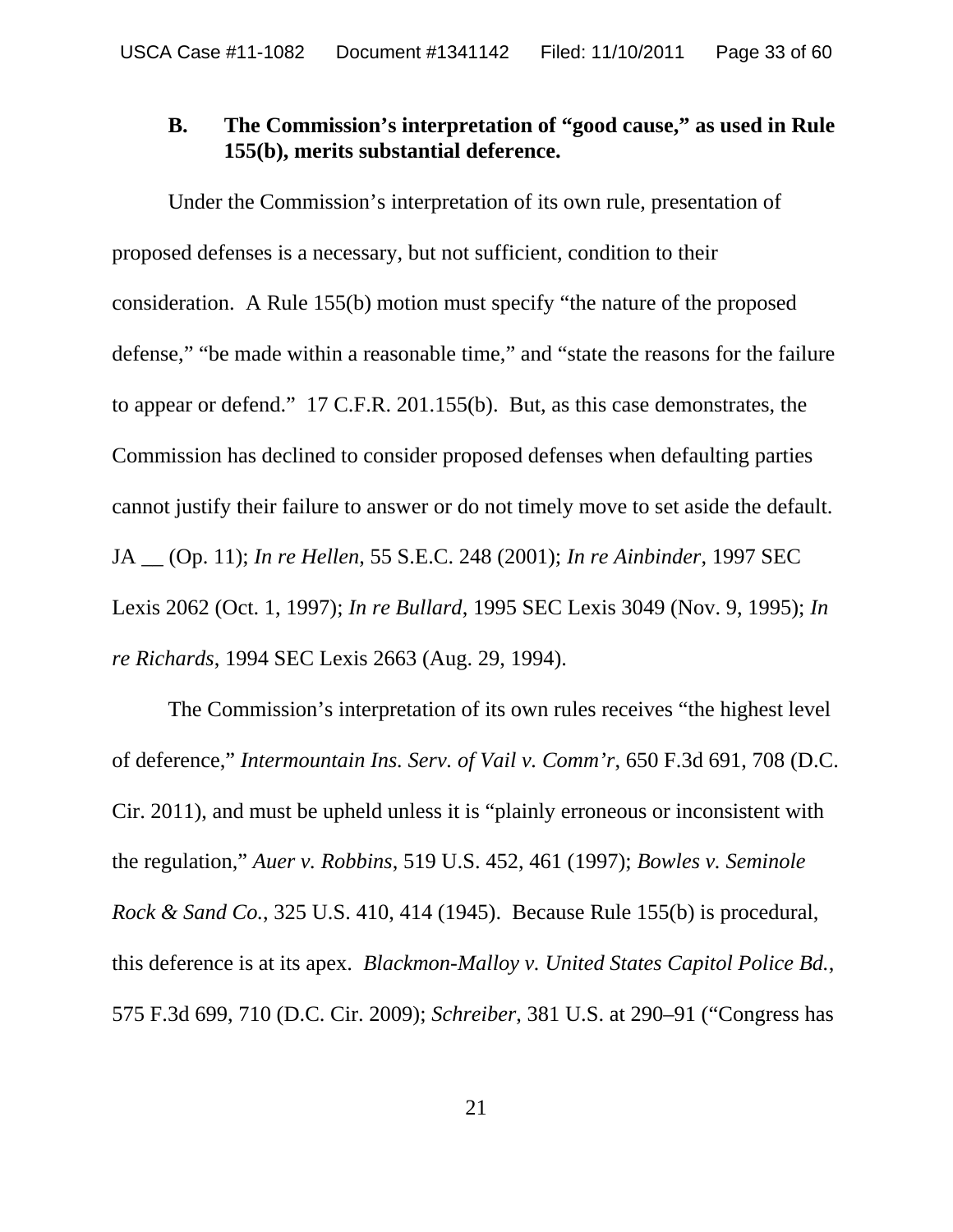not empowered" courts "to substitute their judgment for" an agency's interpretation of its own procedural rule); *Kornman v. SEC*, 592 F.3d 173, 181–82 (D.C. Cir. 2010) (deferring to the Commission's interpretation of Rule 250).

The Commission's interpretation of Rule 155(b) is consistent with the rule and must be upheld. Nothing in the rule text compels the Commission to analyze proposed defenses after it finds that a default was willful or a Rule 155(b) motion was untimely. Nor does Rule 155(b) define "good cause" in a way that would mandate such analysis, in large part because that term "is not susceptible of precise definition." *In re Dierschke*, 975 F.2d 181, 183 (5th Cir. 1992).

Rapoport does not suggest that the Commission's interpretation is somehow inconsistent with Rule 155, arguing instead that the Commission acted "contrary to settled law" because it did not analyze all three factors of a test cited by courts interpreting Rule 55(c). Br. 18. Interpretations of Rule 55(c), however, are not binding here, and the law concerning Rule  $55(c)$  is not nearly as "settled" as Rapoport claims. The decisions of this Court that he cites do not hold that failure to consider proposed defenses is error under all circumstances. *Keegel v. Key West & Carribean Trading Co.*, 627 F.2d 372 (D.C. Cir. 1980); *Jackson v. Beech*, 636 F.2d 831, 835 (D.C. Cir. 1980). Rather, in each case, the Court reversed district courts that failed to analyze any factors, including willfulness. *Keegel*, 627 F.2d at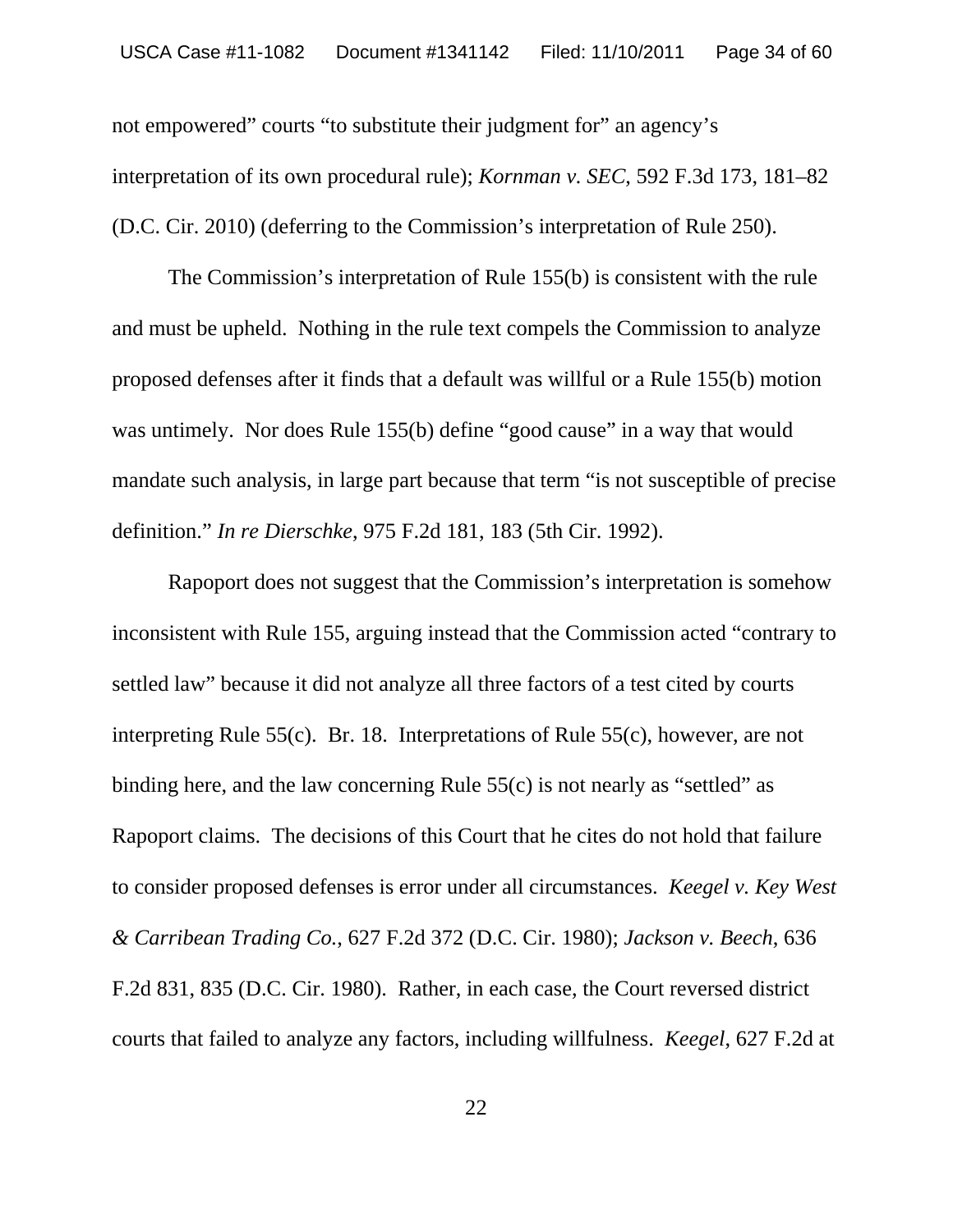374 ("Consideration of the [three] criteria is not reflected in the district court's memorandum."); *Jackson*, 636 F.2d at 837 (criticizing the district court for not considering any of the factors). In other cases, this Court affirmed decisions denying Rule 55(c) motions without any discussion of proposed defenses. *Hughes v. Holland*, 320 F.2d 781, 782 (D.C. Cir. 1963); *Draisner v. Liss Realty Co.*, 211 F.2d 808, 809 (D.C. Cir. 1954).

Decisions like *Hughes* and *Draisner* demonstrate that the three-factor test is "not talismanic." *Dierschke*, 975 F.2d at 184. Rather, when a court finds that a defendant intentionally failed to answer, "there need be no other finding" because wilfulness "alone may constitute sufficient cause" to deny a Rule 55(c) motion. *Dierschke*, 975 F.2d at 184–85. It is precisely because "'[g]ood cause' is a mutable standard, varying from situation to situation," *Compania Interamericana Export-Import v. Compania Dominicana de Aviacion*, 88 F.3d 948, 951 (11th Cir. 1996)*,* that federal courts applying Rule 55(c) have assigned willfulness greater weight—and sometimes dispositive weight—in comparison to the other two factors, *Coon v. Grenier*, 867 F.2d 73, 76 (1st Cir. 1989). The Commission's interpretation of Rule 155(b) can hardly be erroneous when it accords with the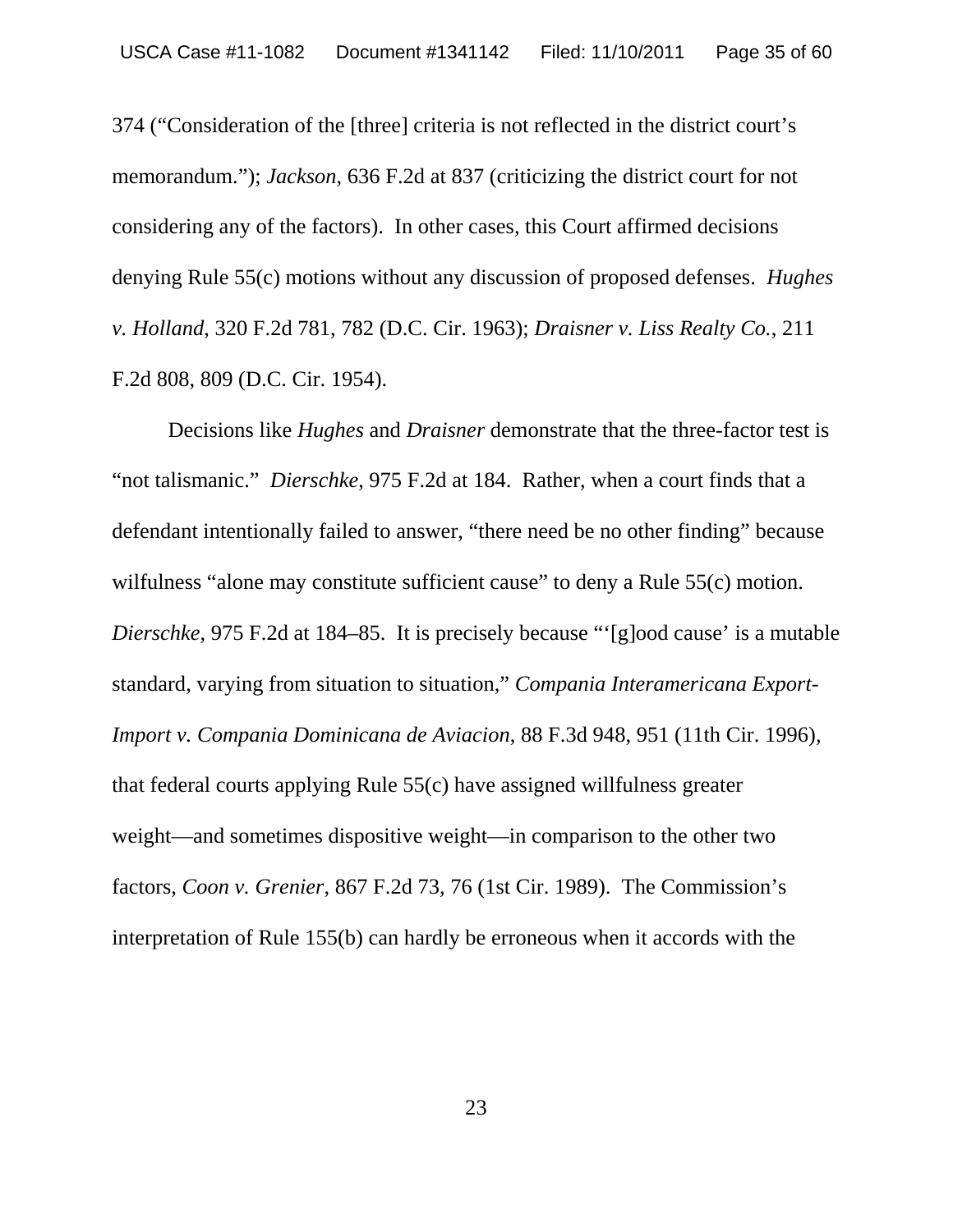decisions of numerous courts that have declined to consider other factors after finding that a default was willful.<sup>6</sup>

# C. **The Commission properly exercised its discretion when it found that there was no "good cause" because Rapoport did not justify his conduct or file his motion within a reasonable time.**

*1. Rapoport has not offered any reasonable explanation for his failure to file an answer as ordered.* 

Rapoport did not justify his conduct to the Commission, and he provides no reasonable explanation here. He dedicates only two paragraphs of his brief to this issue, citing inapplicable Rule 55(c) decisions and contending that the Commission did not account for "mitigating factors" or "resolve doubts in Rapoport's favor." Br. 21–22. The record, however, leaves no doubt that Rapoport lacked an acceptable reason for failing to file an answer by March 2.

 Rapoport learned about the Division's investigation no later than August 2008, when he received the Wells Notice that prompted him to retain his attorney, Kraut, and he learned about the OIP no later than December 2008, when he asked

 $6$  Appellate decisions affirming a Rule 55(c) denial without consideration of defenses include, in addition to those cited in the text, *Guttman v. Silverberg*, 167 Fed. Appx. 1 (10th Cir. 2005) (unpublished); *KPS & Assocs. v. Designs by FMC*, *Inc.*, 318 F.3d 1, 12 (1st Cir. 2003); *American Ass'n of Naturopathic Physicians v. Hayhurst*, 227 F.3d 1104 (9th Cir. 2000); *Gucci Am., Inc. v. Gold Ctr. Jewelry*, 158 F.3d 631 (2d Cir. 1998); *Waifersong, Ltd. v. Classic Music Vending*, 976 F.2d 290 (6th Cir. 1992); *United States v. 3,888 Lbs. Atlantic Sea Scallops*, 857 F.2d 46 (1st Cir. 1988).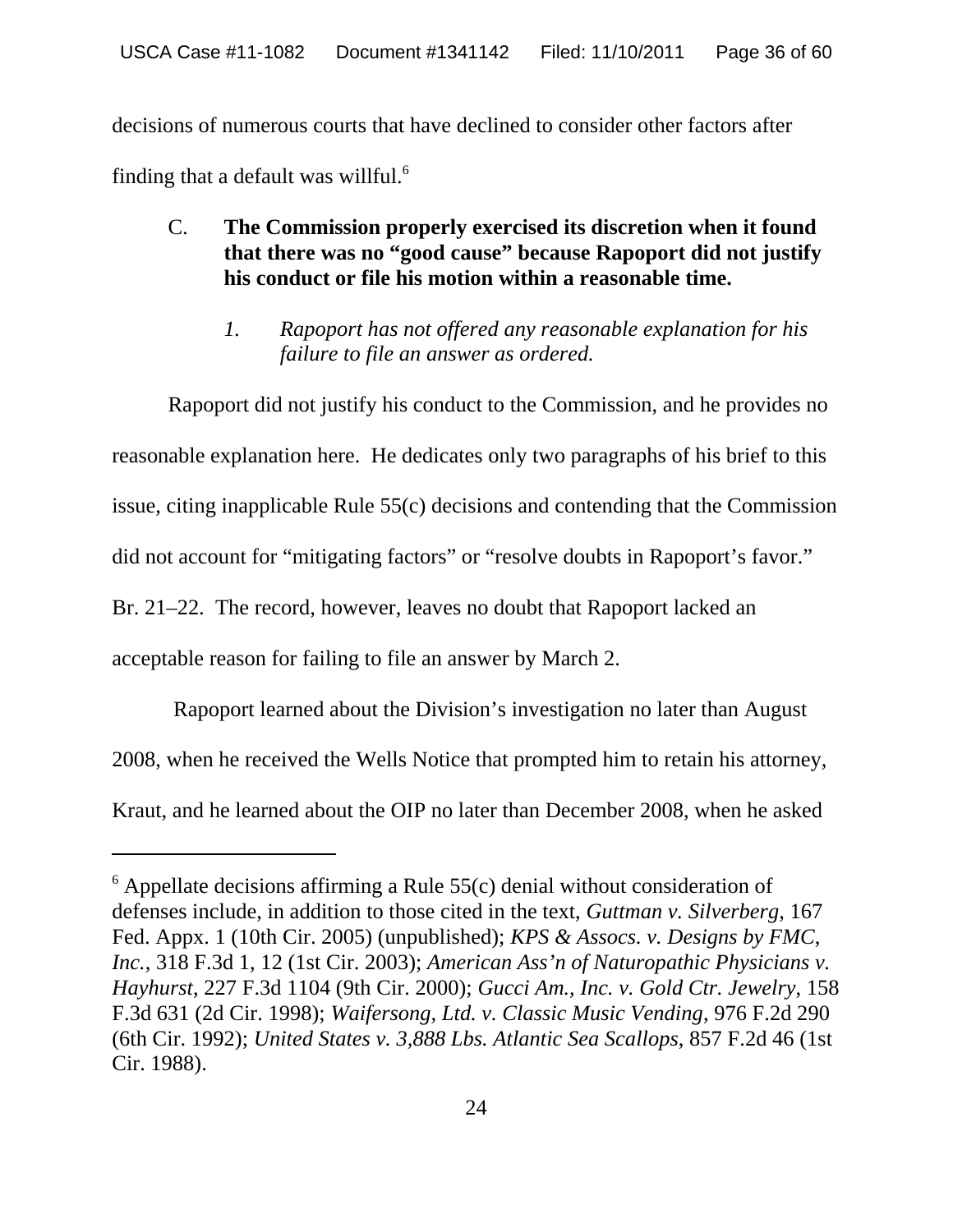Kraut to oppose the Division's motion for directed service.  $JA$   $(R.68, Marcus)$ Decl., Ex. A); JA \_\_ (R.65, Rapoport Decl. ¶ 16). When the ALJ ordered Rapoport to answer by March 2, Kraut said that he would bring that order to Rapoport's attention, JA  $_{\text{C}}$  (R.26); JA  $_{\text{C}}$  (R.25 at Tr. 10), and Rapoport has never produced an affidavit in which Kraut denies notifying him, JA \_\_ (Op. 8 n.25). Thus, despite knowing about the investigation and the OIP—and, as the Commission found, knowing about the order directing service and the March 2 deadline—Rapoport did not answer, even though he had been warned that default could result.

If Rapoport did not know about that March 2 deadline, as he implies, his ignorance was intentional. Br. 21–22. It defies belief that Rapoport ordered Kraut to oppose the Division's motion but never learned the outcome, although Rapoport's arrangement with Kraut suggests this, in fact, may have been the objective: Rapoport hired Kraut to oppose directed service "with the understanding that Kraut would cease to represent [him] after he filed those legal papers." JA \_\_ (R.65, Rapoport Decl. ¶ 16); *see also* Br. 8 (reiterating this arrangement). Rapoport thus admits that he hired Kraut to oppose directed service, but planned to terminate the representation if the ALJ directed service through Kraut. This should be construed as a blatant (albeit futile) attempt to avoid service that deprives Rapoport of the benefit of any purported doubt. Br. 22.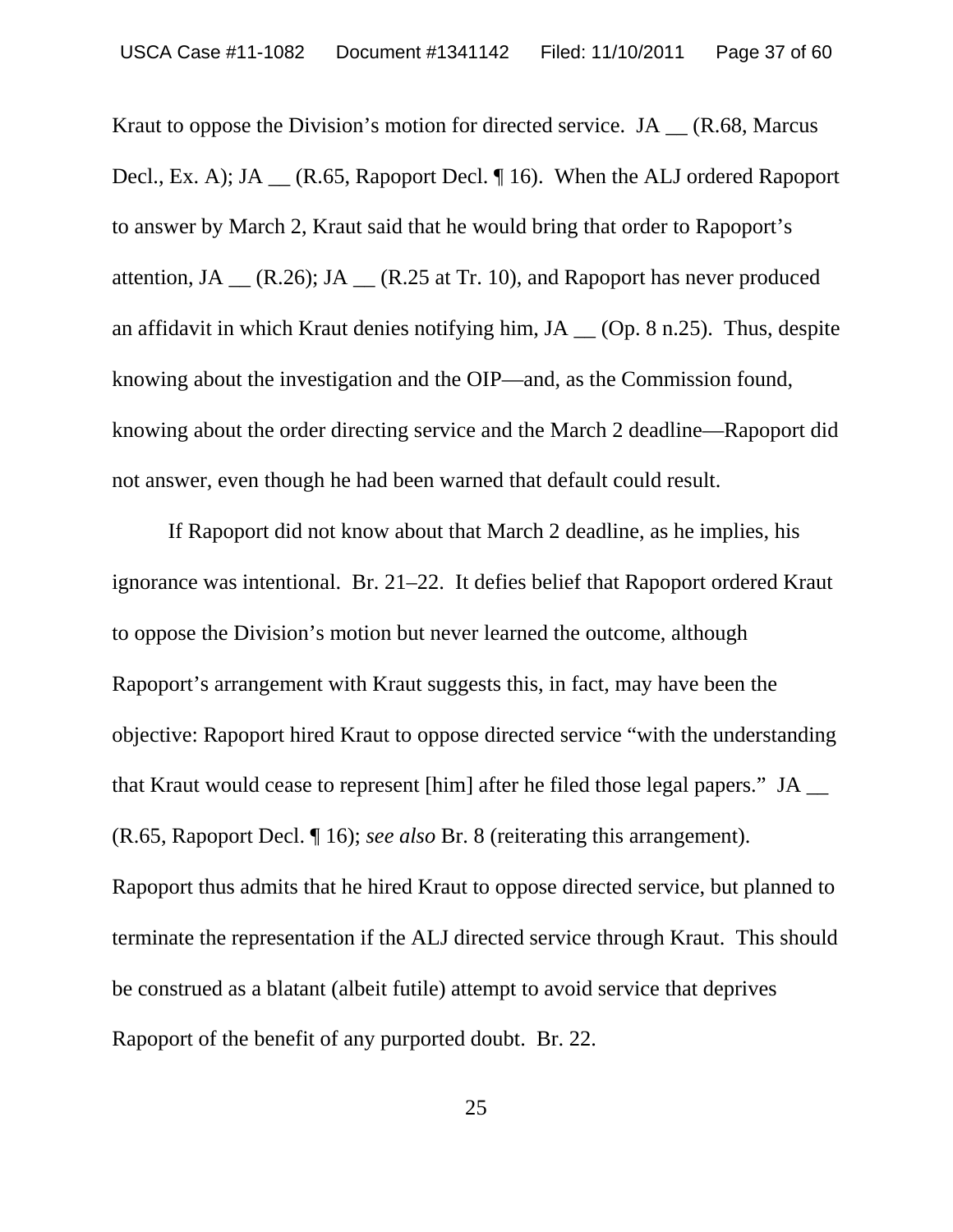Rapoport's claimed belief that only personal service triggered his duty to respond is equally unconvincing. Br. 21. If Rapoport had believed only personal service would be effective, there would have been no need to oppose the Division's motion. JA \_\_ (Op. 8) ("Rapoport's active engagement in arguing against directed service is inconsistent with his asserted belief that he did not have to respond unless personally served."). In any event, Rapoport's belief has no legitimate basis because Rule 141 permits service by any "method reasonably calculated to give notice." 17 C.F.R. 201.141(a)(2)(iv). Rapoport has never denied knowing about the OIP or claimed that service through Kraut would have been insufficient to give notice. JA \_\_ (Op. 10 n.30) (noting that Rapoport did not dispute that he received actual notice of the OIP).

 Rapoport's belated decision to defend himself is not a "mitigating factor." Br. 21–22. If the mere act of filing a Rule 155(b) motion were enough to justify setting aside the default judgment, there would be no need to consider willfulness (or any of the other factors cited by Rapoport). Rule 155(b)—and Rule 55(c) for that matter—require more: the desire to avoid the consequences of a default judgment does not make the conduct that led to the default judgment less willful. Rapoport's reappearance nearly ten months after he missed the deadline to answer—perhaps upon the realization that the sanctions and any federal judgments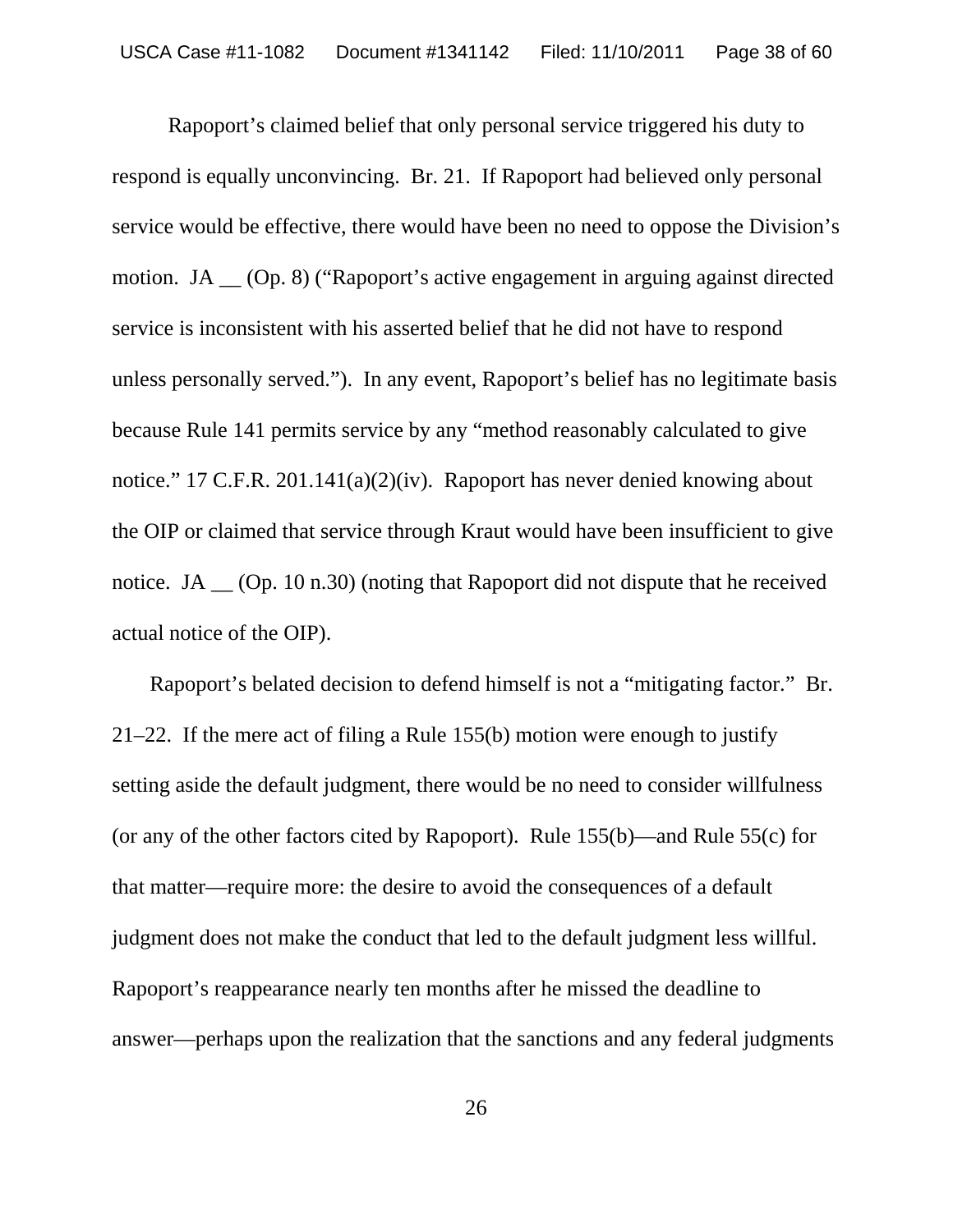executing on those sanctions would remain in force the next time he visited the U.S.—does not justify his refusal to answer in the first place.

Rapoport points to purported errors in the ALJ's application of Rule 141 as an excuse (Br. 8, 22 & nn.5, 13), but Rapoport did not raise this argument before the Commission, and he has thus waived it. Section 25(c)(1) of the Exchange Act, 15 U.S.C. 78y(c)(1). The ALJ's ruling was proper in any event: Rule 141 authorizes alternative service, such as directed service, on foreign respondents so long as it is not "prohibited by the law" of their home country. 17 C.F.R.  $201.141(a)(2)(iv)$ . Rapoport has never demonstrated that Russian law prohibited service through Kraut. To the contrary, federal courts have ordered directed service through counsel for Russian litigants—regardless of whether counsel is authorized to accept service—without any suggestion that doing so violates Russian law. *Nuance Communs., Inc. v. Abbyy Software House*, 626 F.3d 1222, 1239 (Fed. Cir. 2010); *accord Arista Records*, 2008 U.S. Dist. Lexis 16485, at \*8–10; *RSM Prod. Corp. v. Fridman*, 2007 U.S. Dist. Lexis 58194, at \*8–18 (S.D.N.Y. Aug. 10, 2007); *Forum Fin. Group v. President & Fellows of Harvard College*, 199 F.R.D. 22, 24–25 (D. Me. 2001).7

<sup>&</sup>lt;sup>7</sup> Unlike Rule 155, Rule 141 was expressly patterned after a federal rule, namely Federal Rule of Civil Procedure 4(f). *Rules of Practice*, 60 Fed. Reg. at 32750.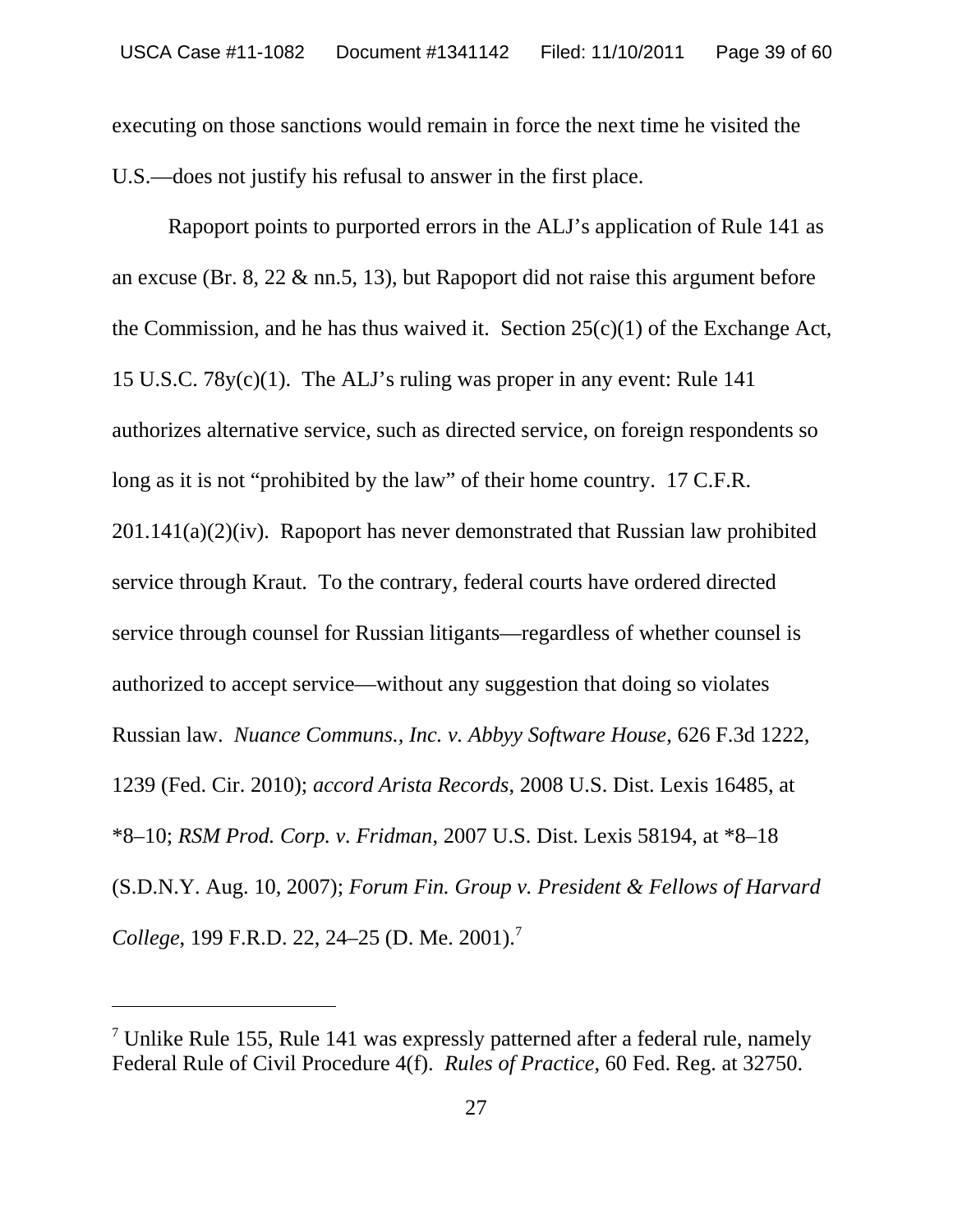# 2. *Rapoport did not file his Rule 155(b) motion within a reasonable time because he waited five months to seek relief.*

Although Rapoport does not mention it in his brief, the Commission denied his Rule 155(b) motion in part because it was untimely. JA \_\_ (Op. 10). Rapoport did not seek relief until December 23, 2009, almost five months after the July 31 default judgment, and the Commission did not err when it found that this gap was unreasonable. *Compare In re Hellen*, 55 S.E.C. 248, 251 (finding that a 10-month gap was not "reasonable" and denying motion) *with In re RDM Sports Group, Inc.*, 2009 SEC Lexis 3631, at \*4–5 (Nov. 3, 2009) (finding that an 11-day gap was "reasonable" but denying motion on other grounds)*.* While cases interpreting what constitutes a "reasonable time" under the federal rules are not binding here, it is instructive that many courts consider five-month gaps (or less) to be unreasonable.<sup>8</sup>

Rapoport overstates his promptness when he asserts, in connection with other arguments in his brief, that he filed his Rule 155(b) motion "almost immediately" after receiving the default judgment order on October 23, 2009. Br.

<sup>8</sup>  *SEC v. Simmons*, 241 Fed. Appx. 660, 664 (11th Cir. 2007) (unpublished) (per curiam) (four-month delay); *Kagan v. Caterpillar Tractor Co.*, 795 F.2d 601, 610–11 (7th Cir. 1986) (four-month delay); *American Metals Service Export Co. v. Ahrens Aircraft, Inc*., 666 F.2d 718, 721 (1st Cir. 1981) (five-month delay); *Security Mut. Cas. Co. v. Century Cas. Co.*, 621 F.2d 1062, 1067–68 (10th Cir. 1980) (four-month delay); *Central Operating Co. v. Utility Workers of Am*., 491 F.2d 245, 253 (4th Cir. 1974) (four-month delay).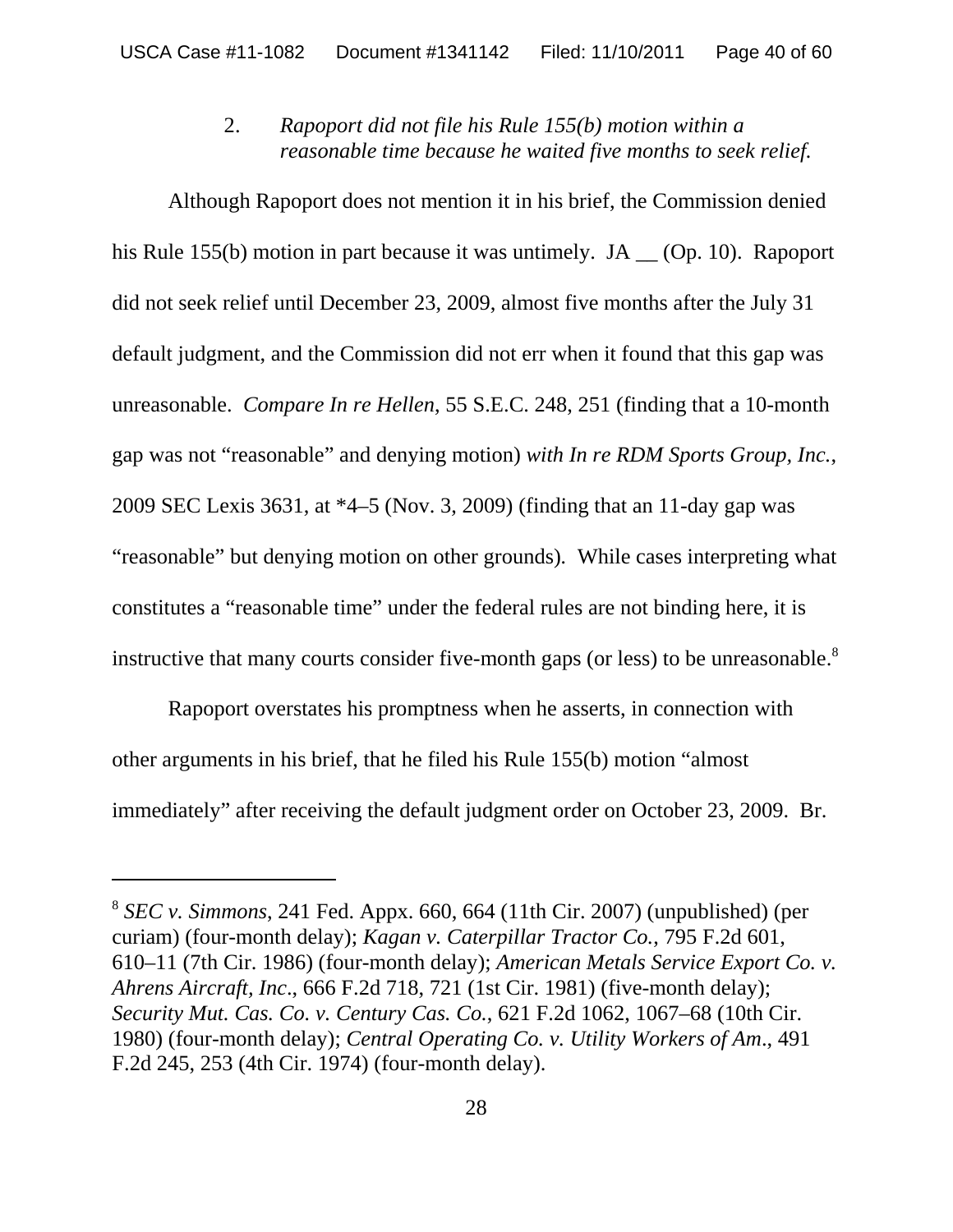21. The relevant time period is the gap between the default judgment in July 2009 and the Rule 155(b) motion in December 2009, *Jones v. Phipps*, 39 F.3d 158, 165 (7th Cir. 1993), but even by Rapoport's measure, he did not file his Rule 155(b) motion until *two months* after he received the default judgment order and he does not explain why he did not file sooner given what was at stake.

The existence of this five-month gap also indicates that Rapoport apparently made no effort to monitor the Commission proceeding. He knew about the OIP's existence by December 2008, and even after Kraut withdrew in February 2009, the ALJ sent case documents, including the default judgment order, to Rapoport at the address of the firm that employed him through September 2009. JA (R.73 at 2); JA \_\_ (R.81 at 5 n.13). Yet, Rapoport claims to have remained ignorant of the proceedings and the default judgment until October 2009. It was, at the very least, reckless for Rapoport to believe that the proceeding would just go away, and his decision to ignore matters until late December 2009 further supports the Commission's finding that he did not seek relief "within a reasonable time." *Cf. Spika v. Village of Lombard*, 763 F.2d 282, 285–86 (7th Cir. 1985) (reversing order granting relief from default judgment because movant failed to check case status for six months).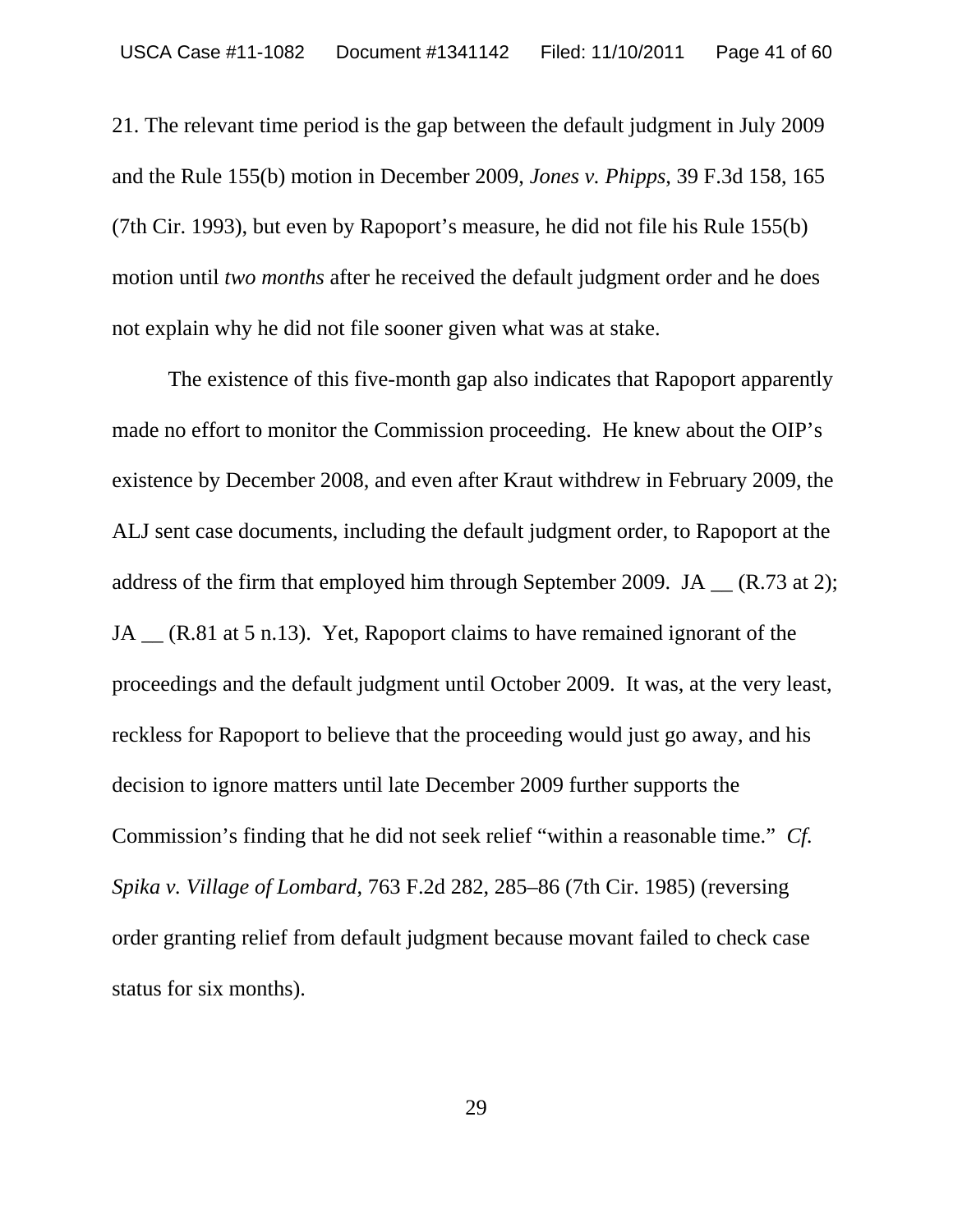**II**. **Even if the Commission were required to consider the "meritorious defense" and "prejudice" factors, and balance them against the willful nature of Rapoport's default and the untimeliness of his Rule 155(b) motion, the Commission's failure to do so was harmless because his only proposed defense lacks merit and his conduct was prejudicial.**

### **A. Rapoport has not shown that his proposed defense—an exemption under Rule 15a-6—has any merit.**

Rapoport has not demonstrated that Rule 15a-6 would "'constitute a complete defense.'" Br. 19, quoting *Keegel*, 627 F.2d at 374. To begin with, Rapoport misunderstands Rule 15a-6, which exempts conduct by foreign brokerdealers that otherwise would be illegal under Section 15(a). It is not the Commission's responsibility, as Rapoport urges, to allege "how or why Rapoport's conduct failed to meet the exemptions." Br. 6. Rather, it is Rapoport's responsibility to prove that Rule 15a-6 exempts otherwise illicit conduct. *See SEC v. Ralston Purina*, 346 U.S. 119, 126 (1953); *Zacharias v. SEC*, 569 F.3d 458, 464 (D.C. Cir. 2009) (a defendant has the burden to prove an exemption from a registration requirement imposed by Section 5 of the Securities Act of 1933).

Rapoport has not satisfied this burden. Showing compliance with a rule that he describes as "complex" implies a need to provide at least some detailed allegations or facts, but Rapoport presents his defense in a single paragraph that simply quotes selected parts of the rule. Br. 6, 19. He does not show how any of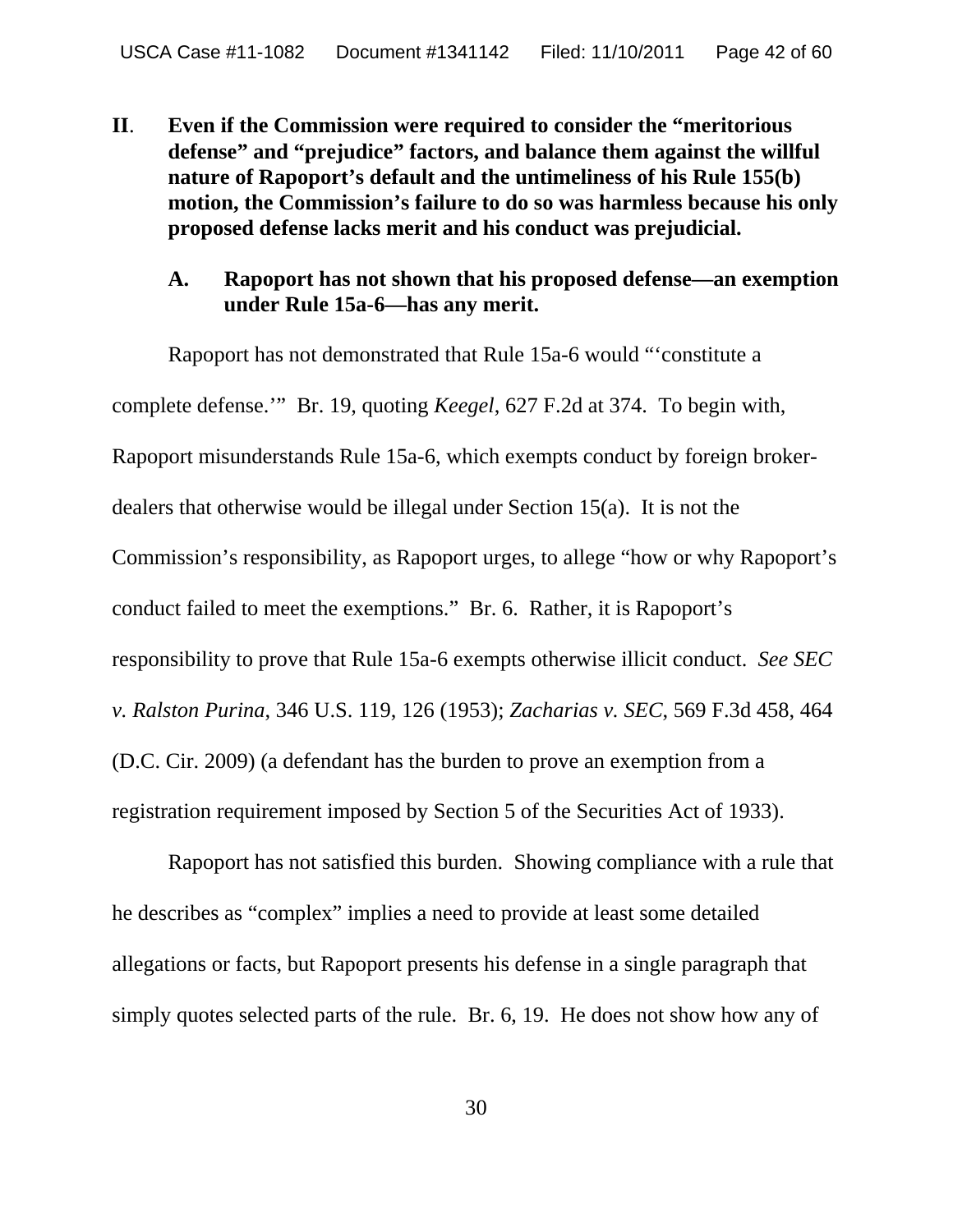the rule's four exemptions apply to any particular transaction. And he does not show that all the conditions necessary for those exemptions have been satisfied here. He simply invokes the rule, which is precisely the type of conclusory assertion, devoid of evidence and factual support, that is insufficient to show a meritorious defense. *Lepkowski v. United States Dep't of Treasury*, 804 F.2d 1310, 1314 (D.C. Cir. 1986); *Enron Oil Corp. v. Diakuhara*, 10 F.3d 90, 98 (2d Cir. 1993).<sup>9</sup> As just one example, Rapoport quotes Rule 15a-6(a)(4), which exempts transactions with various categories of investors, but he does not state that the investors solicited in this case fit into any of those categories, let alone cite supporting evidence. 17 C.F.R. 240.15a-6(a)(4)(ii), (iv).

The record before the Commission, as well as Rapoport's own assertions, demonstrate that no exemption is available. Rapoport cites Rule 15a-6(a)(2) and 15a-6(a)(3), which govern solicited transactions with U.S. investors, but for those exemptions to apply, a foreign-broker dealer must effect the transactions through a

<sup>9</sup> *Accord New York v. Green*, 420 F.3d 99, 110 (2d Cir. 2005) ("[A] 'defendant must present more than conclusory denials when attempting to show the existence of a meritorious defense.'"); *United States v. Kayser-Roth Corp.*, 272 F.3d 89, 95 (1st Cir. 2001) ("Purely conclusory allegations are not sufficient to establish" a defense); 10A Charles Alan Wright & Arthur R. Miller, FED. PRAC. & PROC. § 2697, at 160 (2d ed. 2002) (courts "have refused to accept general denials or conclusory statements that a defense exists; they have insisted upon a presentation of some factual basis for the supposedly meritorious defense").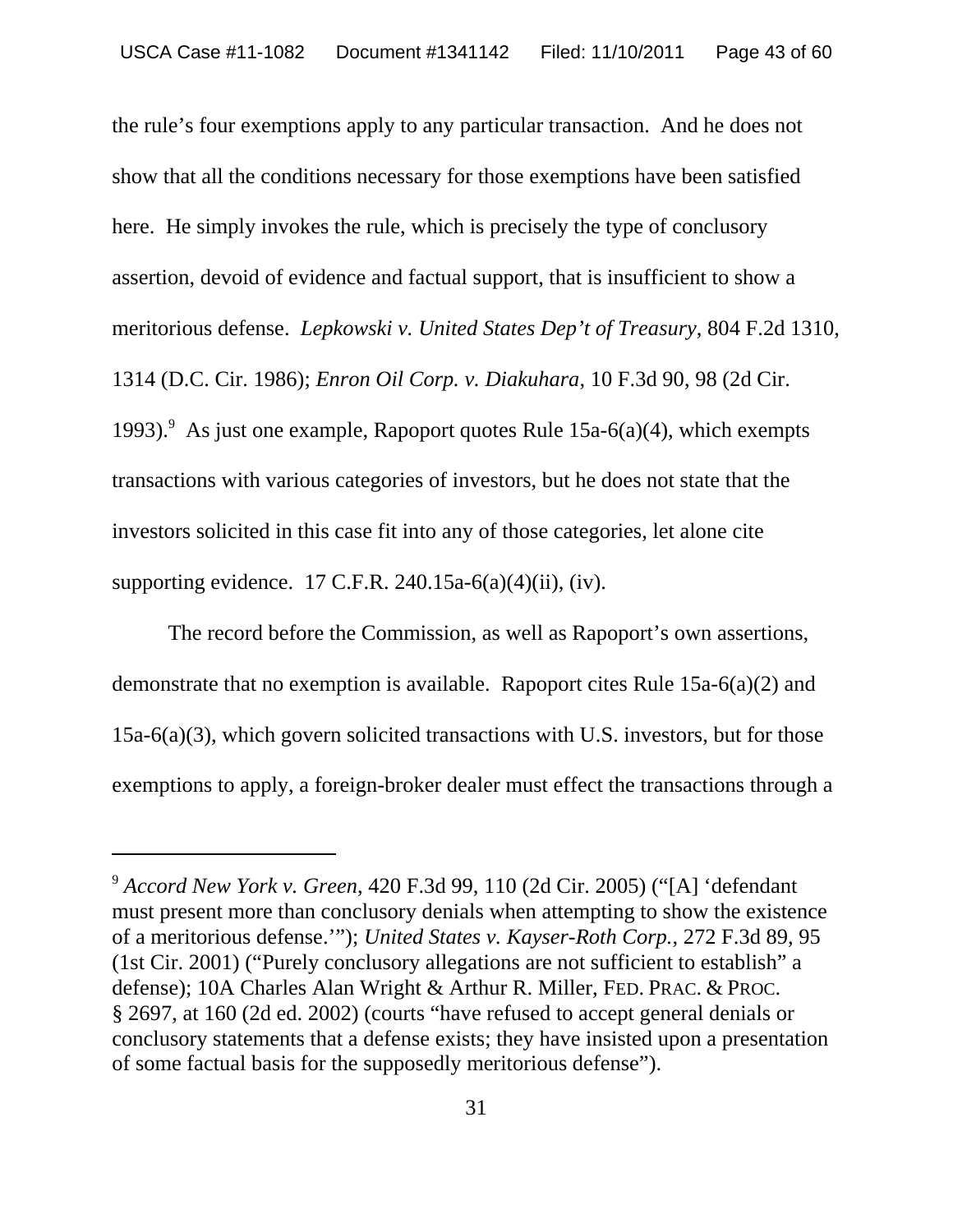registered broker-dealer, and that registered broker-dealer must, among other things, issue confirmations and safeguard funds and securities. 17 C.F.R. 240.15a- $6(a)(2)(iii)$ ,  $(a)(3)(iii)(A)(1)$ ,  $(2)$ ,  $(6)$ . Yet, Rapoport concedes that CI-Moscow executed all transactions with U.S. investors, and the record indicates that CI-Moscow—not CI-New York—issued confirmations and held custody of securities and funds. Br. 3; JA  $\_\$  OIP (¶ 10); JA  $\_\$  (Herlyn Aff. ¶ 14, 17–18 & Exs. E–F); JA \_\_ (Chekholko Aff. ¶¶ 14–24 & Exs. K–M); JA \_\_(Gingold Aff. ¶¶ 9–11); JA  $\Box$  (Doyle Aff. ¶¶ 7–8); JA  $\Box$  (Connor Aff. ¶¶ 8–10).

Rapoport stresses that CI-New York advised the Commission about this relationship with CI-Moscow, but CI-New York did no such thing. Br. 3–4, 31 n.22. While mere disclosure to the Commission would not somehow absolve Rapoport or establish an exemption where none otherwise exists, the filings that he cites merely reported CI-New York's audited financial statements and did not mention CI-Moscow, let alone hint that U.S. investors completed transactions through CI-Moscow.10 Rapoport rhetorically asks why CI-New York would have disclosed its arrangement with CI-Moscow if it were improper (Br. 31 n.22), and the answer is simple: no such disclosure was made.

<sup>&</sup>lt;sup>10</sup> Rapoport changes the meaning of the filings (and the ALJ's quotation) by inserting "CI-Moscow" in brackets after the word "Parent." Br. 31 n.22. The filings contain no reference to "CI-Moscow"; they define the "Parent" as Intelsa.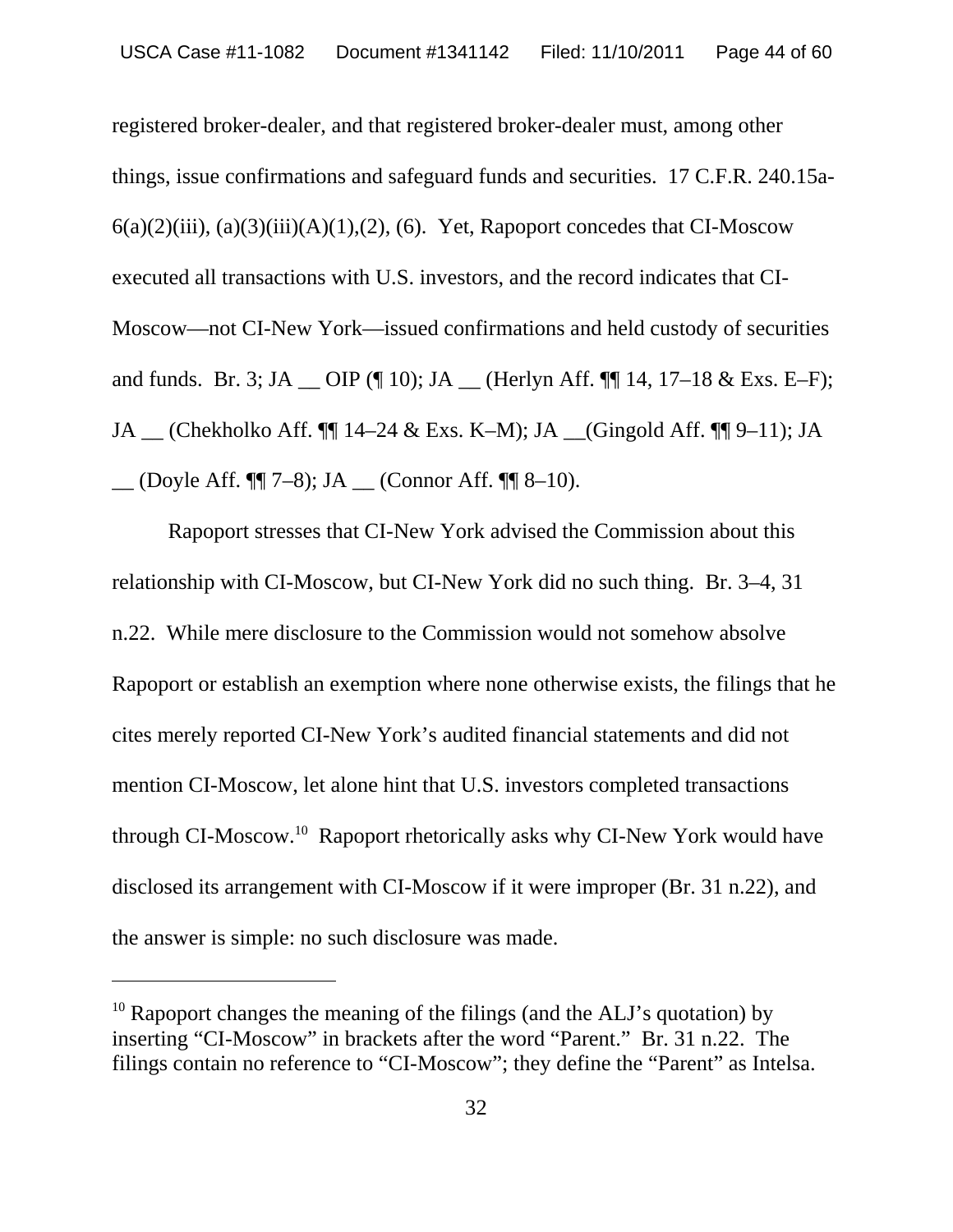The battle over service in this case further demonstrates why an exemption is not available. For an exemption under Rule 15a-6(a)(2) or (3), Rapoport would have needed to give "written consent to" service through CI-New York for any Commission proceeding. 17 C.F.R. 240.15a-6(a)(3)(iii)(D). Had Rapoport given such consent, the skirmish regarding directed service would have been unnecessary, and far from claiming that he gave such consent, Rapoport insists that he did not have to defend the OIP until he was personally served. Br. 21.

Other prerequisites have not been shown. The exemption for unsolicited transactions (Rule 15a-6(a)(1)) does not apply because Rapoport was "regularly involved in communications with and recruitment of investors for the purchase of securities," *SEC v. George*, 426 F.3d 786, 797 (6th Cir. 2005), and made "affirmative effort[s] intended to induce transactional business," *Rule 15a-6 Release*, 54 Fed. Reg. at 30017, through direct contact with U.S. investors and his supervision of the New York and Moscow sales staffs. *See supra* pp. 8–9.

The exemptions for solicited transactions under Rule 15a-6(a)(2) and (3) are also not available here because CI-New York (as the registered broker-dealer affiliate of CI-Moscow) failed to maintain various records, as required by the rule. 17 C.F.R. 240.15a-6(a)(2)(iii) (referring to conditions in (3)(iii)); *id*. at 240.15a- $6(a)(3)(iii)(A)(4)$ , (D). Rapoport blames CI-New York for the faulty record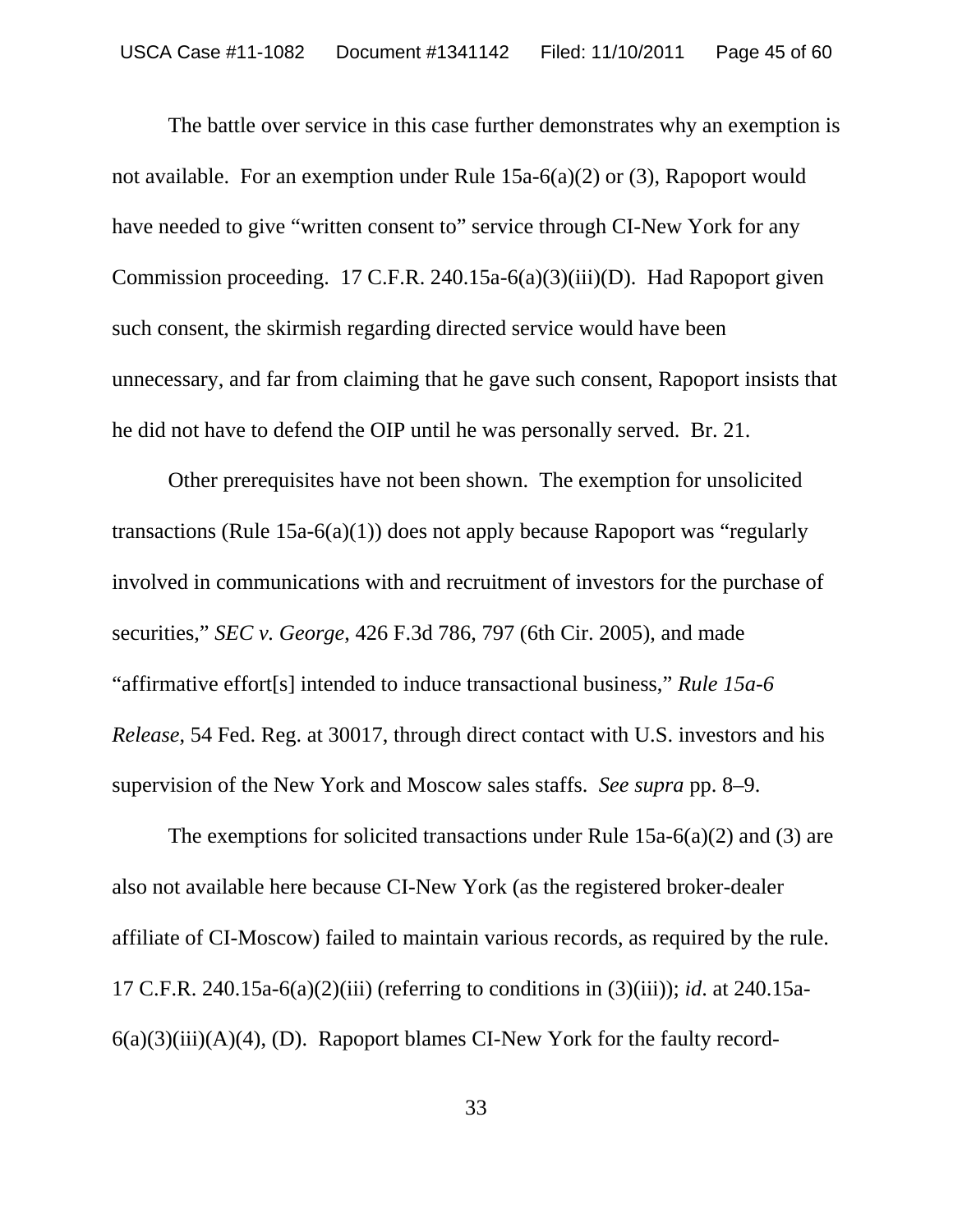keeping (Br. 20 n.10), but regardless of who bears responsibility, CI-New York's failures rule out an exemption under Rule 15a-6.

#### **B. Evidentiary problems would prejudice the Division.**

 Rapoport cannot show that his conduct did not prejudice the Division. *Whelan v. Abell*, 48 F.3d 1247, 1259–60 (D.C. Cir. 1995). Mere delay is not the issue; rather, the concern is the "'loss of evidence'" caused by the delay. Br. 20; *Stephenson v. El-Batrawi*, 524 F.3d 907, 915 (8th Cir. 2008). The years that have passed since the conduct at issue increase the chance that documents will have disappeared, electronic data will have been erased, and memories will have faded. Rapoport's residence in Russia and his refusal to participate in the proceeding thus far—including his refusal to provide an accounting for disgorgement—further suggest that the Division's prosecution would be hampered by evidentiary problems.

# **III. The Commission properly exercised its discretion when it upheld the sanctions imposed by the ALJ, including the sanctions corresponding to conduct in 2003–2005 and the second-tier penalties.**

Rapoport asserts that the Commission erred by declining to set aside the sanctions because (1) the Commission did not explain its reasoning (Br. 23–25); (2) the OIP did not support the imposition of sanctions for conduct in 2003–2005 (Br. 27–29); (3) the OIP did not allege scienter, which is required for second-tier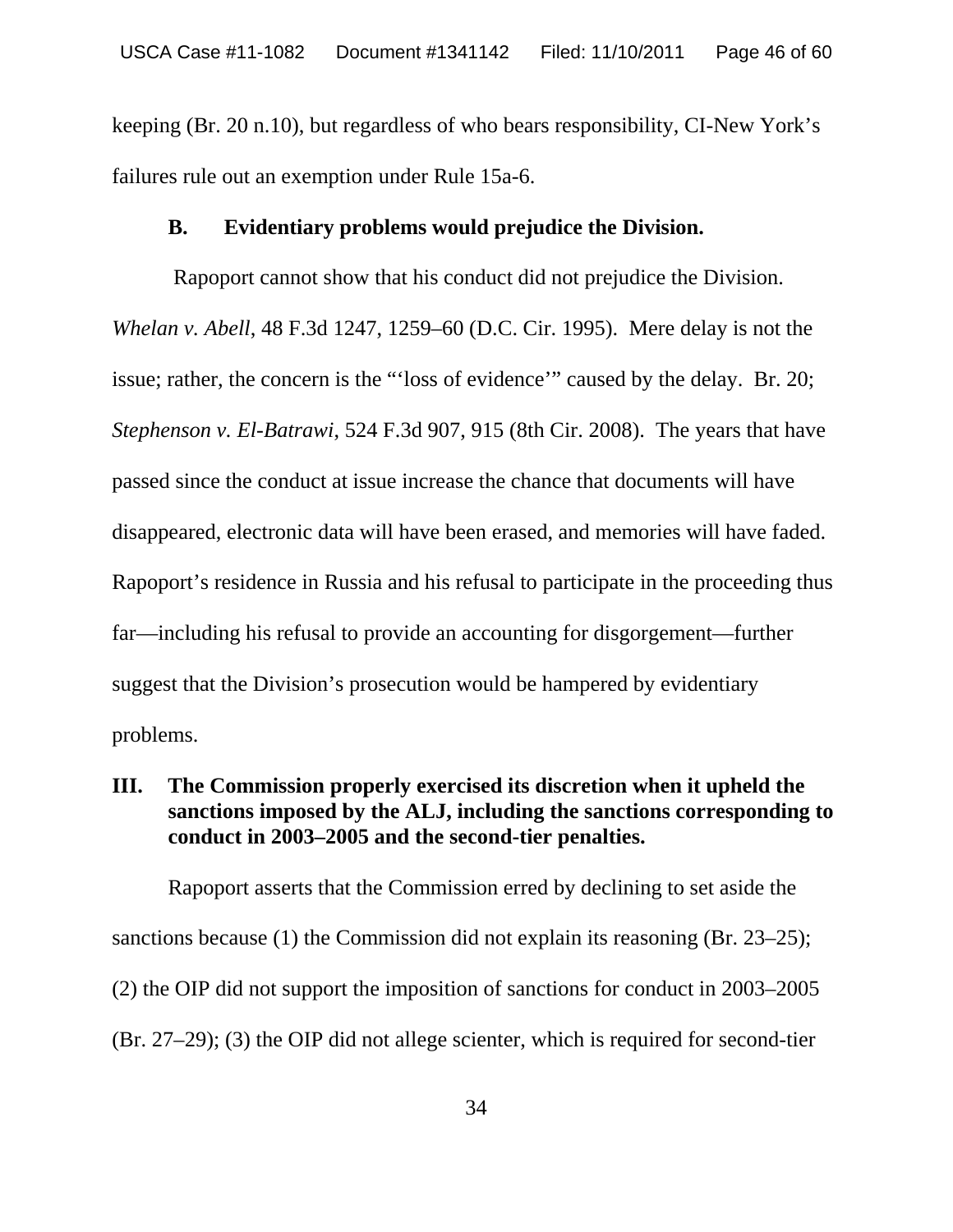penalties (Br. 29–32); and (4) those second-tier penalties were "excessive" (Br.

32–33). These arguments all lack merit, and under this Court's highly deferential review, Rapoport has not shown that the Commission abused its discretion. *Seghers,* 548 F.3d at 135.

### **A. The Commission adequately addressed, and rejected, Rapoport's challenges to the sanctions.**

Rapoport takes issue with the length of the Commission's analysis, labeling it "perfunctory" and "non-existent," but the Commission provided a clear explanation of why it found that the sanctions were appropriate. Br. 24–25. In his Rule 155(b) motion to the Commission, Rapoport contended, in five short paragraphs, that the sanctions should be set aside "to prevent injustice." R.75 at 5–6. The injustice, he wrote, was that second-tier penalties were unwarranted and there was no factual basis for finding that he violated Section 15(a) in 2003, 2004, and 2005—the same arguments that he asserts here. *Id*.

The Commission disagreed, explaining that "[t]he OIP charged Rapoport with violating Section 15(a) 'from about 2003 through November 2007,'" and "alleged facts sufficient to support the imposition of second-tier penalties." JA \_\_ (Op. 11). A footnote quoted the parts of the OIP that described Rapoport's conduct in those years and that alleged scienter. JA \_\_ (Op. 11 n.32, citing Op.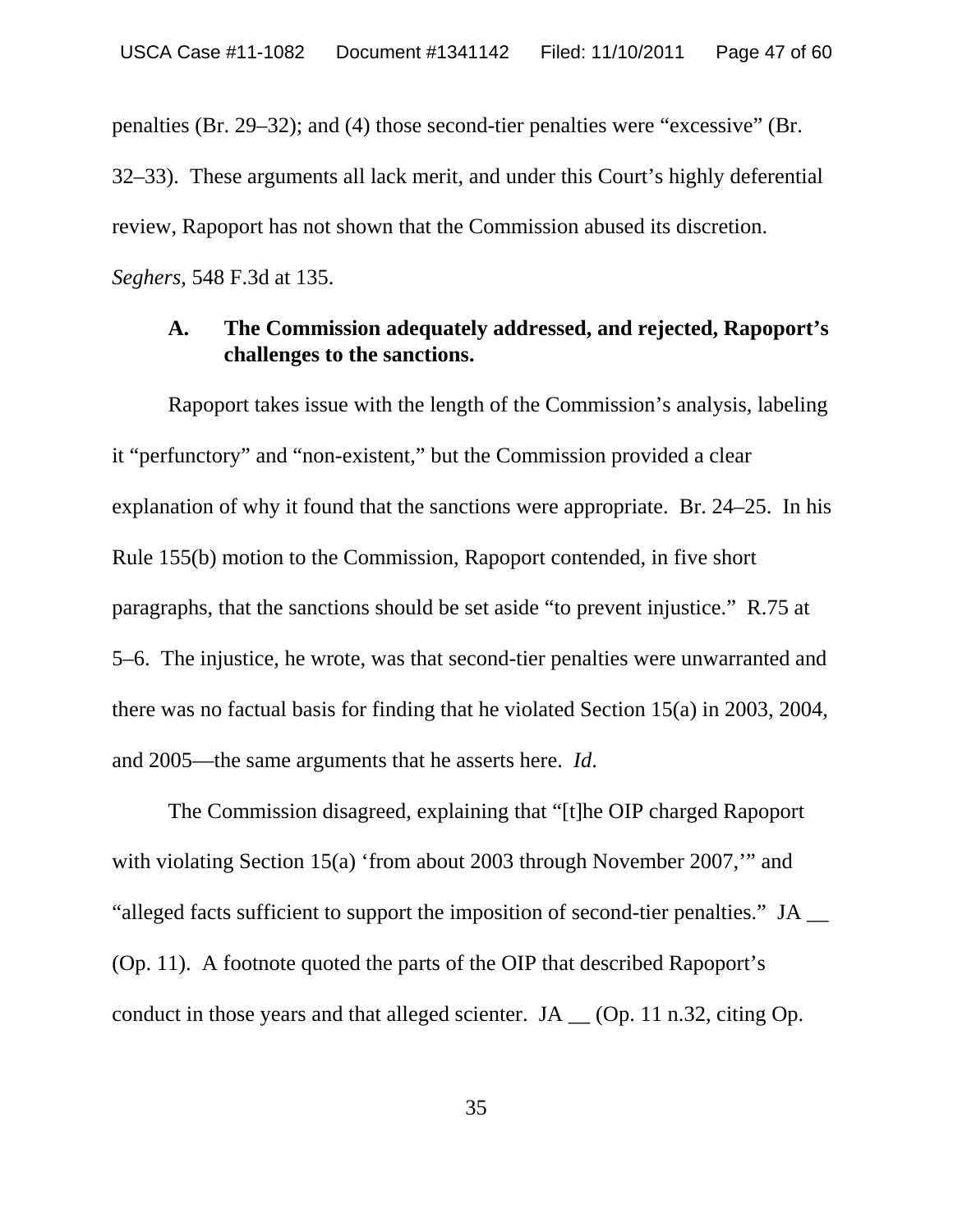2–3 n.7). Based on these allegations, the Commission found that "[i]t was not unjust for the law judge to issue the Default Order, which did not go beyond the allegations in the OIP."  $JA$  (Op. 12).

The Commission thus explained its reasons, describing how the allegations in the OIP supported the ALJ's findings and responding directly to Rapoport's arguments. Rapoport again confuses the federal rules with Commission practice when he discusses the Commission's obligation "to 'make an independent determination' of damages" and cites cases applying Rule 55(c). Br. 24 n.15. The federal rules do not impose any obligation on the Commission, *supra* pp. 19–20, and in any event the Commission did independently determine that the sanctions were just when it denied Rapoport's motion.

# **B. The OIP supported the imposition of sanctions for conduct that occurred in 2003–2005 because the OIP alleged that Rapoport violated Section 15(a) during that time.**

As to the substance of the Commission's analysis, Rapoport inaccurately contends that the OIP lacked allegations concerning the years 2003–2005. Br. 27–28. As the Commission found,  $JA (Op. 10)$ , however, the OIP covered those years, charging that: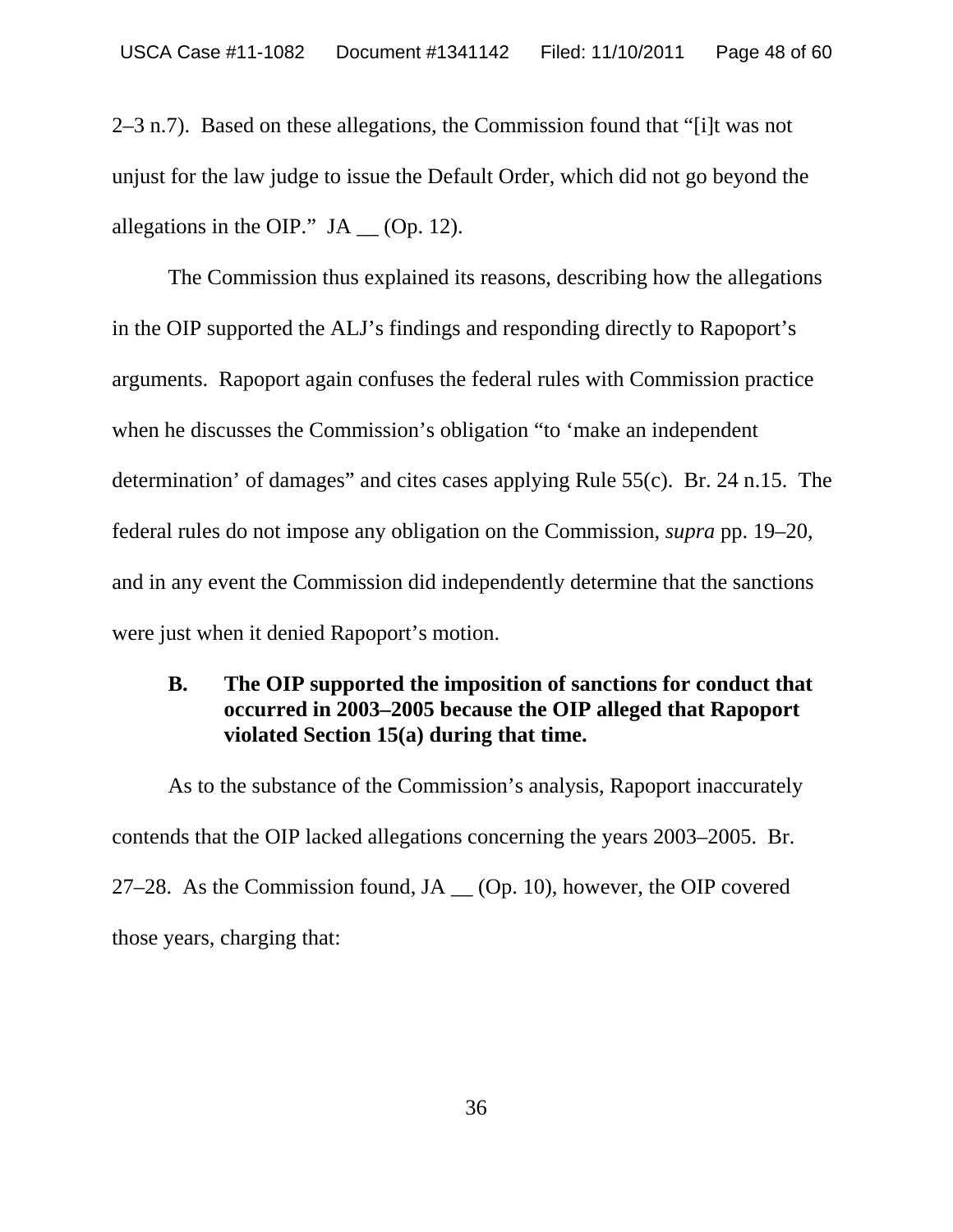"1. *From about 2003 through November 2007*, CI-Moscow and its executive director Rapoport—directly and through CI-New York, Yenin, CI-New York's managing director, FINOP and CFO, Chekholko, its head of sales, and Herlyn, its chief compliance office—solicited institutional investors in the United States to purchase and sell thinly-trade stocks of Russian companies, without registering as a broker-dealer as required by Section 15(a) of the Exchange Act.

\* \* \*

8. *From about 2003 until at least November 2007*, CI-Moscow and its head of brokerage operations, Rapoport, directly and indirectly solicited investors in the United States to purchase and sell thinly-traded stocks of Russian companies—so-called "second-tier," or microcap, Russian companies—without registering as broker-dealers, as required by Section 15(a) of the Exchange Act, or meeting the requirements for an exemption."

JA \_\_ (OIP  $\P$  1, 8) (emphases added). The OIP thus contained allegations, which were accepted as true pursuant to Rule 155(a), that Rapoport solicited U.S. investors in violation of Section 15(a) from 2003–2005.

Rapoport argues that the five-year statute of limitations (28 U.S.C. 2462) precludes penalties for conduct occurring before December 8, 2003 (the OIP was issued on December 8, 2008), but the Commission did not err when it upheld a second-tier penalty imposed for conduct occurring in the last three weeks of 2003. Br. 28. Second-tier penalties are assessed "for each such act or omission," not for each year. Section 21B(b)(2) of the Exchange Act, 15 U.S.C. 78u-2(b)(2). Rapoport does not cite any authority that forbids the ALJ from imposing a penalty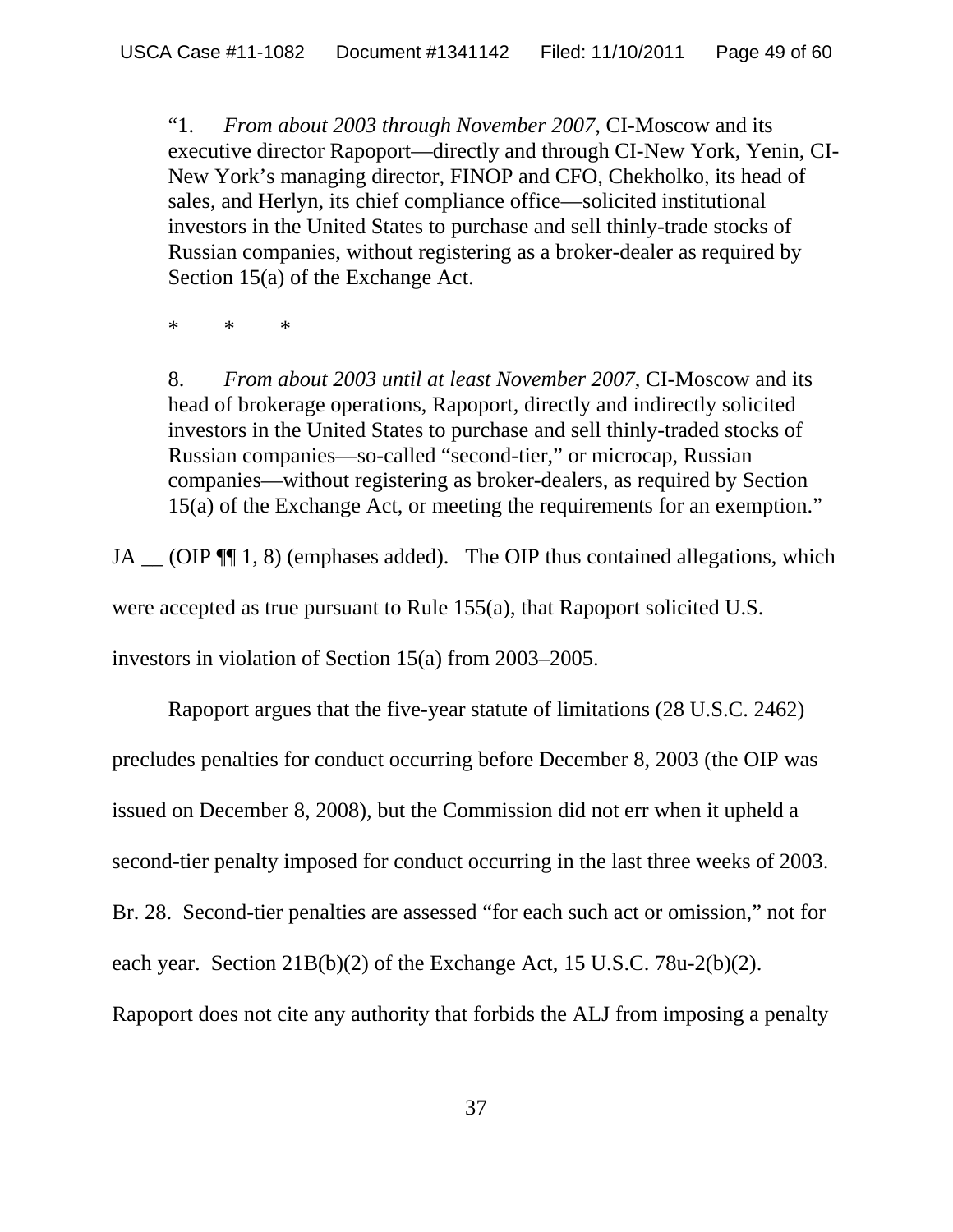because the misconduct occurred in December, as opposed to January or July, or that requires the ALJ to prorate the penalty because the illegal conduct occurred in a single month. $^{11}$ 

Even if Rapoport were correct that the OIP did not justify imposing sanctions for conduct that occurred in 2003–2005, he does not deny that the OIP supported the sanctions imposed for conduct that occurred in 2006 and 2007 (except to the extent he challenges the second-tier penalties, as discussed directly below). Rapoport's conduct in these later years supports the ALJ's finding that the public interest is served by a cease-and-desist order, an associational bar, and an order to provide an accounting for determining disgorgement, which Rapoport still has not obeyed, even after filing his Rule 155(b) motion. JA  $_{\text{A}}$  (R.55 at 7–10).

# **C. The OIP supported the imposition of second-tier penalties because it charged Rapoport with deliberately or recklessly disregarding Section 15(a).**

Rapoport argues that the OIP did not "justify a finding that Rapoport acted with scienter," Br. 29, but the OIP alleged that Rapoport deliberately or recklessly disregarded Section 15(a). Section 21B of the Exchange Act, 15 U.S.C. 78u-

 $11$  The Division has never "acknowledged its complete lack of evidence," as Rapoport claims, and the federal complaint against Rapoport's co-respondent Chekholko hardly acknowledges a supposed lack of evidence against Rapoport. Br. 28.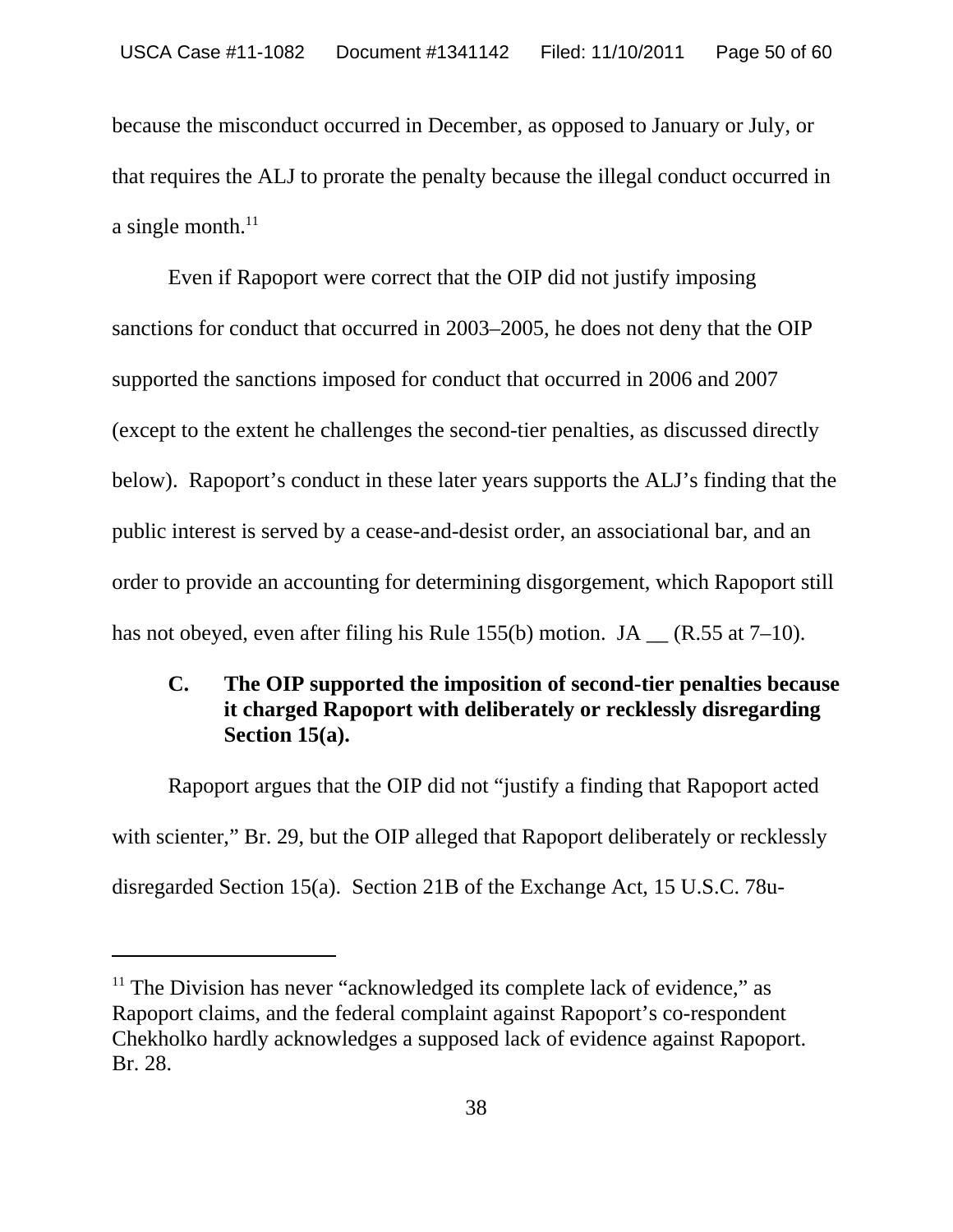2(a)(2). The OIP charged that "Rapoport *knew* that any representative of CI-Moscow who solicited a U.S. investor would have to be licensed and registered with the Commission or an appropriate U.S. self-regulatory organization." JA (OIP ¶ 14) (emphasis added). Nevertheless, while he "was responsible for the brokerage operations at both CI-Moscow and CI-New York," Rapoport and other CI-Moscow employees "who were not licensed to sell securities under U.S. law or registered as brokers or dealers under U.S. law and were not exempt from such licensing and registration requirements, solicited U.S. investors directly." JA \_\_ (OIP ¶¶ 6, 11). Moreover, "[u]nder Rapoport's direction, CI-New York employees solicited U.S. investors," who were then "referred to CI-Moscow to complete the transaction."  $JA$  (OIP ¶ 10).

These allegations support the ALJ's finding of scienter, and the Commission did not abuse its discretion by declining to set aside the second-tier penalties that the ALJ imposed. Rapoport inaccurately suggests that the ALJ did not differentiate between him and the other respondents, but the ALJ discussed Rapoport's specific misconduct and the specific charges against him. *Compare* Br. 9, 25, 30 n.21 *with* JA \_\_ (R.55 at 2–3, 5–6). While the ALJ grouped all the respondents together when it concluded that their actions "demonstrated deliberate or reckless disregard of regulatory requirements," JA \_\_ (R.55 at 12), it had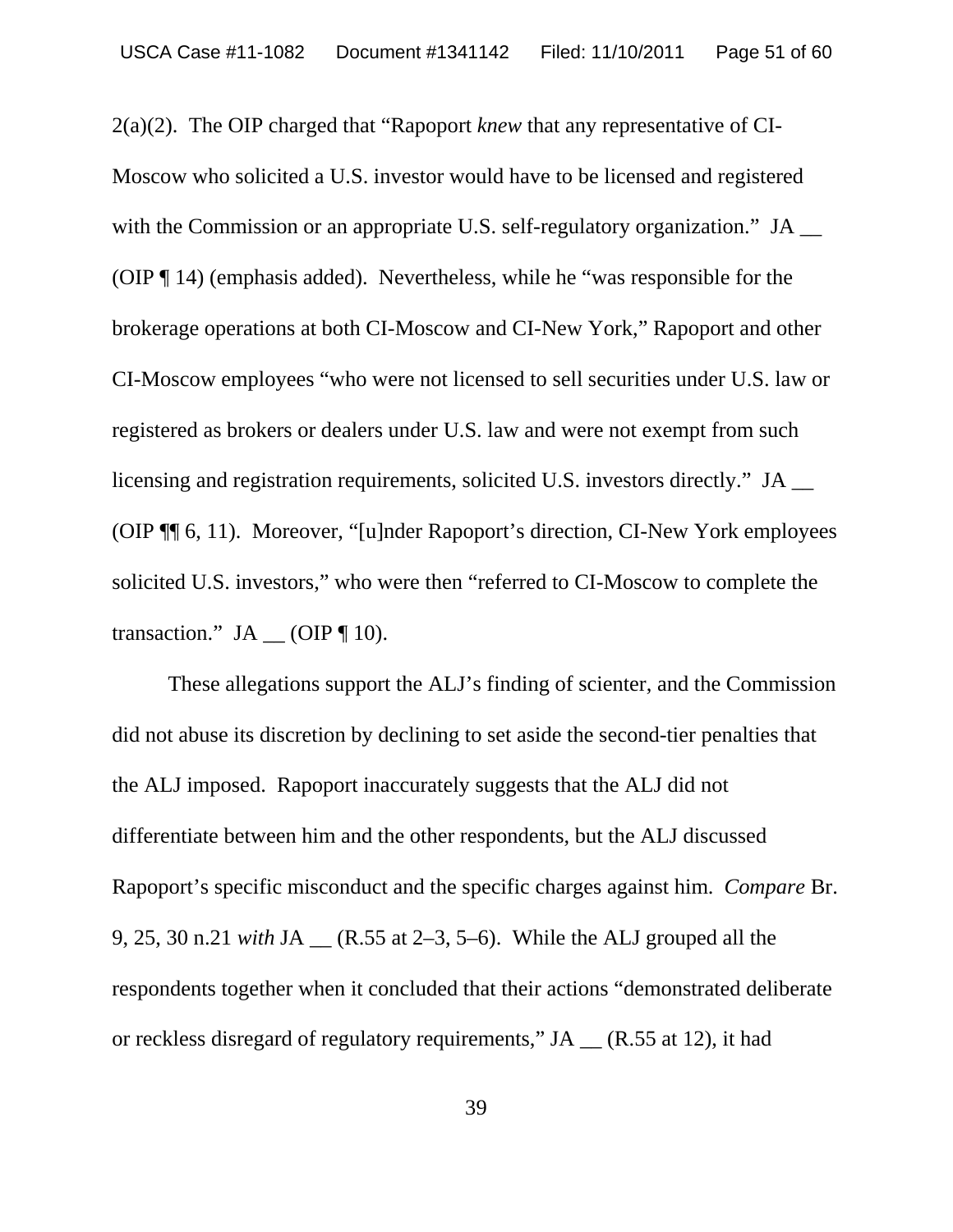already described the specific conduct that merited the second-tier penalties against Rapoport.

The purported "complexity" of Rule 15a-6 does not make Rapoport's disregard of Section 15(a) any less deliberate or reckless. Br. 30–31. Rapoport is not eligible for an exemption because, among other reasons, he did not consent to service, CI-New York did not maintain proper records, and CI-Moscow performed tasks that CI-New York had to perform for the exemption to apply (such as issuing confirmations). *See supra* pp. 31–32.12 Rapoport blames CI-New York for these problems (Br. 26), but regardless of who shoulders the blame, the conditions necessary for an exemption were not present. Moreover, Rapoport exercised managerial control over both CI-New York and CI-Moscow, and, at the very least, he knew that he had not consented to service, as required by the Rule. *See supra* p. 33. While he cites "legal opinions" purportedly describing the relationship between CI-New York and CI-Moscow as "in accordance with U.S. law" (Br. 31 n.23), Rapoport has neither produced those "opinions" nor asserted all the elements

 $12$  Rapoport notes that Rule 15a-6 permits foreign broker-dealers "to perform the actual physical execution of transactions in foreign securities" listed on foreign exchanges *if* required by those exchanges. *Rule 15a-6 Release*, 54 Fed. Reg. at 30029 n.185, cited by Br. 31 n.24. But he does not show that CI-Moscow was bound by any such requirement, and regardless, CI-Moscow performed other functions, such as issuing confirmations, that CI-New York had to perform for the exemption to apply. *Id*. at 30029 nn.186–89.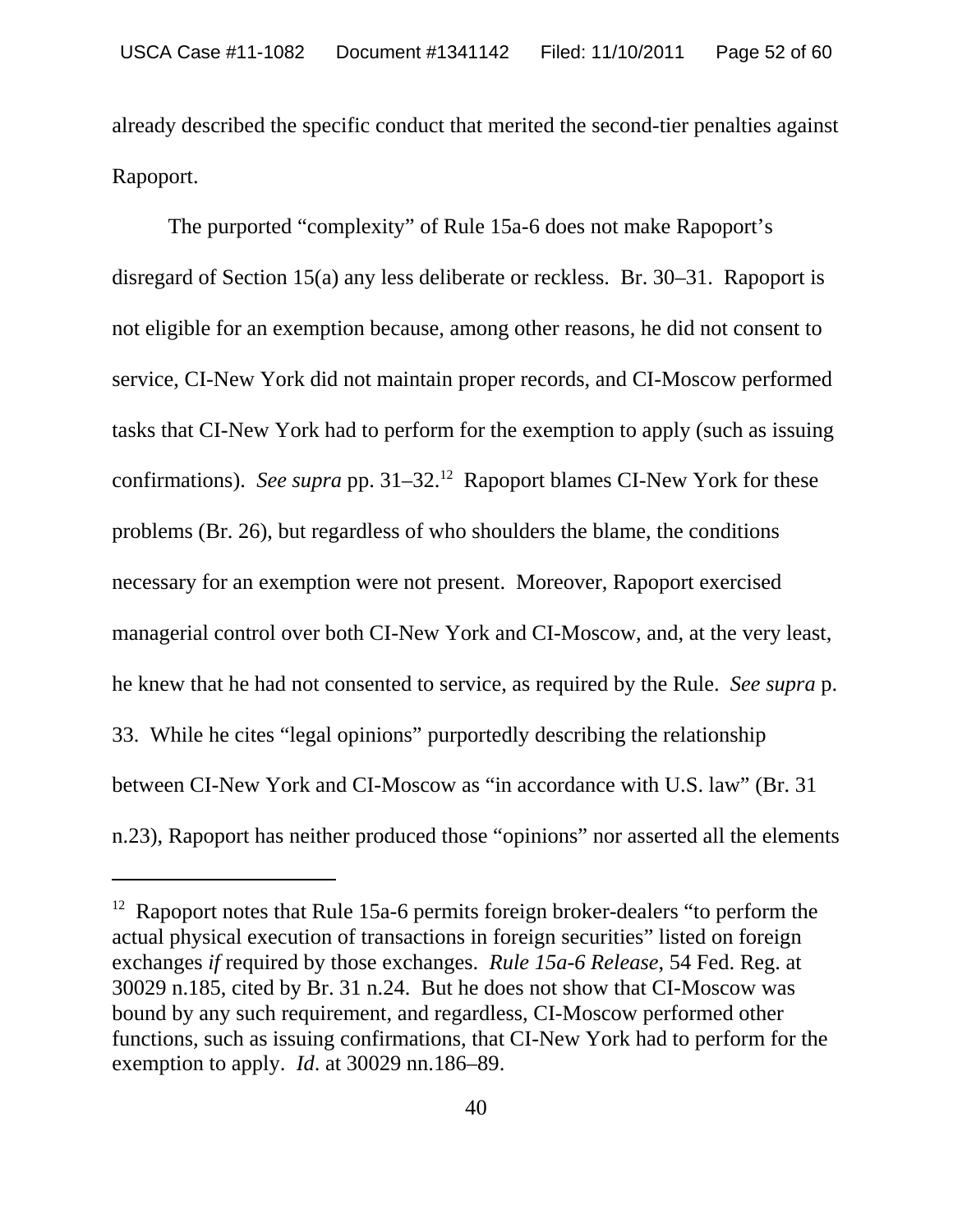of an advice-of-counsel defense, such as demonstrating complete disclosure to counsel. *SEC v. Savoy Indus.*, *Inc*., 665 F.2d 1310, 1314 n.28 (D.C. Cir. 1981).

#### **D. The sanctions imposed were not "excessive."**

As a fallback, Rapoport claims that the second-tier penalties were excessive for several reasons, none of which are persuasive. Br. 32–33. He asserts that he has not previously violated the securities laws, but that does not minimize the seriousness of these violations. *E.g.*, *In re R.B. Webster Investments, Inc.*, 51 S.E.C. 1269, 1278 (1994). He claims that his misconduct did not harm investors, but loss to investors is a relevant factor for third-tier penalties, not second-tier penalties. *Compare* 15 U.S.C. 78u-2(a)(2) *with* 15 U.S.C. 78u-2(a)(3).

Rapoport further contends that the money penalties were excessive because the Division purportedly conceded that Rapoport's conduct *would* be exempt *if* CI-New York had maintained proper records and *if* Rapoport had consented to service. Br. 26, 32. There has been no such concession, but regardless, New York *did not* maintain proper records and Rapoport *did not* consent to service. The Division made no such concession because other necessary conditions for an exemption were not established, including the requirement that CI-New York issue confirmations and safeguard funds. 17 C.F.R. 240.15a-6(a)(3)(iii)(A)(2), (6).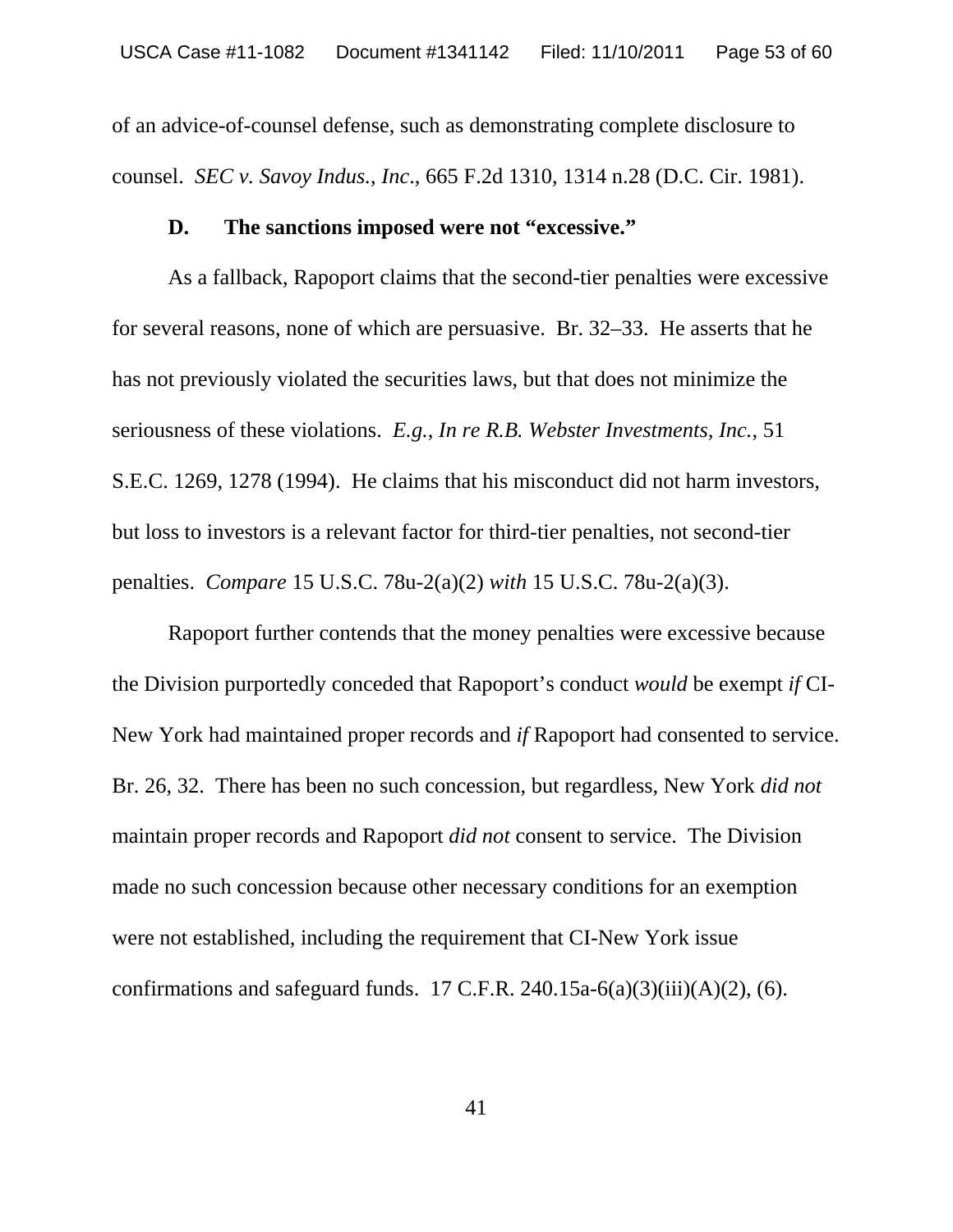Rapoport downplays his violation of Section 15(a), but what he views as "an arcane registration requirement" (Br. 2), this Court views as the "'keystone of the entire system of broker-dealer regulation.'" *Roth*, 22 F.3d at 1109. Rule 15a-6 created limited and "conditional" exemptions from Section 15(a) to "facilitate access to foreign markets by U.S. institutional investors," but it in no way diminished "the fundamental significance of broker-dealer registration." *Rule 15a-6 Release*, 54 Fed. Reg. at 30014.

Rapoport mentions repeatedly that the Commission *proposed* amendments to Rule 15a-6 in 2008, with the implication being that Rapoport's conduct would have been exempt under an amended rule. But, the Commission never *adopted* these amendments. Moreover, Rapoport overstates the breadth of the proposed changes because the Commission neither "criticized" nor "proposed eliminating" the registration requirement imposed by Congress. Br. 2, 7, 32. Rather, the proposed amendments were limited, and because they would have retained the record-keeping and consent-to-service requirements, among others, Rapoport would not have been eligible for an exemption even if the Commission had adopted the amendments as proposed. *Exemption of Certain Foreign Brokers or Dealers*, 73 Fed. Reg. at 39210–11. In the end, Rule 15a-6, as adopted in 1989, remains in effect, and Rapoport has not demonstrated that it applies here.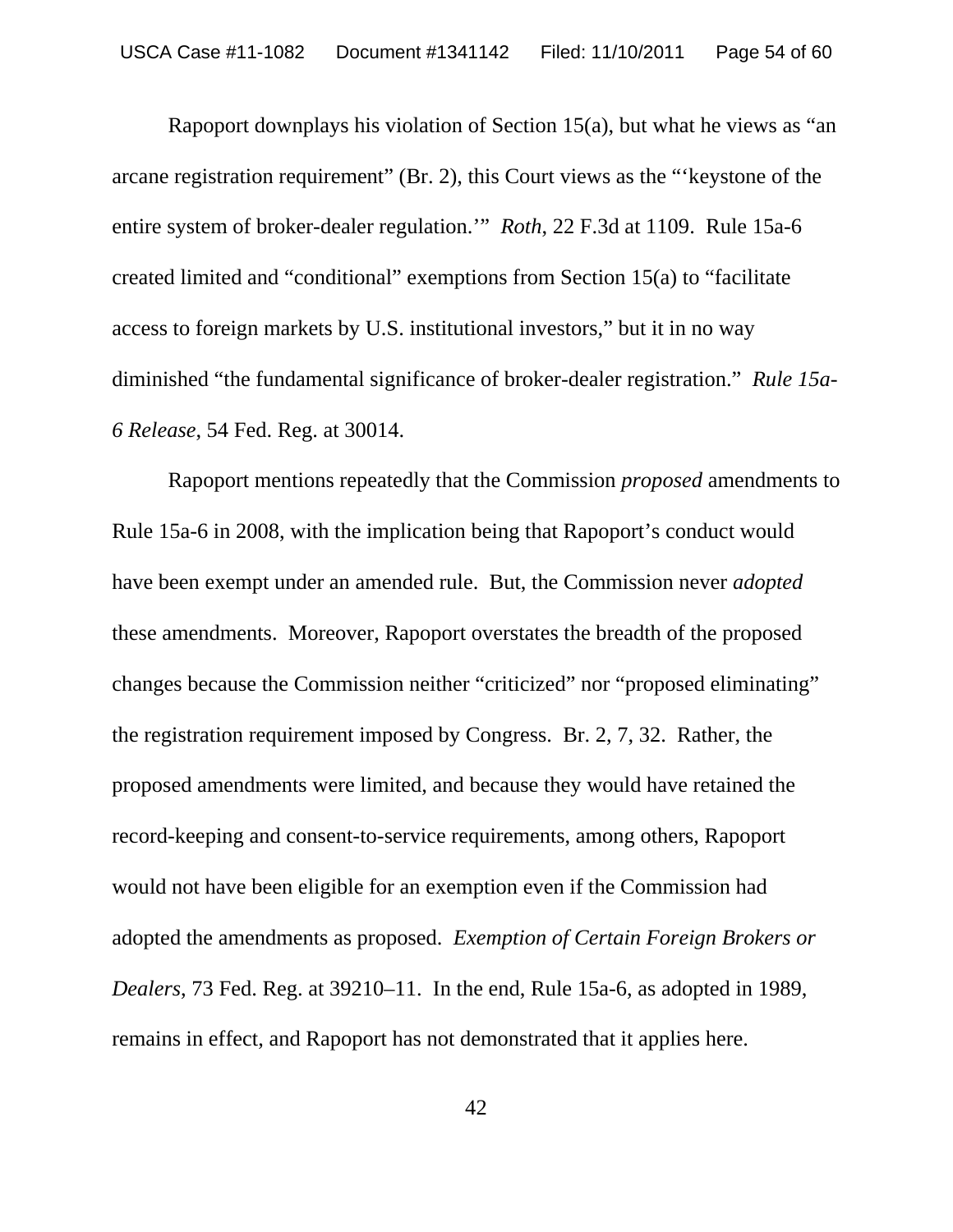# **CONCLUSION**

For the foregoing reasons, the order of the Commission should be affirmed.

Respectfully submitted,

MARK D. CAHN General Counsel

MICHAEL A. CONLEY Deputy General Counsel

JACOB H. STILLMAN Solicitor

JOHN AVERY Deputy Solicitor

/s/ Jeffrey A. Berger

JEFFREY A. BERGER Senior Counsel Securities and Exchange Commission 100 F Street, N.E. Washington, D.C. 20549-8010 November 10, 2011 (202) 551-5112 (Berger)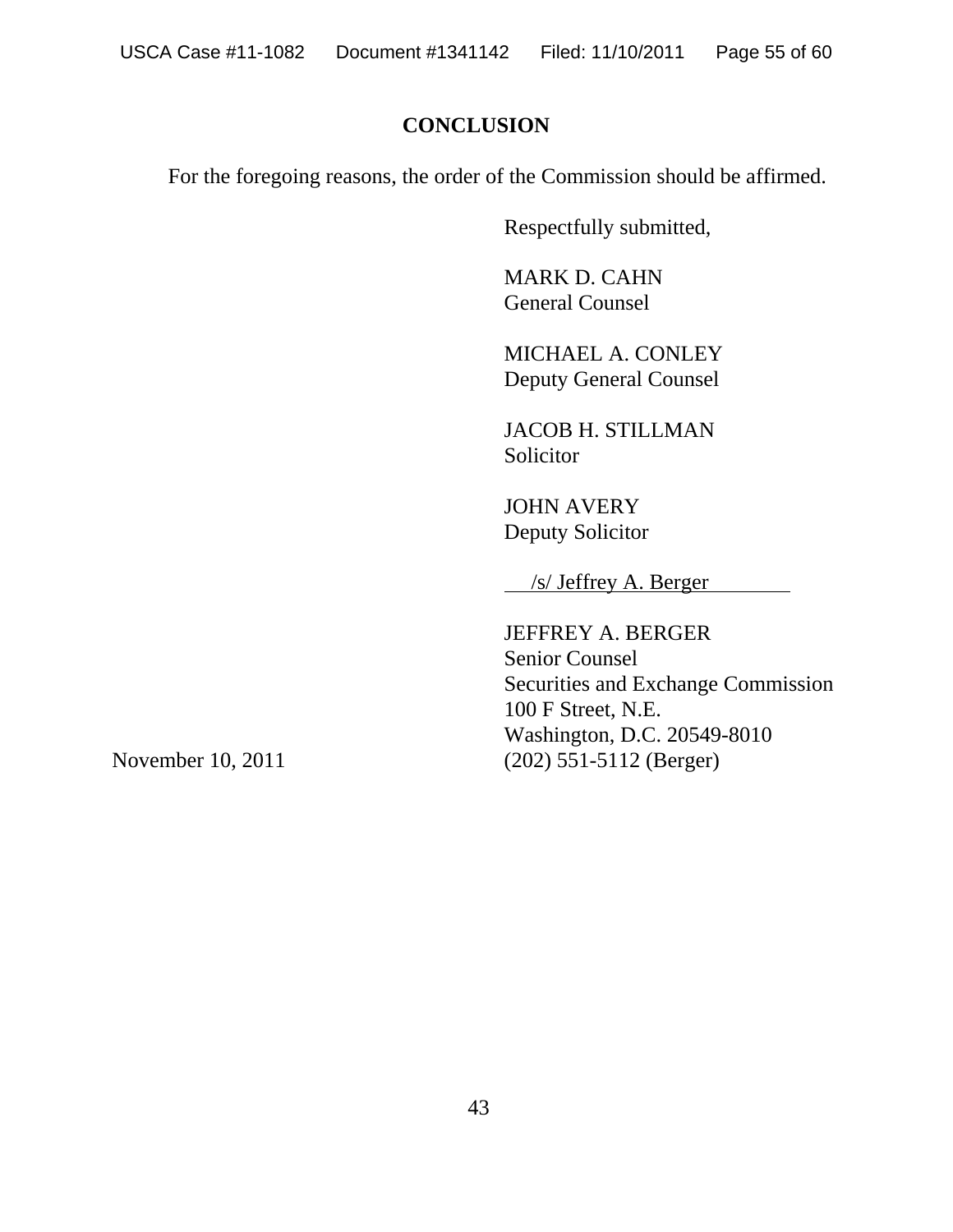### **CERTIFICATE OF COMPLIANCE**

I certify that this brief complies with the type-volume limitation of Fed. R. App. P. 32(a)(7)(B) because it contains 9,715 words, excluding the parts exempted by Fed. R. App. P.  $32(a)(7)(B)(iii)$  and Circuit Rule  $32(a)(1)$ .

I also certify that this brief complies with the typeface requirements of Fed.

R. App. P.  $32(a)(5)$  and the type style requirements of Fed. R. App. P.  $32(a)(6)$ 

because it has been prepared in a proportionally spaced typeface using Word

Perfect in 14-Point Times New Roman.

/s/ Jeffrey A. Berger

Jeffrey A. Berger

November 10, 2011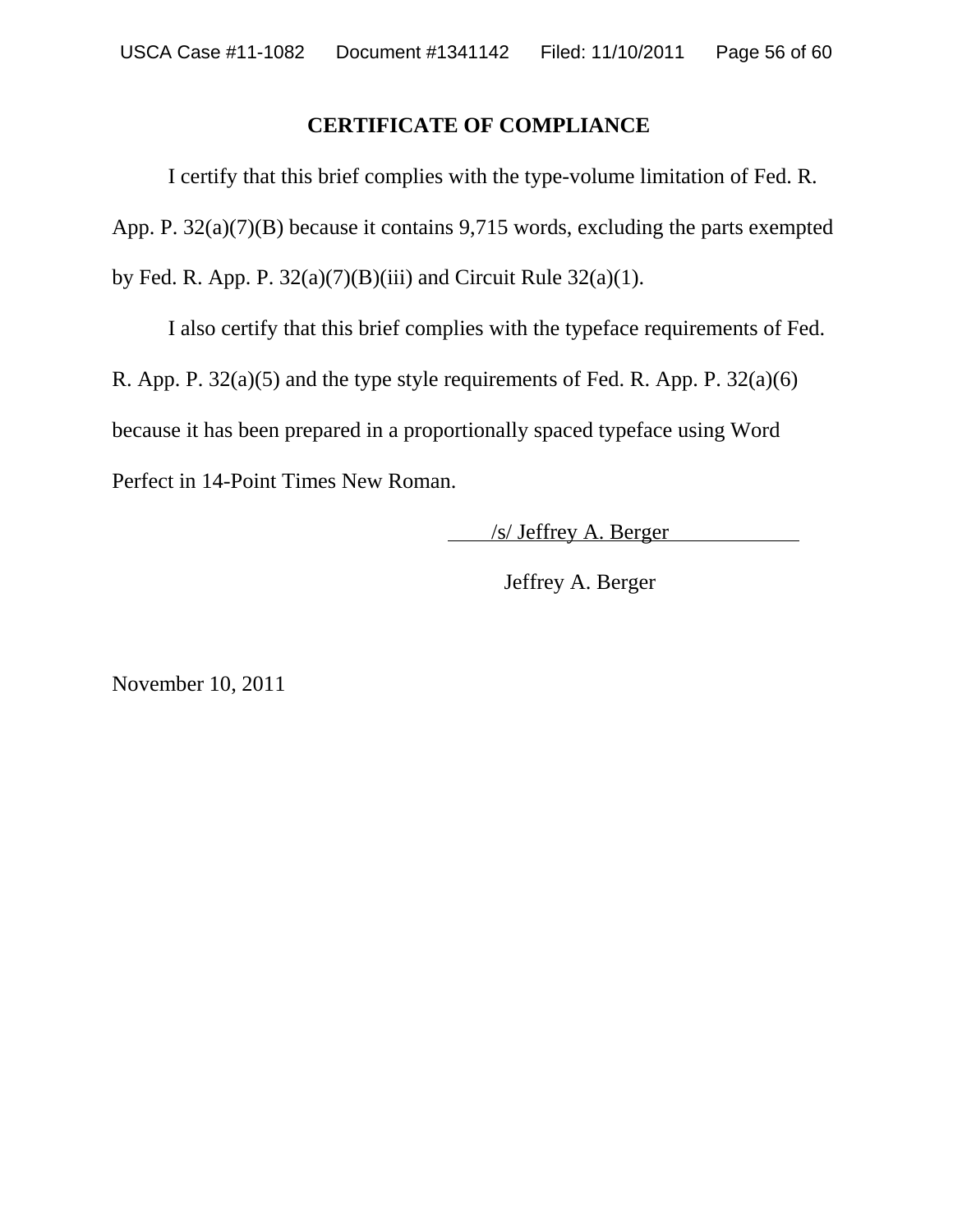### **CERTIFICATE OF SERVICE**

Pursuant to Fed. R. App. P. 31(b) and Circuit Rule 31(b), I hereby certify that

on November 10, 2011, I electronically filed the original of the Commission's

Initial Brief, which was served on all parties via the Court's CM/ECF system, and

sent five paper copies of this brief to the Clerk of the Court via UPS. Additionally,

I sent two courtesy copies of the brief to the following counsel of record via UPS:

Michael Hanin Kasowitz, Benson, Torres & Friedman LLP 1633 Broadway New York, New York 10019 Tel. (212) 506-1788 Fax (212) 835-5088 MHanin@kasowitz.com

/s/ Jeffrey A. Berger

Jeffrey A. Berger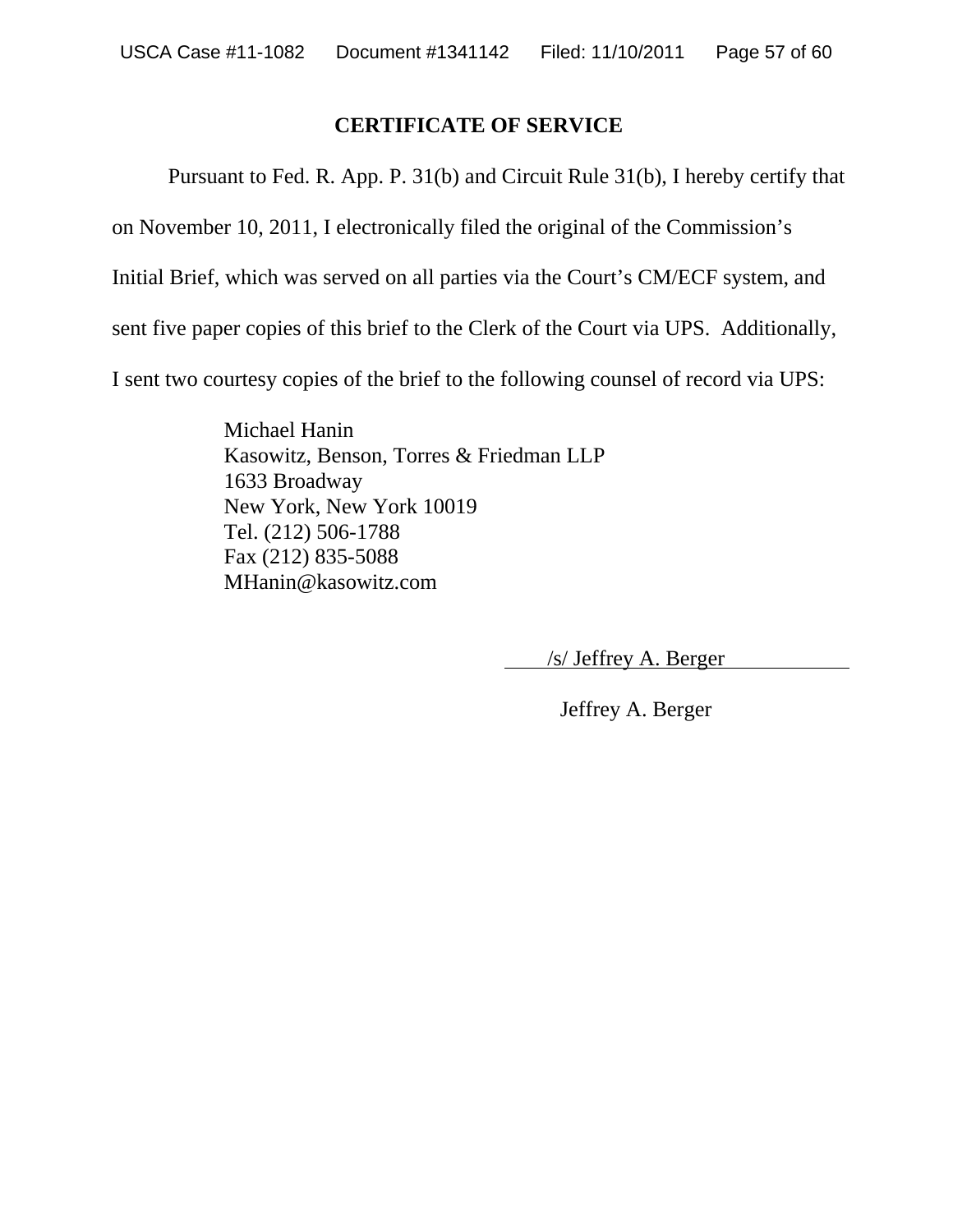# **REGULATORY ADDENDUM**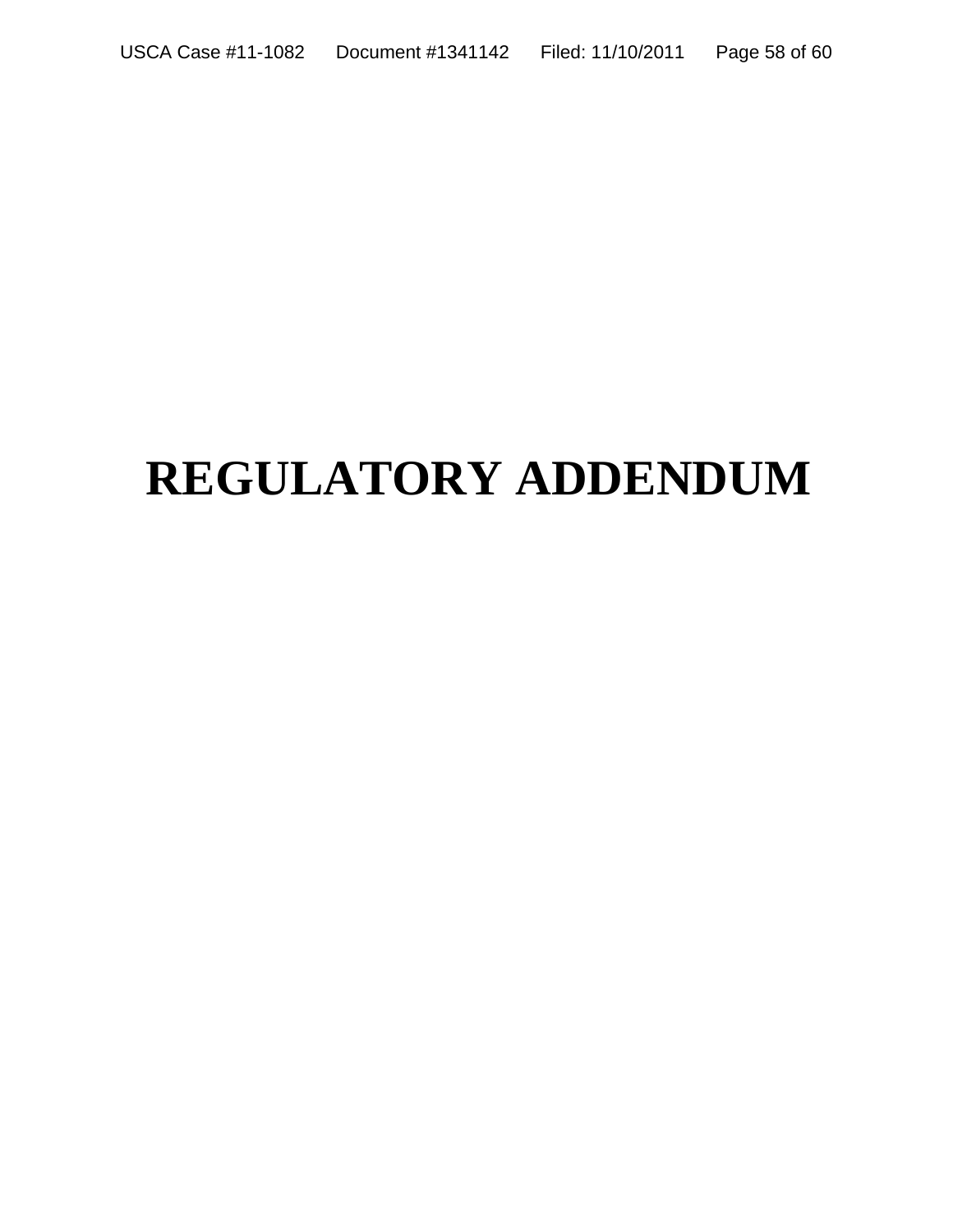#### **Regulatory Addendum**

#### Commission Rule of Practice 141, 17 C.F.R. 201.141

#### "(a) *Service of an order instituting proceedings* —

(1) *By whom made.* The Secretary, or another duly authorized officer of the Commission, shall serve a copy of an order instituting proceedings on each person named in the order as a party. The Secretary may direct an interested division to assist in making service.

#### (2) *How made* —

(i) *To individuals.* Notice of a proceeding shall be made to an individual by delivering a copy of the order instituting proceedings to the individual or to an agent authorized by appointment or by law to receive such notice. *Delivery* means—handing a copy of the order to the individual; or leaving a copy at the individual's office with a clerk or other person in charge thereof; or leaving a copy at the individual's dwelling house or usual place of abode with some person of suitable age and discretion then residing therein; or sending a copy of the order addressed to the individual by U.S. Postal Service certified, registered or Express Mail and obtaining a confirmation of receipt; or giving confirmed telegraphic notice.

(ii) *To corporations or entities.* Notice of a proceeding shall be made to a person other than a natural person by delivering a copy of the order instituting proceedings to an officer, managing or general agent, or any other agent authorized by appointment or law to receive such notice, by any method specified in paragraph  $(a)(2)(i)$  of this section, or, in the case of an issuer of a class of securities registered with the Commission, by sending a copy of the order addressed to the most recent address shown on the entity's most recent filing with the Commission by U.S. Postal Service certified, registered, or Express Mail and obtaining a confirmation of attempted delivery.

(iii) *Upon persons registered with the Commission.* In addition to any other method of service specified in paragraph (a)(2) of this section, notice may be made to a person currently registered with the Commission as a broker, dealer, municipal securities dealer, government securities broker, government securities dealer, investment